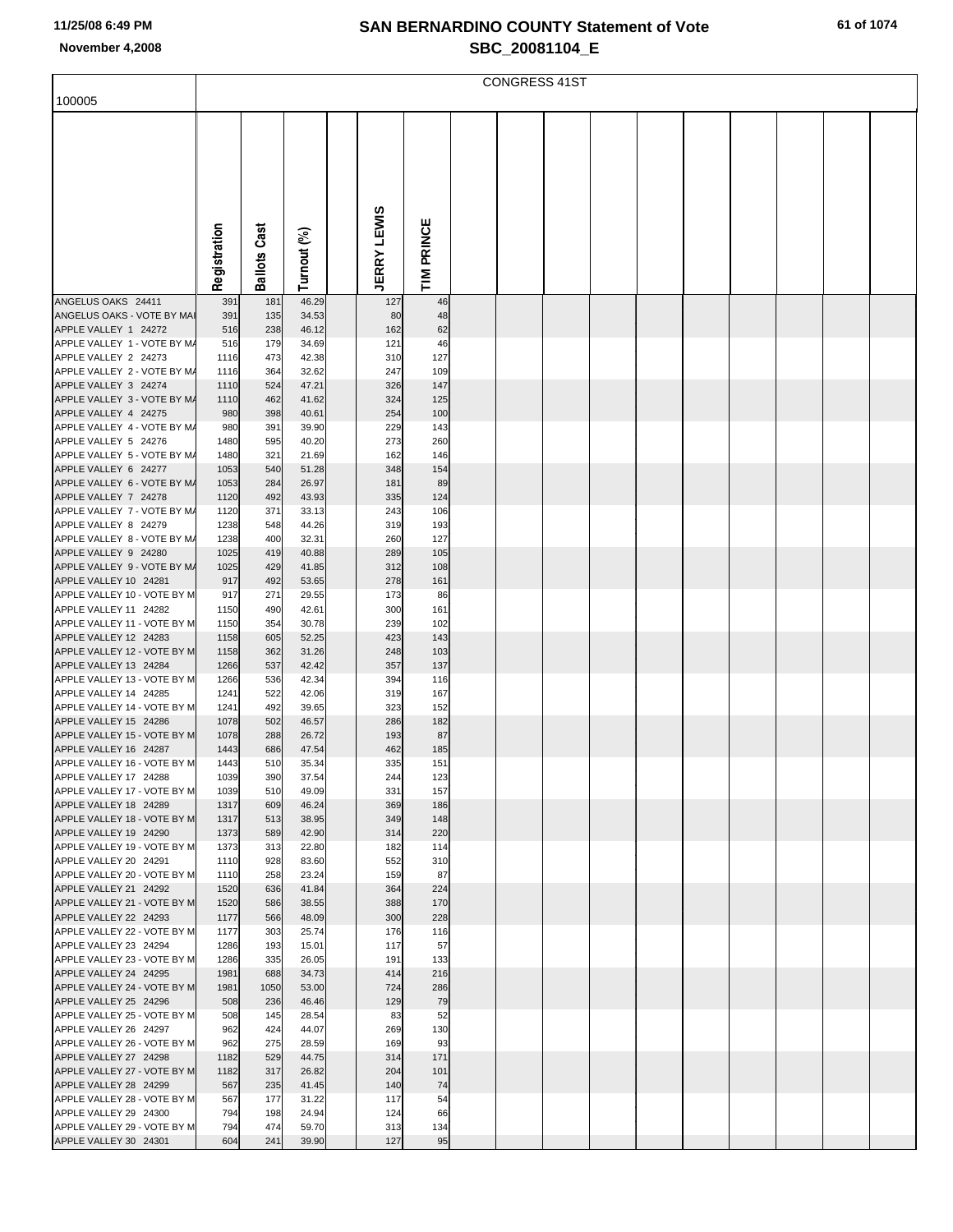|                                                         |                  |                         |                |                    |                         |             | <b>CONGRESS 41ST</b> |                                                      |  |           |  |
|---------------------------------------------------------|------------------|-------------------------|----------------|--------------------|-------------------------|-------------|----------------------|------------------------------------------------------|--|-----------|--|
| 100005                                                  |                  |                         |                |                    |                         |             |                      |                                                      |  |           |  |
|                                                         |                  |                         |                |                    |                         |             |                      |                                                      |  |           |  |
|                                                         |                  |                         |                |                    |                         |             |                      |                                                      |  |           |  |
|                                                         |                  |                         |                |                    |                         |             |                      |                                                      |  |           |  |
|                                                         |                  |                         |                |                    |                         |             |                      |                                                      |  |           |  |
|                                                         |                  |                         |                |                    |                         |             |                      |                                                      |  |           |  |
|                                                         |                  |                         |                |                    |                         |             |                      |                                                      |  |           |  |
|                                                         |                  |                         |                |                    |                         |             |                      |                                                      |  |           |  |
|                                                         |                  |                         |                |                    |                         |             |                      |                                                      |  |           |  |
|                                                         | Registration     | <b>Ballots Cast</b>     |                |                    | TIM PRINCE              |             |                      |                                                      |  |           |  |
|                                                         |                  |                         | Turnout (%)    | <b>JERRY LEWIS</b> |                         |             |                      |                                                      |  |           |  |
| APPLE VALLEY 30 - VOTE BY M                             | 604              | 162                     | 26.82          | 91                 | 63                      |             |                      |                                                      |  |           |  |
| APPLE VALLEY 31 24302                                   | 602              | 254                     | 42.19          | 138                | 99                      |             |                      |                                                      |  |           |  |
| APPLE VALLEY 31 - VOTE BY M<br>APPLE VALLEY 32 24303    | 602              | 179<br>$\Omega$         | 29.73<br>0.00  | 105<br>0           | 67<br>$\Omega$          |             |                      |                                                      |  |           |  |
| APPLE VALLEY 32 - VOTE BY M                             | 0                | 0                       | 0.00           | 0                  |                         |             |                      |                                                      |  |           |  |
| APPLE VALLEY 33 24304                                   |                  | $\Omega$                | 0.00           | 0                  |                         |             |                      |                                                      |  |           |  |
| APPLE VALLEY 33 - VOTE BY M                             |                  | $\Omega$                | 0.00           | $\mathbf 0$        | $\Omega$                |             |                      |                                                      |  |           |  |
| APPLE VALLEY 34 24305                                   |                  | $\Omega$                | 0.00           | $\Omega$           | $\Omega$                |             |                      |                                                      |  |           |  |
| APPLE VALLEY 34 - VOTE BY M<br>APPLE VALLEY 35 24306    |                  | $\Omega$                | 0.00<br>33.33  | $\mathbf 0$        | $\overline{0}$          | *********** |                      | <b>Insufficient Turnout to Protect Voter Privacy</b> |  | ********* |  |
| APPLE VALLEY 35 - VOTE BY M                             | 3                | $\Omega$                | 0.00           | 0                  | $\mathbf{0}$            |             |                      |                                                      |  |           |  |
| APPLE VALLEY 36 24307                                   | 0                | $\Omega$                | 0.00           | 0                  | $\mathbf 0$             |             |                      |                                                      |  |           |  |
| APPLE VALLEY 36 - VOTE BY M                             | $\Omega$         | $\Omega$                | 0.00           | 0                  | $\Omega$                |             |                      |                                                      |  |           |  |
| APPLE VALLEY 37 24308<br>APPLE VALLEY 37 - VOTE BY M    | 0<br>$\mathbf 0$ | $\Omega$<br>$\mathbf 0$ | 0.00<br>0.00   | $\Omega$<br>0      | $\Omega$<br>$\mathbf 0$ |             |                      |                                                      |  |           |  |
| APPLE VALLEY EAST 1 24314                               | 752              | 195                     | 25.93          | 123                | 55                      |             |                      |                                                      |  |           |  |
| APPLE VALLEY EAST 1 - VOTE                              | 752              | 275                     | 36.57          | 198                | 69                      |             |                      |                                                      |  |           |  |
| APPLE VALLEY EAST 2 24315                               | 758              | 397                     | 52.37          | 259                | 107                     |             |                      |                                                      |  |           |  |
| APPLE VALLEY EAST 2 - VOTE                              | 758              | 202                     | 26.65          | 137                | 55                      |             |                      |                                                      |  |           |  |
| APPLE VALLEY EAST 3 24316<br>APPLE VALLEY EAST 3 - VOTE | 820<br>820       | 375<br>246              | 45.73<br>30.00 | 245<br>167         | 109<br>67               |             |                      |                                                      |  |           |  |
| APPLE VALLEY EAST 4 24323                               | 0                | $\mathbf 0$             | 0.00           | 0                  | $\mathbf 0$             |             |                      |                                                      |  |           |  |
| APPLE VALLEY EAST 4 - VOTE                              | $\mathbf 0$      | $\mathbf 0$             | 0.00           | $\mathbf 0$        | 0                       |             |                      |                                                      |  |           |  |
| APPLE VALLEY SOUTH 1 2431                               | 464              | 228                     | 49.14          | 153                | 56                      |             |                      |                                                      |  |           |  |
| APPLE VALLEY SOUTH 1 - VOT<br>APPLE VALLEY SOUTH 2 2432 | 464<br>768       | 136<br>402              | 29.31<br>52.34 | 103<br>270         | 30<br>109               |             |                      |                                                      |  |           |  |
| APPLE VALLEY SOUTH 2 - VOT                              | 768              | 212                     | 27.60          | 149                | 50                      |             |                      |                                                      |  |           |  |
| APPLE VALLEY SOUTH 3 2432                               | 98               | 65                      | 66.33          | 46                 | 18                      |             |                      |                                                      |  |           |  |
| APPLE VALLEY SOUTH 3 - VOT                              | 98               | $\mathbf 0$             | 0.00           | $\Omega$           | $\mathbf 0$             |             |                      |                                                      |  |           |  |
| ARROWBEAR 1 24400<br>ARROWBEAR 1 - VOTE BY MAIL         | 431<br>431       | 211<br>151              | 48.96<br>35.03 | 115<br>86          | 73<br>58                |             |                      |                                                      |  |           |  |
| ARROWBEAR 2 24423                                       | $\Omega$         | $\Omega$                | 0.00           | $\Omega$           | $\mathbf 0$             |             |                      |                                                      |  |           |  |
| ARROWBEAR 2 - VOTE BY MAIL                              | $\overline{0}$   | $\Omega$                | 0.00           | $\mathbf 0$        | $\mathbf 0$             |             |                      |                                                      |  |           |  |
| ARROWBEAR 3 24424                                       |                  |                         | 0.00           |                    |                         |             |                      |                                                      |  |           |  |
| ARROWBEAR 3 - VOTE BY MAIL                              | $\mathbf 0$      | $\mathbf 0$             | 0.00           |                    |                         |             |                      |                                                      |  |           |  |
| ARROWBEAR 4 24425<br>ARROWBEAR 4 - VOTE BY MAIL         |                  |                         | 0.00<br>0.00   |                    |                         |             |                      |                                                      |  |           |  |
| ARROWBEAR 5 24426                                       | $\mathbf 0$      | $\Omega$                | 0.00           | $\Omega$           |                         |             |                      |                                                      |  |           |  |
| ARROWBEAR 5 - VOTE BY MAIL                              | $\mathbf 0$      | $\mathbf 0$             | 0.00           | $\mathbf 0$        | $\overline{0}$          |             |                      |                                                      |  |           |  |
| ARROWHEAD FARMS 1 25372                                 | 170              | 92                      | 54.12          | 43                 | 43                      | *********** |                      |                                                      |  | ********* |  |
| ARROWHEAD FARMS 1 - VOTE<br>ARROWHEAD FARMS 2 25373     | 170<br>1123      | $\overline{2}$<br>469   | 1.18<br>41.76  | 184                | 232                     |             |                      | Insufficient Turnout to Protect Voter Privacy        |  |           |  |
| ARROWHEAD FARMS 2 - VOTE                                | 1123             | 212                     | 18.88          | 114                | 82                      |             |                      |                                                      |  |           |  |
| BALDWIN LAKE 24406                                      | 260              | 215                     | 82.69          | 146                | 56                      |             |                      |                                                      |  |           |  |
| BALDWIN LAKE - VOTE BY MAIL                             | 260              | $\mathbf 0$             | 0.00           | $\Omega$           | $\overline{0}$          |             |                      |                                                      |  |           |  |
| BARSTOW 11 24334<br>BARSTOW 11 - VOTE BY MAIL           | 0<br>$\mathbf 0$ | 0<br>0                  | 0.00<br>0.00   |                    |                         |             |                      |                                                      |  |           |  |
| BEAR VALLEY 24410                                       | 10               | 10                      | 100.00         |                    |                         |             |                      |                                                      |  |           |  |
| BEAR VALLEY - VOTE BY MAIL                              | 10               | $\mathbf 0$             | 0.00           | $\mathbf 0$        | $\mathbf{0}$            |             |                      |                                                      |  |           |  |
| BELL MOUNTAIN 1 24309                                   | 50               | 40                      | 80.00          | 22                 | 16                      |             |                      |                                                      |  |           |  |
| BELL MOUNTAIN 1 - VOTE BY M                             | 50               | $\mathbf 0$             | 0.00           | $\mathbf 0$        | $\overline{0}$          |             |                      |                                                      |  |           |  |
| BELL MOUNTAIN 2 24310<br>BELL MOUNTAIN 2 - VOTE BY M    | 30<br>30         | 25<br>$\mathbf 0$       | 83.33<br>0.00  | 12<br>$\mathbf 0$  | 11<br>$\mathbf 0$       |             |                      |                                                      |  |           |  |
| BIG BEAR CITY 1 24402                                   | 1148             | 515                     | 44.86          | 315                | 142                     |             |                      |                                                      |  |           |  |
| BIG BEAR CITY 1 - VOTE BY MA                            | 1148             | 416                     | 36.24          | 280                | 116                     |             |                      |                                                      |  |           |  |
| BIG BEAR CITY 2 24403                                   | 748              | 390                     | 52.14          | 254                | 95                      |             |                      |                                                      |  |           |  |
| BIG BEAR CITY 2 - VOTE BY MA                            | 748<br>339       | 250<br>187              | 33.42<br>55.16 | 171<br>99          | 67                      |             |                      |                                                      |  |           |  |
| BIG BEAR CITY 3 24404<br>BIG BEAR CITY 3 - VOTE BY MA   | 339              | 80                      | 23.60          | 48                 | 70<br>28                |             |                      |                                                      |  |           |  |
| BIG BEAR CITY 4 24405                                   | 386              | 153                     | 39.64          | 100                | 38                      |             |                      |                                                      |  |           |  |
| BIG BEAR CITY 4 - VOTE BY MA                            | 386              | 135                     | 34.97          | 80                 | 41                      |             |                      |                                                      |  |           |  |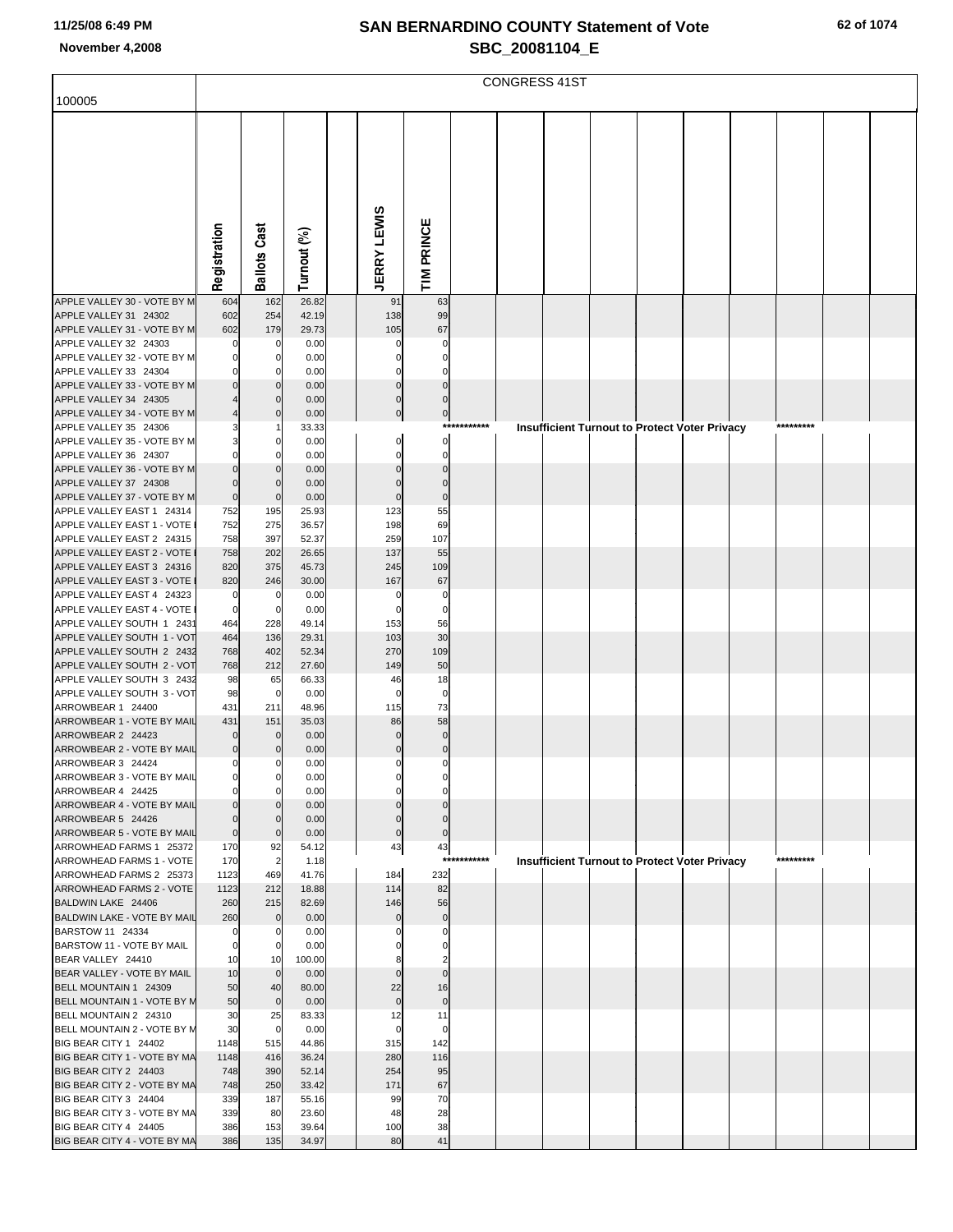| 100005                                                   |              |                               |                |                               |                      |             | <b>CONGRESS 41ST</b> |  |                                                      |           |  |
|----------------------------------------------------------|--------------|-------------------------------|----------------|-------------------------------|----------------------|-------------|----------------------|--|------------------------------------------------------|-----------|--|
|                                                          | Registration | <b>Ballots Cast</b>           | Turnout (%)    | <b>JERRY LEWIS</b>            | TIM PRINCE           |             |                      |  |                                                      |           |  |
| BIG BEAR CITY 5 24416                                    | 27           | $\overline{4}$                | 14.81          |                               |                      | *********** |                      |  | <b>Insufficient Turnout to Protect Voter Privacy</b> | ********* |  |
| BIG BEAR CITY 5 - VOTE BY MA                             | 27           | 22                            | 81.48          | 14                            | $\overline{7}$       |             |                      |  |                                                      |           |  |
| BIG BEAR CITY 6 24417<br>BIG BEAR CITY 6 - VOTE BY MA    | 595<br>595   | 296<br>177                    | 49.75<br>29.75 | 152<br>123                    | 109<br>47            |             |                      |  |                                                      |           |  |
| BIG BEAR CITY 7 24427                                    |              | 0                             | 0.00           | $\mathbf 0$                   | $\Omega$             |             |                      |  |                                                      |           |  |
| BIG BEAR CITY 7 - VOTE BY MA                             |              | 0                             | 0.00           | 0                             | $\Omega$             |             |                      |  |                                                      |           |  |
| BIG BEAR CITY 8 24428<br>BIG BEAR CITY 8 - VOTE BY MA    |              | $\mathbf 0$<br>$\mathbf 0$    | 0.00<br>0.00   | $\overline{0}$<br>$\mathbf 0$ | $\Omega$<br>$\Omega$ |             |                      |  |                                                      |           |  |
| BIG BEAR CITY 9 24429                                    |              | $\Omega$                      | 0.00           | $\mathbf 0$                   | $\Omega$             |             |                      |  |                                                      |           |  |
| BIG BEAR CITY 9 - VOTE BY MA                             | $\Omega$     | 0                             | 0.00           | $\mathbf 0$                   | $\Omega$             |             |                      |  |                                                      |           |  |
| BIG BEAR LAKE 1 24392<br>BIG BEAR LAKE 1 - VOTE BY M/    | 889<br>889   | 354<br>356                    | 39.82<br>40.04 | 200<br>232                    | 114                  |             |                      |  |                                                      |           |  |
| BIG BEAR LAKE 2 24393                                    | 733          | 309                           | 42.16          | 188                           | 106<br>93            |             |                      |  |                                                      |           |  |
| BIG BEAR LAKE 2 - VOTE BY M/                             | 733          | 265                           | 36.15          | 197                           | 57                   |             |                      |  |                                                      |           |  |
| BIG BEAR LAKE 3 24394                                    | 1094         | 443                           | 40.49          | 309                           | 98                   |             |                      |  |                                                      |           |  |
| BIG BEAR LAKE 3 - VOTE BY M/<br>BIG BEAR LAKE 4 24395    | 1094<br>423  | 500<br>198                    | 45.70<br>46.81 | 373<br>112                    | 116<br>59            |             |                      |  |                                                      |           |  |
| BIG BEAR LAKE 4 - VOTE BY M/                             | 423          | 156                           | 36.88          | 92                            | 53                   |             |                      |  |                                                      |           |  |
| BIG BEAR LAKE 5 24396                                    | 155          | 49                            | 31.61          | 29                            | 19                   |             |                      |  |                                                      |           |  |
| BIG BEAR LAKE 5 - VOTE BY M/<br><b>BIG RIVER 1 24916</b> | 155<br>473   | 69<br>221                     | 44.52<br>46.72 | 41<br>146                     | 25<br>59             |             |                      |  |                                                      |           |  |
| BIG RIVER 1 - VOTE BY MAIL                               | 473          | 156                           | 32.98          | 83                            | 63                   |             |                      |  |                                                      |           |  |
| <b>BIG RIVER 2 24915</b>                                 | 15           | 12                            | 80.00          | 8                             | $\overline{2}$       |             |                      |  |                                                      |           |  |
| BIG RIVER 2 - VOTE BY MAIL<br>BIG RIVER 3 24914          | 15<br>97     | $\mathbf 0$<br>56             | 0.00<br>57.73  | $\mathbf 0$<br>36             | $\mathbf 0$<br>19    |             |                      |  |                                                      |           |  |
| BIG RIVER 3 - VOTE BY MAIL                               | 97           | $\bf 0$                       | 0.00           | $\pmb{0}$                     | $\mathbf 0$          |             |                      |  |                                                      |           |  |
| BRISTOL LAKE 25399                                       | O            | $\mathbf 0$                   | 0.00           | $\mathbf 0$                   | $\mathbf{0}$         |             |                      |  |                                                      |           |  |
| BRISTOL LAKE - VOTE BY MAIL<br>BULLION MOUNTAINS 25400   |              | 0<br>0                        | 0.00<br>0.00   | $\mathbf 0$<br>$\mathbf 0$    | 0<br>$\Omega$        |             |                      |  |                                                      |           |  |
| <b>BULLION MOUNTAINS - VOTE B</b>                        |              | $\Omega$                      | 0.00           | $\mathbf 0$                   | $\Omega$             |             |                      |  |                                                      |           |  |
| BURNS CANYON 25631                                       |              | $\Omega$                      | 0.00           | $\pmb{0}$                     | $\Omega$             |             |                      |  |                                                      |           |  |
| BURNS CANYON - VOTE BY MA<br>CAJON 2 25375               | 2            | $\mathbf 0$<br>$\overline{c}$ | 0.00<br>100.00 | $\overline{0}$                | $\pmb{0}$            | *********** |                      |  | Insufficient Turnout to Protect Voter Privacy        | ********* |  |
| CAJON 2 - VOTE BY MAIL                                   |              |                               | 0.00           |                               | اہ                   |             |                      |  |                                                      |           |  |
| CAJON 3 25376                                            |              | 0                             | 0.00           | 0                             |                      |             |                      |  |                                                      |           |  |
| CAJON 3 - VOTE BY MAIL<br>CAJON 4 25380                  |              | 6                             | 0.00<br>100.00 | 6                             |                      |             |                      |  |                                                      |           |  |
| CAJON 4 - VOTE BY MAIL                                   |              | $\mathbf 0$                   | 0.00           | $\mathbf 0$                   | $\mathbf 0$          |             |                      |  |                                                      |           |  |
| CEDAR GLEN 24467                                         | 629          | 302                           | 48.01          | 187                           | 96                   |             |                      |  |                                                      |           |  |
| CEDAR GLEN - VOTE BY MAIL<br>CEDARPINES PARK 1 24486     | 629          | 206<br>0                      | 32.75<br>0.00  | 132<br>$\mathbf 0$            | 68<br>$\Omega$       |             |                      |  |                                                      |           |  |
| CEDARPINES PARK 1 - VOTE B                               |              | 0                             | 0.00           | $\mathbf 0$                   |                      |             |                      |  |                                                      |           |  |
| CEDARPINES PARK 2 24487                                  |              |                               | 0.00           | $\Omega$                      |                      |             |                      |  |                                                      |           |  |
| CEDARPINES PARK 2 - VOTE B<br>CEDARPINES PARK 3 24488    |              | 0<br>0                        | 0.00<br>0.00   | $\mathbf 0$<br>$\mathbf 0$    |                      |             |                      |  |                                                      |           |  |
| CEDARPINES PARK 3 - VOTE B                               |              | 0                             | 0.00           |                               |                      |             |                      |  |                                                      |           |  |
| CEDARPINES PARK 4 24489                                  |              | 5                             | 100.00         |                               |                      |             |                      |  |                                                      |           |  |
| CEDARPINES PARK 4 - VOTE B<br>CEDARPINES PARK 5 24478    | 5<br>574     | $\mathbf 0$<br>289            | 0.00<br>50.35  | $\mathbf 0$<br>172            | 98                   |             |                      |  |                                                      |           |  |
| CEDARPINES PARK 5 - VOTE B                               | 574          | 198                           | 34.49          | 108                           | 81                   |             |                      |  |                                                      |           |  |
| CEDARPINES PARK 6 24490                                  | 65           | 48                            | 73.85          | 33                            | 10                   |             |                      |  |                                                      |           |  |
| CEDARPINES PARK 6 - VOTE B<br>CEDARPINES PARK 7 24491    | 65           | 0<br>$\Omega$                 | 0.00<br>0.00   | 0<br>$\mathbf 0$              | 0                    |             |                      |  |                                                      |           |  |
| CEDARPINES PARK 7 - VOTE B                               |              |                               | 0.00           | $\mathbf 0$                   |                      |             |                      |  |                                                      |           |  |
| CEDARPINES PARK 8 24492                                  |              | $\Omega$                      | 0.00           | $\mathbf 0$                   |                      |             |                      |  |                                                      |           |  |
| CEDARPINES PARK 8 - VOTE B                               |              | 0<br>$\Omega$                 | 0.00           | $\mathbf 0$<br>$\mathbf 0$    |                      |             |                      |  |                                                      |           |  |
| CEDARPINES PARK 9 24493<br>CEDARPINES PARK 9 - VOTE B    |              | 0                             | 0.00<br>0.00   | 0                             |                      |             |                      |  |                                                      |           |  |
| CEDARPINES PARK 10 24494                                 |              |                               | 0.00           | 0                             |                      |             |                      |  |                                                      |           |  |
| CEDARPINES PARK 10 - VOTE I<br>CLEGHORN LAKES 25401      |              |                               | 0.00<br>0.00   | $\overline{0}$<br>$\pmb{0}$   | $\Omega$             |             |                      |  |                                                      |           |  |
|                                                          |              |                               |                |                               |                      |             |                      |  |                                                      |           |  |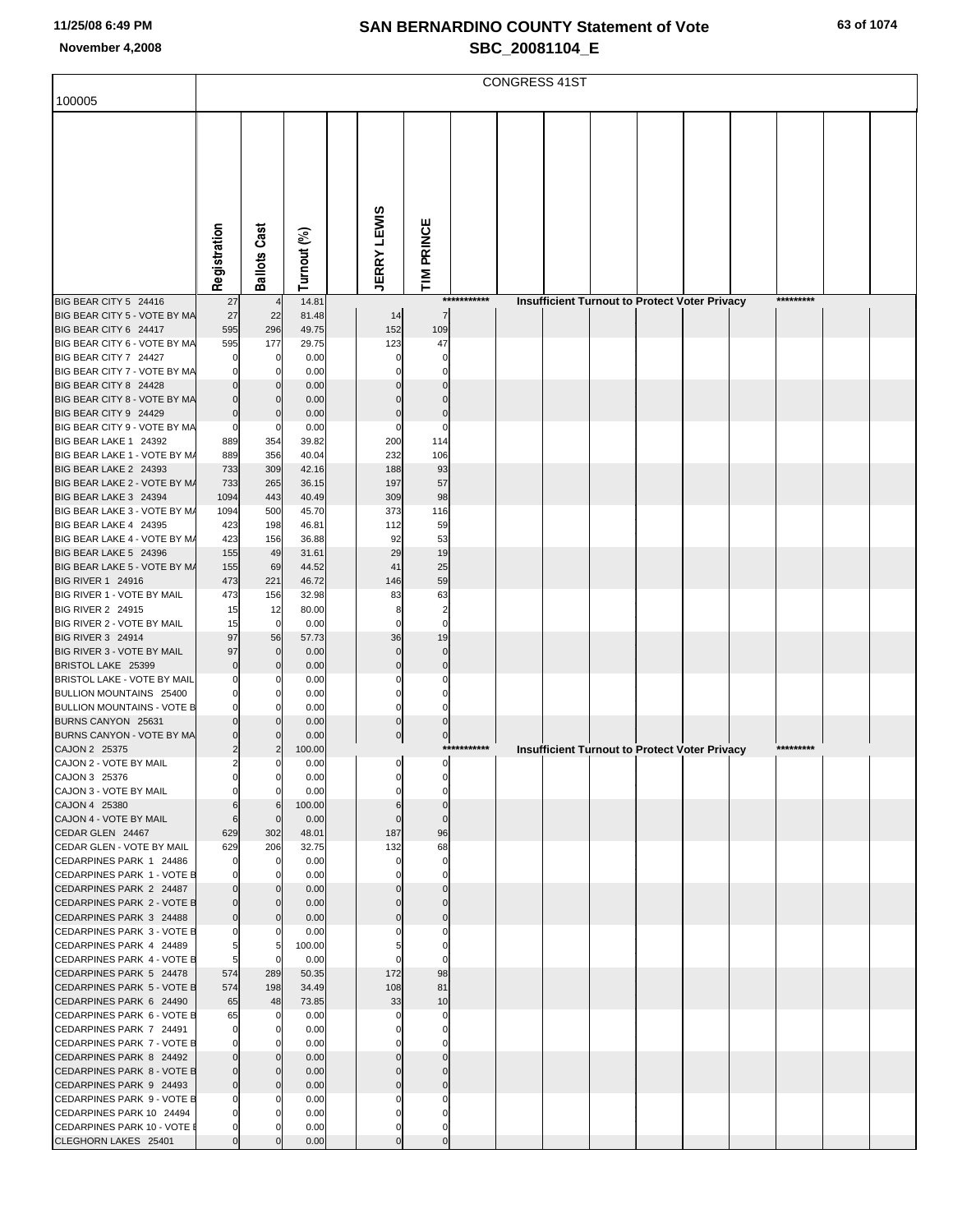| 100005                                                   |                      |                      |                |                    |                   |                            | <b>CONGRESS 41ST</b> |  |                                                                                                       |           |  |
|----------------------------------------------------------|----------------------|----------------------|----------------|--------------------|-------------------|----------------------------|----------------------|--|-------------------------------------------------------------------------------------------------------|-----------|--|
|                                                          |                      |                      |                |                    |                   |                            |                      |  |                                                                                                       |           |  |
|                                                          |                      |                      |                |                    |                   |                            |                      |  |                                                                                                       |           |  |
|                                                          |                      |                      |                |                    |                   |                            |                      |  |                                                                                                       |           |  |
|                                                          |                      |                      |                |                    |                   |                            |                      |  |                                                                                                       |           |  |
|                                                          |                      |                      |                |                    |                   |                            |                      |  |                                                                                                       |           |  |
|                                                          |                      |                      |                |                    |                   |                            |                      |  |                                                                                                       |           |  |
|                                                          |                      |                      |                |                    |                   |                            |                      |  |                                                                                                       |           |  |
|                                                          |                      |                      |                |                    |                   |                            |                      |  |                                                                                                       |           |  |
|                                                          |                      |                      |                |                    |                   |                            |                      |  |                                                                                                       |           |  |
|                                                          | Registration         | <b>Ballots Cast</b>  | Turnout (%)    | <b>JERRY LEWIS</b> | TIM PRINCE        |                            |                      |  |                                                                                                       |           |  |
|                                                          |                      |                      |                |                    |                   |                            |                      |  |                                                                                                       |           |  |
| <b>CLEGHORN LAKES - VOTE BY M</b><br>COLTON 15 24642     | $\mathbf 0$<br>30    | $\mathbf 0$<br>16    | 0.00<br>53.33  | 6                  | $\mathbf 0$<br>10 |                            |                      |  |                                                                                                       |           |  |
| COLTON 15 - VOTE BY MAIL                                 | 30                   | $\mathbf 0$          | 0.00           | $\mathbf 0$        | $\bf{0}$          |                            |                      |  |                                                                                                       |           |  |
| COLTON 16 24618                                          |                      | 1                    | 25.00          |                    |                   | ***********                |                      |  | <b>Insufficient Turnout to Protect Voter Privacy</b>                                                  | ********* |  |
| COLTON 16 - VOTE BY MAIL                                 |                      | 0                    | 0.00           | $\mathbf 0$        | $\mathbf 0$       |                            |                      |  |                                                                                                       |           |  |
| COLTON 22 24623<br>COLTON 22 - VOTE BY MAIL              | 994                  | 445<br>277           | 44.77          | 194                | 196<br>101        |                            |                      |  |                                                                                                       |           |  |
| COLTON 23 24624                                          | 994<br>1242          | 593                  | 27.87<br>47.75 | 158<br>312         | 231               |                            |                      |  |                                                                                                       |           |  |
| COLTON 23 - VOTE BY MAIL                                 | 1242                 | 368                  | 29.63          | 208                | 138               |                            |                      |  |                                                                                                       |           |  |
| COLTON 24 24625                                          | 51                   | 42                   | 82.35          | 31                 | 10                |                            |                      |  |                                                                                                       |           |  |
| COLTON 24 - VOTE BY MAIL<br>COLTON 27 24646              | 51<br>19             | $\mathbf{1}$<br>14   | 1.96<br>73.68  |                    | $***$<br>5        | *******                    |                      |  | <b>Insufficient Turnout to Protect Voter Privacy</b>                                                  | ********* |  |
| COLTON 27 - VOTE BY MAIL                                 | 19                   | $\mathbf 0$          | 0.00           |                    | $\Omega$          |                            |                      |  |                                                                                                       |           |  |
| COLTON 28 24626                                          | 11                   | $\,$ 6               | 54.55          |                    | $\overline{2}$    |                            |                      |  |                                                                                                       |           |  |
| COLTON 28 - VOTE BY MAIL                                 | 11                   | $\mathbf 0$          | 0.00           |                    | $\mathbf 0$       |                            |                      |  |                                                                                                       |           |  |
| COLTON 29 24627<br>COLTON 29 - VOTE BY MAIL              | 8<br>8               | 8<br>$\mathbf 0$     | 100.00<br>0.00 | $\Omega$           | 4<br>$\mathbf 0$  |                            |                      |  |                                                                                                       |           |  |
| CRAFTON 1 25125                                          | 1090                 | 538                  | 49.36          | 323                | 162               |                            |                      |  |                                                                                                       |           |  |
| CRAFTON 1 - VOTE BY MAIL                                 | 1090                 | 328                  | 30.09          | 203                | 112               |                            |                      |  |                                                                                                       |           |  |
| CRAFTON 2 25126                                          | 192                  | 177                  | 92.19          | 128                | 35                |                            |                      |  |                                                                                                       |           |  |
| CRAFTON 2 - VOTE BY MAIL<br>CRAFTON 3 25127              | 192<br>10            | $\overline{2}$<br>10 | 1.04<br>100.00 | 8                  | $\overline{2}$    | ***********                |                      |  | Insufficient Turnout to Protect Voter Privacy                                                         | ********* |  |
| CRAFTON 3 - VOTE BY MAIL                                 | 10                   | 0                    | 0.00           | 0                  | $\mathbf 0$       |                            |                      |  |                                                                                                       |           |  |
| CRESTLINE 1 24480                                        | 1021                 | 743                  | 72.77          | 447                | 244               |                            |                      |  |                                                                                                       |           |  |
| CRESTLINE 1 - VOTE BY MAIL                               | 1021                 | 370                  | 36.24          | 226                | 131               |                            |                      |  |                                                                                                       |           |  |
| CRESTLINE 2 24481<br>CRESTLINE 2 - VOTE BY MAIL          | 1100<br>1100         | 528<br>353           | 48.00<br>32.09 | 279<br>196         | 186<br>141        |                            |                      |  |                                                                                                       |           |  |
| CRESTLINE 3 24482                                        | 728                  | 294                  | 40.38          | 169                | 107               |                            |                      |  |                                                                                                       |           |  |
| CRESTLINE 3 - VOTE BY MAIL                               | 728                  | 296                  | 40.66          | 180                | 100               |                            |                      |  |                                                                                                       |           |  |
| CRESTLINE 4 24483                                        | 630                  | 23                   | 3.65           | 15                 | 7                 |                            |                      |  |                                                                                                       |           |  |
| CRESTLINE 4 - VOTE BY MAIL<br>CRESTLINE 5 24485          | 630<br>623           | 237<br>284           | 37.62<br>45.59 | 137<br>155         | 85<br>100         |                            |                      |  |                                                                                                       |           |  |
| CRESTLINE 5 - VOTE BY MAIL                               | 623                  | 213                  | 34.19          | 122                | 79                |                            |                      |  |                                                                                                       |           |  |
| CRESTLINE 6 24505                                        | 85                   | 62                   | 72.94          | 51                 | 8                 |                            |                      |  |                                                                                                       |           |  |
| CRESTLINE 6 - VOTE BY MAIL                               | 85                   | $\overline{0}$       | 0.00           | $\pmb{0}$          | $\mathbf 0$       |                            |                      |  |                                                                                                       |           |  |
| CRESTLINE 7 24506<br>CRESTLINE 7 - VOTE BY MAIL          | 76<br>76             | 56<br>$\overline{2}$ | 73.68<br>2.63  | 31                 | 22                | ***********                |                      |  | Insufficient Turnout to Protect Voter Privacy                                                         | ********* |  |
| CRESTLINE 8 24507                                        | $\mathbf 0$          | $\mathbf 0$          | 0.00           |                    | $\mathbf 0$       |                            |                      |  |                                                                                                       |           |  |
| CRESTLINE 8 - VOTE BY MAIL                               |                      | $\mathbf 0$          | 0.00           | $\Omega$           | $\mathbf 0$       |                            |                      |  |                                                                                                       |           |  |
| CRESTLINE 9 24508<br>CRESTLINE 9 - VOTE BY MAIL          |                      | 0<br>0               | 0.00<br>0.00   |                    | $\Omega$          |                            |                      |  |                                                                                                       |           |  |
| CRESTLINE 10 24509                                       |                      | 0                    | 0.00           |                    |                   |                            |                      |  |                                                                                                       |           |  |
| CRESTLINE 10 - VOTE BY MAIL                              |                      | $\Omega$             | 0.00           |                    |                   |                            |                      |  |                                                                                                       |           |  |
| CRESTLINE 11 24510                                       |                      | $\mathbf 0$          | 0.00           |                    |                   |                            |                      |  |                                                                                                       |           |  |
| <b>CRESTLINE 11 - VOTE BY MAIL</b><br>CRESTLINE 12 24511 |                      | $\mathbf 0$<br>6     | 0.00<br>85.71  |                    |                   |                            |                      |  |                                                                                                       |           |  |
| CRESTLINE 12 - VOTE BY MAIL                              |                      | 0                    | 0.00           |                    |                   |                            |                      |  |                                                                                                       |           |  |
| CRESTLINE 13 24512                                       |                      | 0                    | 0.00           |                    |                   |                            |                      |  |                                                                                                       |           |  |
| CRESTLINE 13 - VOTE BY MAIL                              |                      | $\mathbf 0$          | 0.00           |                    |                   |                            |                      |  |                                                                                                       |           |  |
| CRESTLINE 14 24513<br>CRESTLINE 14 - VOTE BY MAIL        | 21<br>21             | 17<br>$\mathbf 0$    | 80.95<br>0.00  |                    | $\sqrt{ }$        |                            |                      |  |                                                                                                       |           |  |
| CRESTLINE 15 24514                                       | $\Omega$             | 0                    | 0.00           |                    | $\Omega$          |                            |                      |  |                                                                                                       |           |  |
| CRESTLINE 15 - VOTE BY MAIL                              |                      | 0                    | 0.00           |                    | C                 |                            |                      |  |                                                                                                       |           |  |
| CRESTLINE 16 24515                                       | 70                   | 44                   | 62.86          | 18                 | 23                |                            |                      |  |                                                                                                       |           |  |
| CRESTLINE 16 - VOTE BY MAIL<br>CRESTLINE 17 24516        | 70<br>$\overline{2}$ | 3<br>$\overline{2}$  | 4.29<br>100.00 |                    |                   | ***********<br>*********** |                      |  | Insufficient Turnout to Protect Voter Privacy<br><b>Insufficient Turnout to Protect Voter Privacy</b> | ********* |  |
| CRESTLINE 17 - VOTE BY MAIL                              | $\overline{2}$       | $\mathbf 0$          | 0.00           | $\mathbf 0$        |                   |                            |                      |  |                                                                                                       |           |  |
| CRESTLINE 18 24517                                       | 17                   | 12                   | 70.59          | 10                 | 2                 |                            |                      |  |                                                                                                       |           |  |
| CRESTLINE 18 - VOTE BY MAIL                              | 17                   | $\Omega$             | 0.00           |                    |                   |                            |                      |  |                                                                                                       |           |  |
| CRESTLINE 19 24495<br>CRESTLINE 19 - VOTE BY MAIL        |                      | 8<br>$\mathbf 0$     | 88.89<br>0.00  | 6<br>$\Omega$      | 2<br>$\mathbf 0$  |                            |                      |  |                                                                                                       |           |  |
|                                                          |                      |                      |                |                    |                   |                            |                      |  |                                                                                                       |           |  |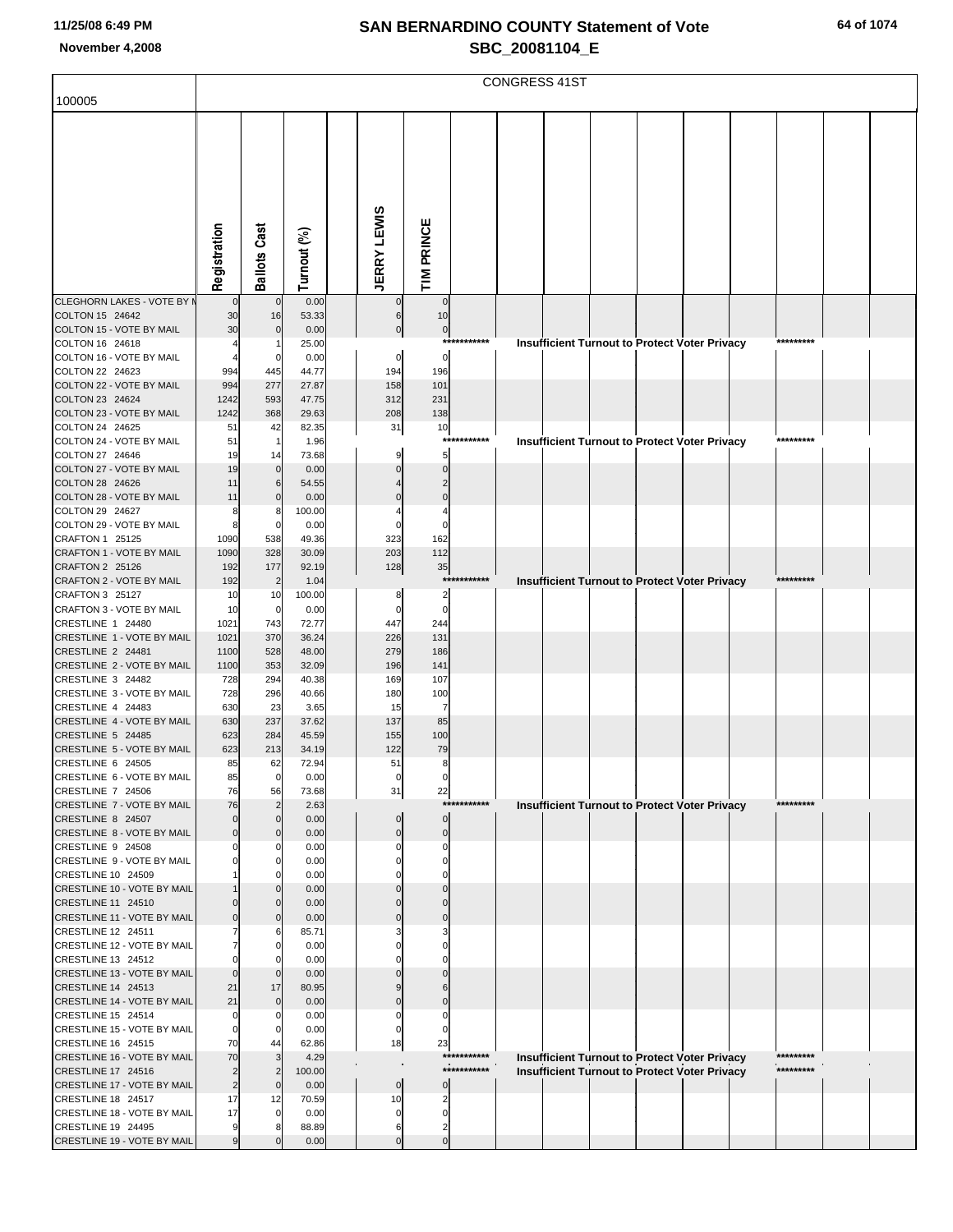| 100005                                               |                      |                      |                |                    |                 |             | <b>CONGRESS 41ST</b> |  |                                                      |           |  |
|------------------------------------------------------|----------------------|----------------------|----------------|--------------------|-----------------|-------------|----------------------|--|------------------------------------------------------|-----------|--|
|                                                      |                      |                      |                |                    |                 |             |                      |  |                                                      |           |  |
|                                                      |                      |                      |                |                    |                 |             |                      |  |                                                      |           |  |
|                                                      |                      |                      |                |                    |                 |             |                      |  |                                                      |           |  |
|                                                      |                      |                      |                |                    |                 |             |                      |  |                                                      |           |  |
|                                                      |                      |                      |                |                    |                 |             |                      |  |                                                      |           |  |
|                                                      |                      |                      |                |                    |                 |             |                      |  |                                                      |           |  |
|                                                      |                      |                      |                |                    |                 |             |                      |  |                                                      |           |  |
|                                                      |                      |                      |                |                    |                 |             |                      |  |                                                      |           |  |
|                                                      |                      |                      |                |                    |                 |             |                      |  |                                                      |           |  |
|                                                      |                      |                      |                |                    |                 |             |                      |  |                                                      |           |  |
|                                                      | Registration         | <b>Ballots Cast</b>  | Turnout (%)    | <b>JERRY LEWIS</b> | TIM PRINCE      |             |                      |  |                                                      |           |  |
| DAGGETT 2 24349                                      | 129                  | 102                  | 79.07          | 80                 | 16              |             |                      |  |                                                      |           |  |
| DAGGETT 2 - VOTE BY MAIL                             | 129                  | $\mathbf 0$          | 0.00           |                    |                 |             |                      |  |                                                      |           |  |
| DEL ROSA 1 25351                                     | 26                   | 21                   | 80.77          | 17                 |                 |             |                      |  |                                                      |           |  |
| DEL ROSA 1 - VOTE BY MAIL                            | 26                   | $\mathbf 0$          | 0.00           |                    | 0               |             |                      |  |                                                      |           |  |
| DEL ROSA 2 25352                                     | 477                  | 237                  | 49.69          | 88                 | 97              |             |                      |  |                                                      |           |  |
| DEL ROSA 2 - VOTE BY MAIL<br>DEL ROSA 3 25353        | 477<br>1021          | 129<br>546           | 27.04<br>53.48 | 47<br>284          | 75<br>215       |             |                      |  |                                                      |           |  |
| DEL ROSA 3 - VOTE BY MAIL                            | 1021                 | 285                  | 27.91          | 164                | 111             |             |                      |  |                                                      |           |  |
| DEL ROSA 4 25354                                     | 222                  | 167                  | 75.23          | 101                | 55              |             |                      |  |                                                      |           |  |
| DEL ROSA 4 - VOTE BY MAIL                            | 222                  | $\overline{1}$       | 0.45           |                    |                 | *********** |                      |  | <b>Insufficient Turnout to Protect Voter Privacy</b> | ********* |  |
| DEL ROSA 5 25355                                     | 236                  | 155                  | 65.68          | 74                 | 73              |             |                      |  |                                                      |           |  |
| DEL ROSA 5 - VOTE BY MAIL<br>DEL ROSA 11 25361       | 236<br>19            | $\overline{4}$<br>19 | 1.69<br>100.00 |                    | ****<br>3       |             |                      |  | Insufficient Turnout to Protect Voter Privacy        | ********* |  |
| DEL ROSA 11 - VOTE BY MAIL                           | 19                   | $\mathbf 0$          | 0.00           | 15<br>$\mathbf 0$  | $\mathbf 0$     |             |                      |  |                                                      |           |  |
| DEL ROSA 12 25362                                    | 70                   | 42                   | 60.00          | 13                 | 26              |             |                      |  |                                                      |           |  |
| DEL ROSA 12 - VOTE BY MAIL                           | 70                   | $\overline{2}$       | 2.86           |                    |                 | *********** |                      |  | Insufficient Turnout to Protect Voter Privacy        |           |  |
| DEL ROSA 14 25364                                    | 748                  | 314                  | 41.98          | 137                | 131             |             |                      |  |                                                      |           |  |
| DEL ROSA 14 - VOTE BY MAIL<br>DEVORE 1 25377         | 748<br>798           | 242<br>433           | 32.35<br>54.26 | 116<br>275         | 114<br>120      |             |                      |  |                                                      |           |  |
| DEVORE 1 - VOTE BY MAIL                              | 798                  | 225                  | 28.20          | 148                | 67              |             |                      |  |                                                      |           |  |
| DEVORE 4 25381                                       |                      | $\mathbf 0$          | 0.00           |                    |                 |             |                      |  |                                                      |           |  |
| DEVORE 4 - VOTE BY MAIL                              |                      | 0                    | 0.00           |                    |                 |             |                      |  |                                                      |           |  |
| DEVORE 5 25382                                       |                      | 0                    | 0.00           |                    | $\Omega$        |             |                      |  |                                                      |           |  |
| DEVORE 5 - VOTE BY MAIL<br>ENCHANTMENT 1 24479       | $\Omega$<br>763      | 0<br>364             | 0.00<br>47.71  | 207                | $\Omega$<br>129 |             |                      |  |                                                      |           |  |
| ENCHANTMENT 1 - VOTE BY M/                           | 763                  | 229                  | 30.01          | 129                | 86              |             |                      |  |                                                      |           |  |
| ENCHANTMENT 2 24498                                  | 150                  | 56                   | 37.33          | 38                 | 16              |             |                      |  |                                                      |           |  |
| ENCHANTMENT 2 - VOTE BY M/                           | 150                  | 55                   | 36.67          | 25                 | 27              |             |                      |  |                                                      |           |  |
| ENCHANTMENT 3 24499                                  | $\Omega$<br>$\Omega$ | 0<br>0               | 0.00           | 0                  | $\mathbf 0$     |             |                      |  |                                                      |           |  |
| ENCHANTMENT 3 - VOTE BY M/<br>ENCHANTMENT 4 24500    | 10                   | 3                    | 0.00<br>30.00  |                    | $\pmb{0}$       | *********** |                      |  | Insufficient Turnout to Protect Voter Privacy        | ********* |  |
| ENCHANTMENT 4 - VOTE BY M/                           | 10                   | $\Omega$             | 0.00           |                    | $\mathbf 0$     |             |                      |  |                                                      |           |  |
| ENCHANTMENT 5 24501                                  | $\mathbf 0$          | $\mathbf 0$          | 0.00           | $\mathbf 0$        | $\mathbf 0$     |             |                      |  |                                                      |           |  |
| ENCHANTMENT 5 - VOTE BY M/                           |                      |                      | 0.00           |                    |                 |             |                      |  |                                                      |           |  |
| ENCHANTMENT 6 24502<br>ENCHANTMENT 6 - VOTE BY M/    | $\Omega$             | 0                    | 0.00<br>0.00   |                    |                 |             |                      |  |                                                      |           |  |
| ENCHANTMENT 7 24503                                  |                      |                      | 0.00           |                    |                 |             |                      |  |                                                      |           |  |
| ENCHANTMENT 7 - VOTE BY M/                           |                      | $\Omega$             | 0.00           |                    |                 |             |                      |  |                                                      |           |  |
| ENCHANTMENT 8 24504                                  | $\Omega$             | $\Omega$             | 0.00           |                    | $\Omega$        |             |                      |  |                                                      |           |  |
| ENCHANTMENT 8 - VOTE BY M/                           | $\mathbf 0$          | C                    | 0.00           |                    | 0               |             |                      |  |                                                      |           |  |
| ERWIN LAKE 1 24409<br>ERWIN LAKE 1 - VOTE BY MAIL    | 630<br>630           | 345<br>208           | 54.76<br>33.02 | 214<br>149         | 93<br>53        |             |                      |  |                                                      |           |  |
| ERWIN LAKE 2 24430                                   | 460                  | 242                  | 52.61          | 137                | 81              |             |                      |  |                                                      |           |  |
| ERWIN LAKE 2 - VOTE BY MAIL                          | 460                  | 114                  | 24.78          | 63                 | 43              |             |                      |  |                                                      |           |  |
| ERWIN LAKE 3 24431                                   | $\overline{2}$       | $\overline{2}$       | 100.00         |                    |                 | *********** |                      |  | Insufficient Turnout to Protect Voter Privacy        | ********* |  |
| ERWIN LAKE 3 - VOTE BY MAIL                          | 2                    | 0                    | 0.00           |                    | $\Omega$        |             |                      |  |                                                      |           |  |
| ERWIN LAKE 4 24432<br>ERWIN LAKE 4 - VOTE BY MAIL    |                      | 0                    | 0.00<br>0.00   |                    |                 |             |                      |  |                                                      |           |  |
| ERWIN LAKE 5 24433                                   | $\Omega$             |                      | 0.00           |                    | $\Omega$        |             |                      |  |                                                      |           |  |
| ERWIN LAKE 5 - VOTE BY MAIL                          | $\mathbf 0$          | 0                    | 0.00           |                    |                 |             |                      |  |                                                      |           |  |
| FAWNSKIN 24401                                       | 436                  | 178                  | 40.83          | 106                | 62              |             |                      |  |                                                      |           |  |
| FAWNSKIN - VOTE BY MAIL                              | 436                  | 179                  | 41.06          | 120                | 52              |             |                      |  |                                                      |           |  |
| FLAMINGO HEIGHTS 25628<br>FLAMINGO HEIGHTS - VOTE BY | 419<br>419           | 203<br>125           | 48.45<br>29.83 | 121<br>73          | 68<br>47        |             |                      |  |                                                      |           |  |
| FOREST FALLS 1 25584                                 | 628                  | 387                  | 61.62          | 230                | 125             |             |                      |  |                                                      |           |  |
| FOREST FALLS 1 - VOTE BY M/                          | 628                  | 169                  | 26.91          | 95                 | 62              |             |                      |  |                                                      |           |  |
| FOREST FALLS 2 25592                                 | 140                  | 92                   | 65.71          | 54                 | 34              |             |                      |  |                                                      |           |  |
| FOREST FALLS 2 - VOTE BY M/<br>FOREST FALLS 3 25593  | 140<br>0             | 0                    | 0.00<br>0.00   |                    |                 |             |                      |  |                                                      |           |  |
| FOREST FALLS 3 - VOTE BY M/                          | 0                    |                      | 0.00           |                    |                 |             |                      |  |                                                      |           |  |
| FOREST FALLS 4 25594                                 |                      |                      | 0.00           |                    | $\mathbf 0$     |             |                      |  |                                                      |           |  |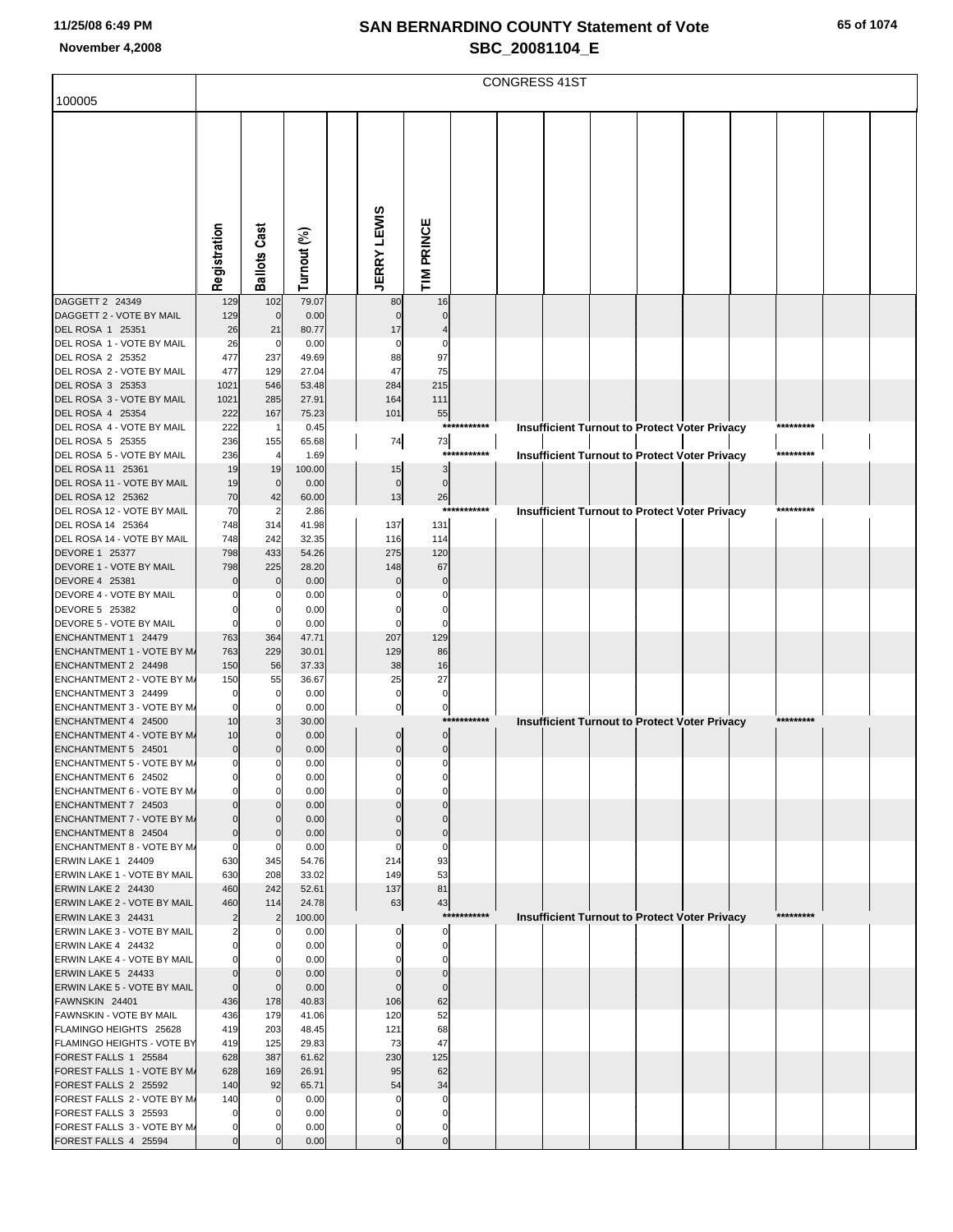| 100005                                                       |                         |                            |                |                            |                            |             | <b>CONGRESS 41ST</b> |  |                                               |           |  |
|--------------------------------------------------------------|-------------------------|----------------------------|----------------|----------------------------|----------------------------|-------------|----------------------|--|-----------------------------------------------|-----------|--|
|                                                              |                         |                            |                |                            |                            |             |                      |  |                                               |           |  |
|                                                              |                         |                            |                |                            |                            |             |                      |  |                                               |           |  |
|                                                              |                         |                            |                |                            |                            |             |                      |  |                                               |           |  |
|                                                              |                         |                            |                |                            |                            |             |                      |  |                                               |           |  |
|                                                              |                         |                            |                |                            |                            |             |                      |  |                                               |           |  |
|                                                              |                         |                            |                |                            |                            |             |                      |  |                                               |           |  |
|                                                              |                         |                            |                |                            |                            |             |                      |  |                                               |           |  |
|                                                              |                         |                            |                |                            |                            |             |                      |  |                                               |           |  |
|                                                              | Registration            | <b>Ballots Cast</b>        | Turnout (%)    | <b>JERRY LEWIS</b>         | TIM PRINCE                 |             |                      |  |                                               |           |  |
| FOREST FALLS 4 - VOTE BY M/                                  | $\Omega$                | $\mathbf 0$                | 0.00           |                            | $\mathbf 0$                |             |                      |  |                                               |           |  |
| FOREST FALLS 5 25595                                         | 0                       | 0                          | 0.00           | 0                          | $\mathbf 0$                |             |                      |  |                                               |           |  |
| FOREST FALLS 5 - VOTE BY M/<br>FOREST FALLS 6 25596          | $\mathbf 0$<br>0        | 0<br>0                     | 0.00<br>0.00   |                            | $\Omega$<br>0              |             |                      |  |                                               |           |  |
| FOREST FALLS 6 - VOTE BY M/                                  | 0                       | 0                          | 0.00           |                            | $\Omega$                   |             |                      |  |                                               |           |  |
| FOREST FALLS 7 25597                                         | 0                       | 0                          | 0.00           | C                          | $\Omega$                   |             |                      |  |                                               |           |  |
| FOREST FALLS 7 - VOTE BY M/<br>FOREST FALLS 8 25598          | $\mathbf 0$<br>13       | $\mathbf 0$<br>10          | 0.00<br>76.92  | $\Omega$<br>10             | $\Omega$<br>$\Omega$       |             |                      |  |                                               |           |  |
| FOREST FALLS 8 - VOTE BY M/                                  | 13                      | $\mathbf 0$                | 0.00           | $\mathbf{0}$               | $\Omega$                   |             |                      |  |                                               |           |  |
| FOREST FALLS 9 25599                                         | 0<br>0                  | 0                          | 0.00           | C                          | $\Omega$<br>C              |             |                      |  |                                               |           |  |
| FOREST FALLS 9 - VOTE BY M/<br>FOREST FALLS 10 25600         | 0                       | 0<br>0                     | 0.00<br>0.00   | C                          | $\Omega$                   |             |                      |  |                                               |           |  |
| FOREST FALLS 10 - VOTE BY M                                  | $\mathbf 0$             | $\mathbf 0$                | 0.00           | $\Omega$                   | $\Omega$                   |             |                      |  |                                               |           |  |
| FOREST FALLS 11 25601<br>FOREST FALLS 11 - VOTE BY M         | $\Omega$<br>0           | $\mathbf 0$<br>$\mathbf 0$ | 0.00<br>0.00   | $\mathbf 0$<br>$\mathbf 0$ | $\Omega$<br>$\mathbf 0$    |             |                      |  |                                               |           |  |
| FOREST FALLS 12 25602                                        |                         | 0                          | 0.00           | 0                          | $\mathbf 0$                |             |                      |  |                                               |           |  |
| FOREST FALLS 12 - VOTE BY M                                  |                         | 0                          | 0.00           | $\pmb{0}$                  | $\overline{0}$             | *********** |                      |  |                                               | ********* |  |
| FOREST FALLS 13 25603<br>FOREST FALLS 13 - VOTE BY M         |                         | 2<br>$\mathbf 0$           | 50.00<br>0.00  | $\mathbf 0$                | $\Omega$                   |             |                      |  | Insufficient Turnout to Protect Voter Privacy |           |  |
| FOREST FALLS 14 25604                                        | 0                       | $\mathbf 0$                | 0.00           | $\mathbf 0$                | $\mathbf 0$                |             |                      |  |                                               |           |  |
| FOREST FALLS 14 - VOTE BY M<br>FOREST FALLS 15 25605         | $\mathbf 0$             | 0<br>0                     | 0.00<br>0.00   | $\Omega$<br>C              | $\mathbf 0$<br>$\mathbf 0$ |             |                      |  |                                               |           |  |
| FOREST FALLS 15 - VOTE BY M                                  | 0                       | 0                          | 0.00           |                            | $\Omega$                   |             |                      |  |                                               |           |  |
| FOREST FALLS 16 25606                                        | 0                       | 0                          | 0.00           | C                          | $\Omega$                   |             |                      |  |                                               |           |  |
| FOREST FALLS 16 - VOTE BY M<br>FOREST FALLS 17 25607         | 0<br>$\Omega$           | $\mathbf 0$<br>$\mathbf 0$ | 0.00<br>0.00   | $\Omega$                   | $\Omega$                   |             |                      |  |                                               |           |  |
| FOREST FALLS 17 - VOTE BY M                                  | 0                       | 0                          | 0.00           | $\Omega$                   | $\Omega$                   |             |                      |  |                                               |           |  |
| FOREST FALLS 18 25608<br>FOREST FALLS 18 - VOTE BY M         | 0<br>$\Omega$           | 0<br>0                     | 0.00<br>0.00   |                            | $\Omega$                   |             |                      |  |                                               |           |  |
| FOREST FALLS 19 25609                                        | 0                       | 0                          | 0.00           |                            | 0                          |             |                      |  |                                               |           |  |
| FOREST FALLS 19 - VOTE BY M                                  | 0                       | $\Omega$                   | 0.00           |                            |                            |             |                      |  |                                               |           |  |
| FOREST FALLS 20 25610<br>FOREST FALLS 20 - VOTE BY M         | 0<br>$\mathbf 0$        | 0<br>$\Omega$              | 0.00<br>0.00   | $\mathbf 0$                | $\Omega$                   |             |                      |  |                                               |           |  |
| GRAND TERRACE 1 24761                                        | 1039                    | 457                        | 43.98          | 187                        | 194                        |             |                      |  |                                               |           |  |
| <b>GRAND TERRACE 1 - VOTE BY</b><br>GRAND TERRACE 2 24762    | 1039<br>916             | 246<br>314                 | 23.68<br>34.28 | 96<br>178                  | 128<br>117                 |             |                      |  |                                               |           |  |
| <b>GRAND TERRACE 2 - VOTE BY</b>                             | 916                     | 316                        | 34.50          | 194                        | 99                         |             |                      |  |                                               |           |  |
| GRAND TERRACE 3 24763                                        | 1073                    | 653                        | 60.86          | 380                        | 220                        |             |                      |  |                                               |           |  |
| <b>GRAND TERRACE 3 - VOTE BY</b><br>GRAND TERRACE 4 24764    | 1073<br>1166            | 392<br>531                 | 36.53<br>45.54 | 255<br>257                 | 120<br>229                 |             |                      |  |                                               |           |  |
| <b>GRAND TERRACE 4 - VOTE BY</b>                             | 1166                    | 345                        | 29.59          | 178                        | 144                        |             |                      |  |                                               |           |  |
| GRAND TERRACE 5 24765<br><b>GRAND TERRACE 5 - VOTE BY</b>    | 923<br>923              | 497<br>311                 | 53.85<br>33.69 | 265<br>185                 | 193<br>116                 |             |                      |  |                                               |           |  |
| GRAND TERRACE 6 24766                                        | 1322                    | 622                        | 47.05          | 349                        | 215                        |             |                      |  |                                               |           |  |
| <b>GRAND TERRACE 6 - VOTE BY</b>                             | 1322                    | 394                        | 29.80          | 234                        | 143                        |             |                      |  |                                               |           |  |
| GREEN VALLEY LAKE 24397<br><b>GREEN VALLEY LAKE - VOTE B</b> | 299<br>299              | 131<br>96                  | 43.81<br>32.11 | 85<br>63                   | 34<br>25                   |             |                      |  |                                               |           |  |
| HAVASU LAKE 24913                                            | 178                     | 136                        | 76.40          | 70                         | 61                         |             |                      |  |                                               |           |  |
| HAVASU LAKE - VOTE BY MAIL<br>HELENDALE 6 25546              | 178<br>82               | $\mathbf 0$<br>57          | 0.00<br>69.51  | $\mathbf 0$<br>32          | $\mathbf 0$<br>19          |             |                      |  |                                               |           |  |
| HELENDALE 6 - VOTE BY MAIL                                   | 82                      | $\mathbf 0$                | 0.00           | $\mathbf 0$                | $\pmb{0}$                  |             |                      |  |                                               |           |  |
| HELENDALE 7 25547                                            | $\overline{\mathbf{c}}$ | 0                          | 0.00           | 0                          | $\mathbf 0$                |             |                      |  |                                               |           |  |
| HELENDALE 7 - VOTE BY MAIL<br>HESPERIA 1 24768               | $\overline{c}$<br>804   | 0<br>342                   | 0.00<br>42.54  | 0<br>181                   | $\mathbf 0$<br>123         |             |                      |  |                                               |           |  |
| HESPERIA 1 - VOTE BY MAIL                                    | 804                     | 209                        | 26.00          | 116                        | 84                         |             |                      |  |                                               |           |  |
| HESPERIA 2 24769<br>HESPERIA 2 - VOTE BY MAIL                | 1045<br>1045            | 459<br>208                 | 43.92<br>19.90 | 231<br>128                 | 182<br>68                  |             |                      |  |                                               |           |  |
| HESPERIA 3 24770                                             | 1143                    | 555                        | 48.56          | 316                        | 189                        |             |                      |  |                                               |           |  |
| HESPERIA 3 - VOTE BY MAIL                                    | 1143                    | 279                        | 24.41          | 160                        | 99                         |             |                      |  |                                               |           |  |
| HESPERIA 4 24771<br>HESPERIA 4 - VOTE BY MAIL                | 1102<br>1102            | 559<br>284                 | 50.73<br>25.77 | 293<br>188                 | 205<br>87                  |             |                      |  |                                               |           |  |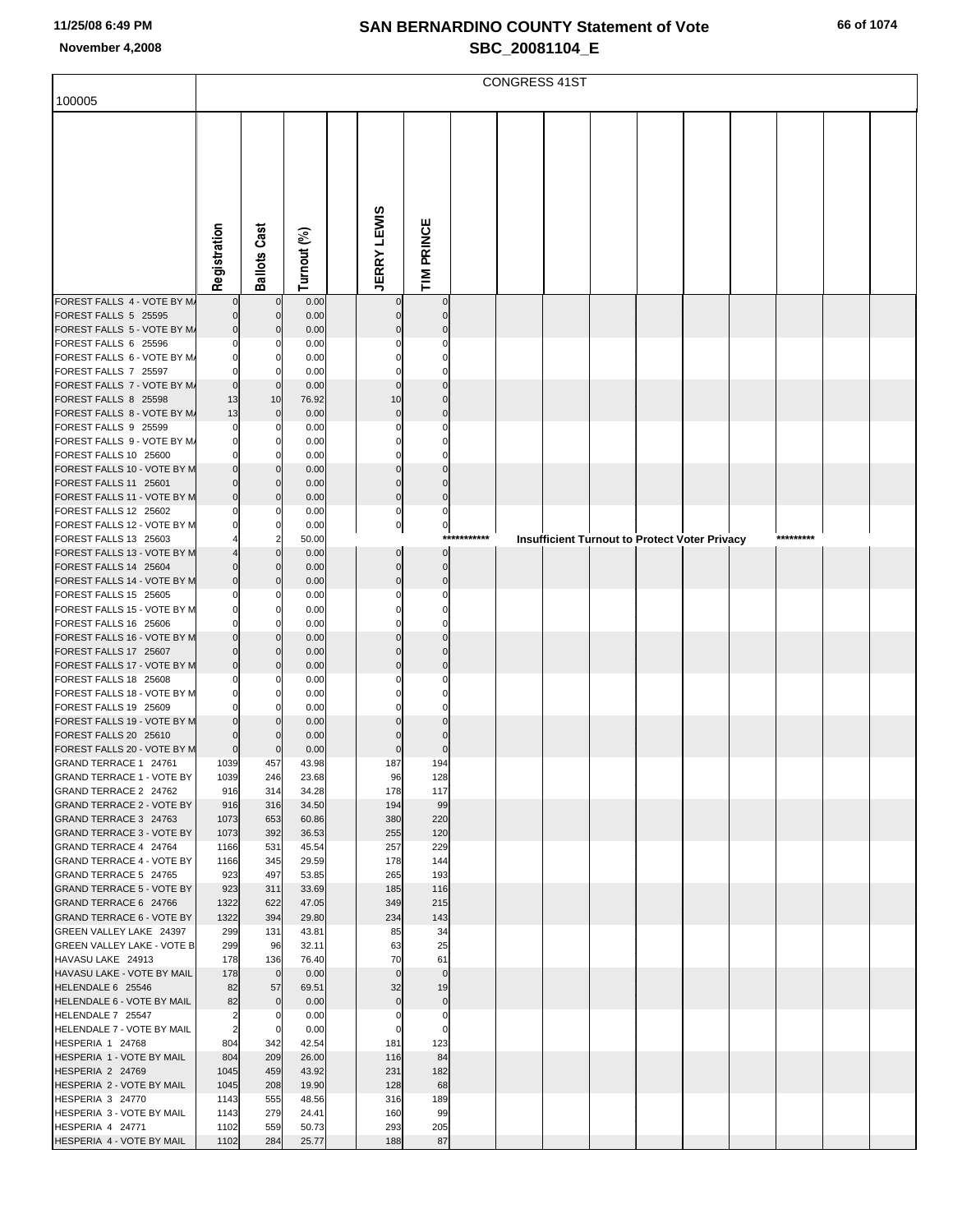| 100005                                          |              |                     |                |                      |                    |             | <b>CONGRESS 41ST</b> |  |                                               |           |  |
|-------------------------------------------------|--------------|---------------------|----------------|----------------------|--------------------|-------------|----------------------|--|-----------------------------------------------|-----------|--|
|                                                 |              |                     |                |                      |                    |             |                      |  |                                               |           |  |
|                                                 |              |                     |                |                      |                    |             |                      |  |                                               |           |  |
|                                                 |              |                     |                |                      |                    |             |                      |  |                                               |           |  |
|                                                 |              |                     |                |                      |                    |             |                      |  |                                               |           |  |
|                                                 |              |                     |                |                      |                    |             |                      |  |                                               |           |  |
|                                                 |              |                     |                |                      |                    |             |                      |  |                                               |           |  |
|                                                 |              |                     |                |                      |                    |             |                      |  |                                               |           |  |
|                                                 |              |                     |                |                      |                    |             |                      |  |                                               |           |  |
|                                                 |              |                     |                |                      |                    |             |                      |  |                                               |           |  |
|                                                 |              |                     |                |                      | PRINCE             |             |                      |  |                                               |           |  |
|                                                 |              |                     |                |                      |                    |             |                      |  |                                               |           |  |
|                                                 | Registration | <b>Ballots Cast</b> | Turnout (%)    | <b>JERRY LEWIS</b>   | ≧<br>F             |             |                      |  |                                               |           |  |
| HESPERIA 5 24772                                | 1150         | 517                 | 44.96          | 275                  | 180                |             |                      |  |                                               |           |  |
| HESPERIA 5 - VOTE BY MAIL                       | 1150         | 272                 | 23.65          | 149                  | 108                |             |                      |  |                                               |           |  |
| HESPERIA 6 24773                                | 1289         | 515                 | 39.95          | 240                  | 235                |             |                      |  |                                               |           |  |
| HESPERIA 6 - VOTE BY MAIL                       | 1289         | 282                 | 21.88          | 156                  | 114                |             |                      |  |                                               |           |  |
| HESPERIA 7 24774                                | 886          | 402                 | 45.37          | 237                  | 125                |             |                      |  |                                               |           |  |
| HESPERIA 7 - VOTE BY MAIL                       | 886          | 308                 | 34.76          | 190                  | 100                |             |                      |  |                                               |           |  |
| HESPERIA 8 24775                                | 1228         | 575                 | 46.82          | 296                  | 225                |             |                      |  |                                               |           |  |
| HESPERIA 8 - VOTE BY MAIL                       | 1228         | 276                 | 22.48          | 154                  | 107                |             |                      |  |                                               |           |  |
| HESPERIA 9 24776                                | 1363         | 648                 | 47.54          | 346                  | 254                |             |                      |  |                                               |           |  |
| HESPERIA 9 - VOTE BY MAIL                       | 1363         | 326                 | 23.92          | 206                  | 100                |             |                      |  |                                               |           |  |
| HESPERIA 10 24777<br>HESPERIA 10 - VOTE BY MAIL | 1091<br>1091 | 465<br>319          | 42.62<br>29.24 | 252<br>210           | 170<br>97          |             |                      |  |                                               |           |  |
| <b>HESPERIA 11 24778</b>                        | 1286         | 499                 | 38.80          | 281                  | 183                |             |                      |  |                                               |           |  |
| HESPERIA 11 - VOTE BY MAIL                      | 1286         | 325                 | 25.27          | 203                  | 104                |             |                      |  |                                               |           |  |
| <b>HESPERIA 12 24779</b>                        | 1813         | 869                 | 47.93          | 381                  | 382                |             |                      |  |                                               |           |  |
| HESPERIA 12 - VOTE BY MAIL                      | 1813         | 420                 | 23.17          | 193                  | 204                |             |                      |  |                                               |           |  |
| HESPERIA 13 24780                               | 1015         | 429                 | 42.27          | 245                  | 146                |             |                      |  |                                               |           |  |
| HESPERIA 13 - VOTE BY MAIL                      | 1015         | 336                 | 33.10          | 227                  | 100                |             |                      |  |                                               |           |  |
| HESPERIA 14 24781                               | 868          | 305                 | 35.14          | 144                  | 117                |             |                      |  |                                               |           |  |
| HESPERIA 14 - VOTE BY MAIL                      | 868          | 238                 | 27.42          | 135                  | 88                 |             |                      |  |                                               |           |  |
| HESPERIA 15 24782<br>HESPERIA 15 - VOTE BY MAIL | 938          | 359<br>327          | 38.27          | 203<br>208           | 131<br>102         |             |                      |  |                                               |           |  |
| HESPERIA 16 24783                               | 938<br>1122  | 582                 | 34.86<br>51.87 | 328                  | 189                |             |                      |  |                                               |           |  |
| HESPERIA 16 - VOTE BY MAIL                      | 1122         | 303                 | 27.01          | 202                  | 87                 |             |                      |  |                                               |           |  |
| HESPERIA 17 24784                               | 787          | 390                 | 49.56          | 200                  | 145                |             |                      |  |                                               |           |  |
| HESPERIA 17 - VOTE BY MAIL                      | 787          | 229                 | 29.10          | 159                  | 58                 |             |                      |  |                                               |           |  |
| <b>HESPERIA 18 24785</b>                        | 1266         | 572                 | 45.18          | 333                  | 192                |             |                      |  |                                               |           |  |
| HESPERIA 18 - VOTE BY MAIL                      | 1266         | 381                 | 30.09          | 238                  | 123                |             |                      |  |                                               |           |  |
| HESPERIA 19 24786                               | 899          | 433                 | 48.16          | 243                  | 160                |             |                      |  |                                               |           |  |
| HESPERIA 19 - VOTE BY MAIL                      | 899          | 276                 | 30.70          | 153                  | 111                |             |                      |  |                                               |           |  |
| HESPERIA 20 24787                               | 950          | 392                 | 41.26          | 255                  | 108                |             |                      |  |                                               |           |  |
| HESPERIA 20 - VOTE BY MAIL<br>HESPERIA 21 24788 | 950<br>956   | 299<br>564          | 31.47<br>59.00 | 209<br>326           | 80<br>180          |             |                      |  |                                               |           |  |
| HESPERIA 21 - VOTE BY MAIL                      | 956          | 225                 | 23.54          | 144                  | 75                 |             |                      |  |                                               |           |  |
| HESPERIA 22 24789                               | 1162         | 524                 | 45.09          | 331                  | 146                |             |                      |  |                                               |           |  |
| HESPERIA 22 - VOTE BY MAIL                      | 1162         | 354                 | 30.46          | 225                  | 113                |             |                      |  |                                               |           |  |
| HESPERIA 23 24790                               | 1082         | 533                 | 49.26          | 296                  | 182                |             |                      |  |                                               |           |  |
| HESPERIA 23 - VOTE BY MAIL                      | 1082         | 306                 | 28.28          | 202                  | 87                 |             |                      |  |                                               |           |  |
| HESPERIA 24 24791                               | 1187         | 457                 | 38.50          | 276                  | 153                |             |                      |  |                                               |           |  |
| HESPERIA 24 - VOTE BY MAIL                      | 1187         | 440                 | 37.07          | 298                  | 113                | *********** |                      |  |                                               | ********* |  |
| HESPERIA 25 24792<br>HESPERIA 25 - VOTE BY MAIL | 9<br>9       | $\mathbf 0$         | 44.44<br>0.00  | 0                    | $\mathbf 0$        |             |                      |  | Insufficient Turnout to Protect Voter Privacy |           |  |
| HESPERIA 26 24793                               | 994          | 429                 | 43.16          | 254                  | 140                |             |                      |  |                                               |           |  |
| HESPERIA 26 - VOTE BY MAIL                      | 994          | 287                 | 28.87          | 174                  | 101                |             |                      |  |                                               |           |  |
| HESPERIA 27 24794                               | 1114         | 495                 | 44.43          | 230                  | 214                |             |                      |  |                                               |           |  |
| HESPERIA 27 - VOTE BY MAIL                      | 1114         | 268                 | 24.06          | 149                  | 110                |             |                      |  |                                               |           |  |
| HESPERIA 28 24795                               | 939          | 427                 | 45.47          | 241                  | 156                |             |                      |  |                                               |           |  |
| HESPERIA 28 - VOTE BY MAIL                      | 939          | 279                 | 29.71          | 162                  | 108                |             |                      |  |                                               |           |  |
| HESPERIA 29 24796                               | 798          | 387                 | 48.50          | 205                  | 147                |             |                      |  |                                               |           |  |
| HESPERIA 29 - VOTE BY MAIL                      | 798          | 199                 | 24.94          | 126                  | 57                 |             |                      |  |                                               |           |  |
| HESPERIA 30 24797<br>HESPERIA 30 - VOTE BY MAIL | 485<br>485   | 256<br>185          | 52.78<br>38.14 | 160<br>126           | 69<br>52           |             |                      |  |                                               |           |  |
| HESPERIA 31 24798                               | 474          | 178                 | 37.55          | 108                  | 58                 |             |                      |  |                                               |           |  |
| HESPERIA 31 - VOTE BY MAIL                      | 474          | 142                 | 29.96          | 81                   | 53                 |             |                      |  |                                               |           |  |
| HESPERIA 32 24799                               | 146          | 105                 | 71.92          | 62                   | 35                 |             |                      |  |                                               |           |  |
| HESPERIA 32 - VOTE BY MAIL                      | 146          | $\mathbf 0$         | 0.00           | C                    | $\mathbf 0$        |             |                      |  |                                               |           |  |
| HESPERIA 33 24800                               | 11           | 6                   | 54.55          |                      |                    |             |                      |  |                                               |           |  |
| HESPERIA 33 - VOTE BY MAIL                      | 11           | 0                   | 0.00           | C                    | 0                  |             |                      |  |                                               |           |  |
| HESPERIA 34 24801                               | 43           | 41                  | 95.35          | 20                   | 18                 |             |                      |  |                                               |           |  |
| HESPERIA 34 - VOTE BY MAIL<br>HESPERIA 35 24802 | 43<br>1306   | $\mathbf 0$<br>635  | 0.00<br>48.62  | $\mathcal{C}$<br>292 | $\mathbf 0$<br>274 |             |                      |  |                                               |           |  |
|                                                 |              |                     |                |                      |                    |             |                      |  |                                               |           |  |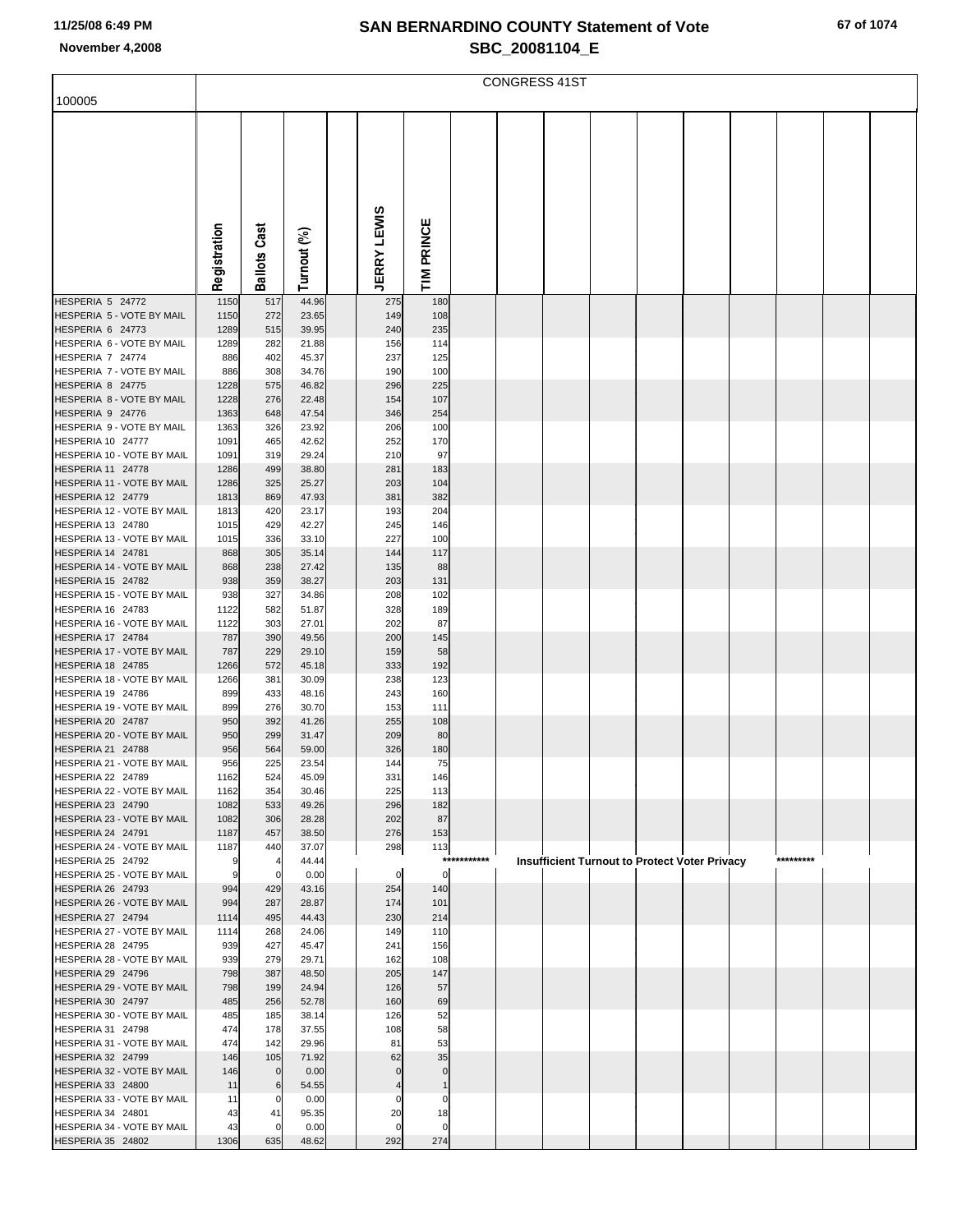|                                                 |                       |                       |                |                         |                         | <b>CONGRESS 41ST</b> |                                                      |  |           |  |
|-------------------------------------------------|-----------------------|-----------------------|----------------|-------------------------|-------------------------|----------------------|------------------------------------------------------|--|-----------|--|
| 100005                                          |                       |                       |                |                         |                         |                      |                                                      |  |           |  |
|                                                 |                       |                       |                |                         |                         |                      |                                                      |  |           |  |
|                                                 |                       |                       |                |                         |                         |                      |                                                      |  |           |  |
|                                                 |                       |                       |                |                         |                         |                      |                                                      |  |           |  |
|                                                 |                       |                       |                |                         |                         |                      |                                                      |  |           |  |
|                                                 |                       |                       |                |                         |                         |                      |                                                      |  |           |  |
|                                                 |                       |                       |                |                         |                         |                      |                                                      |  |           |  |
|                                                 |                       |                       |                |                         |                         |                      |                                                      |  |           |  |
|                                                 |                       |                       |                |                         |                         |                      |                                                      |  |           |  |
|                                                 |                       |                       |                |                         |                         |                      |                                                      |  |           |  |
|                                                 | Registration          | <b>Ballots Cast</b>   | Turnout (%)    | <b>JERRY LEWIS</b>      | TIM PRINCE              |                      |                                                      |  |           |  |
| HESPERIA 35 - VOTE BY MAIL                      | 1306                  | 324                   | 24.81          | 185                     | 122                     |                      |                                                      |  |           |  |
| HESPERIA 36 24803                               | 705                   | 290                   | 41.13          | 147                     | 119                     |                      |                                                      |  |           |  |
| HESPERIA 36 - VOTE BY MAIL                      | 705                   | 145                   | 20.57          | 91                      | 47                      |                      |                                                      |  |           |  |
| HESPERIA 37 24804<br>HESPERIA 37 - VOTE BY MAIL | 5<br>5                | $\mathbf 0$           | 20.00<br>0.00  | $\mathbf 0$             | 0                       | ***********          | Insufficient Turnout to Protect Voter Privacy        |  | ********* |  |
| <b>HESPERIA 38 24805</b>                        | 406                   | 107                   | 26.35          | 66                      | 33                      |                      |                                                      |  |           |  |
| HESPERIA 38 - VOTE BY MAIL                      | 406                   | 132                   | 32.51          | 82                      | 46                      |                      |                                                      |  |           |  |
| <b>HESPERIA 39 24806</b>                        | O                     | $\mathbf 0$           | 0.00           | $\mathbf 0$             | $\Omega$                |                      |                                                      |  |           |  |
| HESPERIA 39 - VOTE BY MAIL<br>HESPERIA 40 24807 | $\Omega$<br>0         | $\Omega$              | 0.00<br>0.00   | $\mathbf 0$<br>$\Omega$ | $\mathbf 0$<br>$\Omega$ |                      |                                                      |  |           |  |
| HESPERIA 40 - VOTE BY MAIL                      | $\Omega$              | 0<br>0                | 0.00           | 0                       | 0                       |                      |                                                      |  |           |  |
| HIGHLAND 1 24838                                | 13                    | 11                    | 84.62          | $\overline{7}$          | 4                       |                      |                                                      |  |           |  |
| HIGHLAND 1 - VOTE BY MAIL                       | 13                    | $\overline{1}$        | 7.69           |                         | ***                     | *******              | <b>Insufficient Turnout to Protect Voter Privacy</b> |  |           |  |
| HIGHLAND 2 24839                                | 1026                  | 308                   | 30.02          | 133                     | 154                     |                      |                                                      |  |           |  |
| HIGHLAND 2 - VOTE BY MAIL<br>HIGHLAND 3 24840   | 1026<br>1216          | 199<br>567            | 19.40<br>46.63 | 79<br>253               | 112<br>251              |                      |                                                      |  |           |  |
| HIGHLAND 3 - VOTE BY MAIL                       | 1216                  | 250                   | 20.56          | 128                     | 110                     |                      |                                                      |  |           |  |
| HIGHLAND 4 24841                                | 602                   | 245                   | 40.70          | 105                     | 114                     |                      |                                                      |  |           |  |
| HIGHLAND 4 - VOTE BY MAIL                       | 602                   | 187                   | 31.06          | 93                      | 88                      |                      |                                                      |  |           |  |
| HIGHLAND 5 24842<br>HIGHLAND 5 - VOTE BY MAIL   | 336<br>336            | 132<br>148            | 39.29<br>44.05 | 72<br>94                | 49<br>49                |                      |                                                      |  |           |  |
| HIGHLAND 6 24843                                | 720                   | 396                   | 55.00          | 231                     | 136                     |                      |                                                      |  |           |  |
| HIGHLAND 6 - VOTE BY MAIL                       | 720                   | 220                   | 30.56          | 152                     | 59                      |                      |                                                      |  |           |  |
| HIGHLAND 7 24844                                | 963                   | 417                   | 43.30          | 257                     | 136                     |                      |                                                      |  |           |  |
| HIGHLAND 7 - VOTE BY MAIL<br>HIGHLAND 8 24845   | 963<br>1148           | 396<br>558            | 41.12<br>48.61 | 239<br>316              | 144<br>210              |                      |                                                      |  |           |  |
| HIGHLAND 8 - VOTE BY MAIL                       | 1148                  | 407                   | 35.45          | 253                     | 136                     |                      |                                                      |  |           |  |
| HIGHLAND 9 24846                                | 1155                  | 415                   | 35.93          | 122                     | 242                     |                      |                                                      |  |           |  |
| HIGHLAND 9 - VOTE BY MAIL                       | 1155                  | 248                   | 21.47          | 115                     | 124                     |                      |                                                      |  |           |  |
| HIGHLAND 10 24847<br>HIGHLAND 10 - VOTE BY MAIL | 1326<br>1326          | 459<br>240            | 34.62<br>18.10 | 133<br>84               | 278<br>136              |                      |                                                      |  |           |  |
| HIGHLAND 11 24848                               | 1133                  | 329                   | 29.04          | 131                     | 160                     |                      |                                                      |  |           |  |
| HIGHLAND 11 - VOTE BY MAIL                      | 1133                  | 208                   | 18.36          | 66                      | 129                     |                      |                                                      |  |           |  |
| HIGHLAND 12 24872                               |                       | з                     | 75.00          |                         |                         |                      | <b>Insufficient Turnout to Protect Voter Privacy</b> |  |           |  |
| HIGHLAND 12 - VOTE BY MAIL<br>HIGHLAND 13 24849 | $\overline{a}$<br>871 | $\overline{0}$<br>342 | 0.00<br>39.27  | $\overline{0}$<br>163   | $\mathbf 0$<br>142      |                      |                                                      |  |           |  |
| HIGHLAND 13 - VOTE BY MAIL                      | 871                   | 176                   | 20.21          | 66                      | 96                      |                      |                                                      |  |           |  |
| HIGHLAND 14 24850                               | 1206                  | 443                   | 36.73          | 206                     | 191                     |                      |                                                      |  |           |  |
| HIGHLAND 14 - VOTE BY MAIL                      | 1206                  | 309                   | 25.62          | 138                     | 155                     |                      |                                                      |  |           |  |
| HIGHLAND 15 24851<br>HIGHLAND 15 - VOTE BY MAIL | 1061<br>1061          | 428<br>200            | 40.34<br>18.85 | 178<br>86               | 218<br>101              |                      |                                                      |  |           |  |
| HIGHLAND 16 24852                               | 1080                  | 433                   | 40.09          | 206                     | 182                     |                      |                                                      |  |           |  |
| HIGHLAND 16 - VOTE BY MAIL                      | 1080                  | 264                   | 24.44          | 108                     | 141                     |                      |                                                      |  |           |  |
| HIGHLAND 17 24853                               | 1183                  | 616                   | 52.07          | 333                     | 229                     |                      |                                                      |  |           |  |
| HIGHLAND 17 - VOTE BY MAIL<br>HIGHLAND 18 24854 | 1183                  | 360<br>487            | 30.43<br>42.31 | 195<br>261              | 135<br>193              |                      |                                                      |  |           |  |
| HIGHLAND 18 - VOTE BY MAIL                      | 1151<br>1151          | 450                   | 39.10          | 255                     | 162                     |                      |                                                      |  |           |  |
| HIGHLAND 19 24855                               | 1430                  | 700                   | 48.95          | 416                     | 228                     |                      |                                                      |  |           |  |
| HIGHLAND 19 - VOTE BY MAIL                      | 1430                  | 505                   | 35.31          | 281                     | 206                     |                      |                                                      |  |           |  |
| HIGHLAND 20 24856                               | 722                   | 347                   | 48.06          | 201                     | 127                     |                      |                                                      |  |           |  |
| HIGHLAND 20 - VOTE BY MAIL<br>HIGHLAND 21 24857 | 722<br>998            | 244<br>467            | 33.80<br>46.79 | 141<br>291              | 99<br>143               |                      |                                                      |  |           |  |
| HIGHLAND 21 - VOTE BY MAIL                      | 998                   | 392                   | 39.28          | 261                     | 113                     |                      |                                                      |  |           |  |
| HIGHLAND 22 24858                               | 0                     | $\mathbf 0$           | 0.00           |                         | 0                       |                      |                                                      |  |           |  |
| HIGHLAND 22 - VOTE BY MAIL                      | $\mathbf 0$           | $\mathbf{0}$          | 0.00           |                         | $\Omega$                |                      |                                                      |  |           |  |
| HIGHLAND 23 24859<br>HIGHLAND 23 - VOTE BY MAIL | 8<br>8                | 8<br>$\mathbf{0}$     | 100.00<br>0.00 | 7<br>$\mathbf 0$        | $\pmb{0}$               |                      |                                                      |  |           |  |
| HIGHLAND 24 24860                               | 796                   | 413                   | 51.88          | 208                     | 153                     |                      |                                                      |  |           |  |
| HIGHLAND 24 - VOTE BY MAIL                      | 796                   | 279                   | 35.05          | 152                     | 115                     |                      |                                                      |  |           |  |
| HIGHLAND 25 24861                               | 387                   | 192                   | 49.61          | 92<br>42                | 77                      |                      |                                                      |  |           |  |
| HIGHLAND 25 - VOTE BY MAIL                      | 387                   | 96                    | 24.81          |                         | 49                      |                      |                                                      |  |           |  |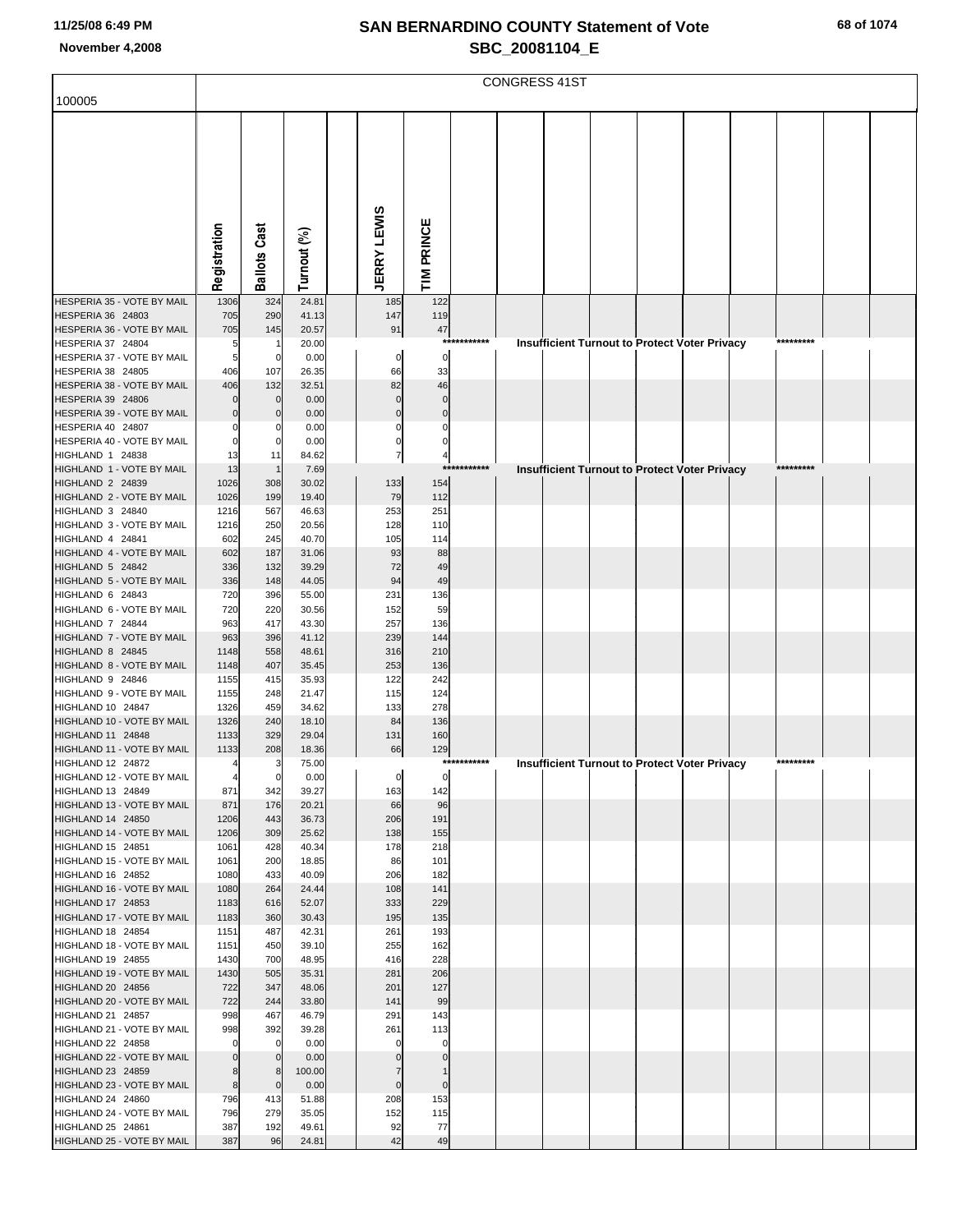|                                                                      |                                |                        |                         |                                  |                         |             | <b>CONGRESS 41ST</b> |  |                                                      |           |  |
|----------------------------------------------------------------------|--------------------------------|------------------------|-------------------------|----------------------------------|-------------------------|-------------|----------------------|--|------------------------------------------------------|-----------|--|
| 100005                                                               |                                |                        |                         |                                  |                         |             |                      |  |                                                      |           |  |
|                                                                      | Registration                   | Cast<br><b>Ballots</b> | Turnout (%)             | <b>JERRY LEWIS</b>               | TIM PRINCE              |             |                      |  |                                                      |           |  |
|                                                                      |                                |                        |                         |                                  |                         |             |                      |  |                                                      |           |  |
| HIGHLAND 26 24862<br>HIGHLAND 26 - VOTE BY MAIL<br>HIGHLAND 27 24863 | 632<br>632<br>673              | 319<br>207<br>292      | 50.47<br>32.75<br>43.39 | 180<br>132<br>174                | 118<br>71<br>91         |             |                      |  |                                                      |           |  |
| HIGHLAND 27 - VOTE BY MAIL                                           | 673                            | 239                    | 35.51                   | 118                              | 105                     |             |                      |  |                                                      |           |  |
| HIGHLAND 28 24864                                                    | 682                            | 299                    | 43.84                   | 153                              | 133                     |             |                      |  |                                                      |           |  |
| HIGHLAND 28 - VOTE BY MAIL                                           | 682                            | 239                    | 35.04                   | 154                              | 78                      |             |                      |  |                                                      |           |  |
| HIGHLAND 29 24865                                                    | 28                             | 25                     | 89.29                   | 19                               | 5                       |             |                      |  |                                                      |           |  |
| HIGHLAND 29 - VOTE BY MAIL                                           | 28                             | $\mathbf 0$            | 0.00                    | $\mathbf 0$                      | $\mathbf 0$             |             |                      |  |                                                      |           |  |
| HIGHLAND 30 24866<br>HIGHLAND 30 - VOTE BY MAIL                      | 404<br>404                     | 196<br>116             | 48.51<br>28.71          | 89<br>70                         | 87<br>42                |             |                      |  |                                                      |           |  |
| HIGHLAND 31 24867                                                    | $\Omega$                       | $\mathbf 0$            | 0.00                    | $\Omega$                         | $\mathbf 0$             |             |                      |  |                                                      |           |  |
| HIGHLAND 31 - VOTE BY MAIL                                           | $\overline{0}$                 | $\mathbf 0$            | 0.00                    | 0                                | 0                       |             |                      |  |                                                      |           |  |
| HIGHLAND 32 24868                                                    | 16                             | 10                     | 62.50                   |                                  | 9                       |             |                      |  |                                                      |           |  |
| HIGHLAND 32 - VOTE BY MAIL                                           | 16                             | $\mathbf 0$            | 0.00                    | $\Omega$                         | $\Omega$                |             |                      |  |                                                      |           |  |
| HIGHLAND 33 24869                                                    | $\overline{0}$                 | $\mathbf 0$            | 0.00                    | $\Omega$                         | $\Omega$                |             |                      |  |                                                      |           |  |
| HIGHLAND 33 - VOTE BY MAIL<br>HIGHLAND 34 24870                      | $\mathbf{0}$                   | 0<br>$\overline{7}$    | 0.00                    | 6                                | 0                       |             |                      |  |                                                      |           |  |
| HIGHLAND 34 - VOTE BY MAIL                                           | 15<br>15                       | 0                      | 46.67<br>0.00           |                                  | 0                       |             |                      |  |                                                      |           |  |
| HIGHLAND 35 24871                                                    | $\overline{0}$                 | $\mathbf 0$            | 0.00                    | $\Omega$                         | $\Omega$                |             |                      |  |                                                      |           |  |
| HIGHLAND 35 - VOTE BY MAIL                                           | $\overline{0}$                 | $\mathbf 0$            | 0.00                    | $\Omega$                         | $\Omega$                |             |                      |  |                                                      |           |  |
| HUMBUG MOUNTAIN 25402                                                | $\overline{0}$                 | $\mathbf 0$            | 0.00                    | $\Omega$                         | $\mathbf 0$             |             |                      |  |                                                      |           |  |
| HUMBUG MOUNTAIN - VOTE BY                                            | $\mathbf{0}$                   | 0                      | 0.00                    | 0                                | $\Omega$                |             |                      |  |                                                      |           |  |
| JOHNSON VALLEY 25626<br>JOHNSON VALLEY - VOTE BY M                   | 240                            | 188<br>$\mathbf 0$     | 78.33<br>0.00           | 108<br>$\mathbf 0$               | 76<br>$\mathbf 0$       |             |                      |  |                                                      |           |  |
| JOSHUA TREE 1 25403                                                  | 240<br>346                     | 127                    | 36.71                   | 68                               | 49                      |             |                      |  |                                                      |           |  |
| JOSHUA TREE 1 - VOTE BY MA                                           | 346                            | 148                    | 42.77                   | 82                               | 57                      |             |                      |  |                                                      |           |  |
| JOSHUA TREE 5 25407                                                  | 1175                           | 459                    | 39.06                   | 231                              | 198                     |             |                      |  |                                                      |           |  |
| JOSHUA TREE 5 - VOTE BY MA                                           | 1175                           | 495                    | 42.13                   | 259                              | 209                     |             |                      |  |                                                      |           |  |
| JOSHUA TREE 7 25410                                                  | 30                             | 23                     | 76.67                   | 19                               | $\overline{4}$          |             |                      |  |                                                      |           |  |
| JOSHUA TREE 7 - VOTE BY MA                                           | 30                             | $\mathbf 0$            | 0.00                    | $\Omega$                         | $\Omega$                |             |                      |  |                                                      |           |  |
| JOSHUA TREE 8 25411<br>JOSHUA TREE 8 - VOTE BY MA                    | 38<br>38                       | 32<br>$\mathbf 0$      | 84.21<br>0.00           | 16<br>$\Omega$                   | 15<br>$\mathbf 0$       |             |                      |  |                                                      |           |  |
| JOSHUA TREE 9 25412                                                  | 8                              | 8                      | 100.00                  | $\overline{2}$                   | $\,6$                   |             |                      |  |                                                      |           |  |
| JOSHUA TREE 9 - VOTE BY MA                                           | 8                              |                        | 0.00                    |                                  |                         |             |                      |  |                                                      |           |  |
| JOSHUA TREE 10 25413                                                 | 6                              | 5                      | 83.33                   |                                  |                         |             |                      |  |                                                      |           |  |
| JOSHUA TREE 10 - VOTE BY M/                                          | 6                              | $\Omega$               | 0.00                    |                                  |                         |             |                      |  |                                                      |           |  |
| JOSHUA TREE 11 25414<br>JOSHUA TREE 11 - VOTE BY M/                  | $\Omega$<br>$\Omega$           | $\Omega$<br>$\Omega$   | 0.00<br>0.00            |                                  |                         |             |                      |  |                                                      |           |  |
| JOSHUA TREE 12 25415                                                 | $\overline{0}$                 | $\mathbf 0$            | 0.00                    |                                  | $\Omega$                |             |                      |  |                                                      |           |  |
| JOSHUA TREE 12 - VOTE BY M/                                          | $\overline{0}$                 | 0                      | 0.00                    |                                  | $\Omega$                |             |                      |  |                                                      |           |  |
| JOSHUA TREE 13 25416                                                 | 167                            | 115                    | 68.86                   | 64                               | 46                      |             |                      |  |                                                      |           |  |
| JOSHUA TREE 13 - VOTE BY M/                                          | 167                            | $\mathbf 0$            | 0.00                    | $\Omega$                         | $\mathbf 0$             |             |                      |  |                                                      |           |  |
| JOSHUA TREE 14 25417<br>JOSHUA TREE 14 - VOTE BY M/                  | 42                             | 29<br>$\mathbf 0$      | 69.05                   | 17<br>$\Omega$                   | 10                      |             |                      |  |                                                      |           |  |
| JOSHUA TREE 15 25418                                                 | 42<br>$\overline{0}$           | $\mathbf 0$            | 0.00<br>0.00            | $\Omega$                         | $\mathbf 0$<br>$\Omega$ |             |                      |  |                                                      |           |  |
| JOSHUA TREE 15 - VOTE BY M/                                          | $\Omega$                       | $\Omega$               | 0.00                    |                                  |                         |             |                      |  |                                                      |           |  |
| JOSHUA TREE 16 25419                                                 |                                |                        | 0.00                    |                                  |                         |             |                      |  |                                                      |           |  |
| JOSHUA TREE 16 - VOTE BY M/                                          |                                |                        | 0.00                    |                                  |                         |             |                      |  |                                                      |           |  |
| JOSHUA TREE 17 25420                                                 |                                |                        | 0.00                    |                                  | $\Omega$                |             |                      |  |                                                      |           |  |
| JOSHUA TREE 17 - VOTE BY M/                                          | $\Omega$                       | $\Omega$               | 0.00<br>0.00            | $\Omega$<br>$\Omega$             | $\Omega$<br>$\Omega$    |             |                      |  |                                                      |           |  |
| JOSHUA TREE 18 25421<br>JOSHUA TREE 18 - VOTE BY M/                  |                                | 0                      | 0.00                    | $\overline{0}$                   | $\circ$                 |             |                      |  |                                                      |           |  |
| JOSHUA TREE 19 25422                                                 |                                |                        | 100.00                  |                                  |                         | *********** |                      |  | <b>Insufficient Turnout to Protect Voter Privacy</b> | ********* |  |
| JOSHUA TREE 19 - VOTE BY M/                                          |                                |                        | 0.00                    | $\overline{0}$                   | $\overline{0}$          |             |                      |  |                                                      |           |  |
| JOSHUA TREE 2 25404                                                  | 197                            | 146                    | 74.11                   | 76                               | 63                      |             |                      |  |                                                      |           |  |
| JOSHUA TREE 2 - VOTE BY MAI                                          | 197                            | $\mathbf 0$            | 0.00                    | $\mathbf 0$                      | $\mathbf 0$             |             |                      |  |                                                      |           |  |
| JOSHUA TREE 20 25423<br>JOSHUA TREE 20 - VOTE BY M/                  | $\overline{0}$<br>$\mathbf{0}$ | $\mathbf 0$<br>0       | 0.00<br>0.00            | $\overline{0}$<br>$\overline{0}$ | $\mathbf 0$<br>$\circ$  |             |                      |  |                                                      |           |  |
| JOSHUA TREE 21 25424                                                 | 3                              | 3                      | 100.00                  |                                  |                         | *********** |                      |  | <b>Insufficient Turnout to Protect Voter Privacy</b> | ********* |  |
| JOSHUA TREE 21 - VOTE BY M/                                          | 3                              |                        | 0.00                    | $\overline{0}$                   | $\circ$                 |             |                      |  |                                                      |           |  |
| JOSHUA TREE 22 25425                                                 | $\overline{0}$                 |                        | 0.00                    | $\overline{0}$                   | $\overline{0}$          |             |                      |  |                                                      |           |  |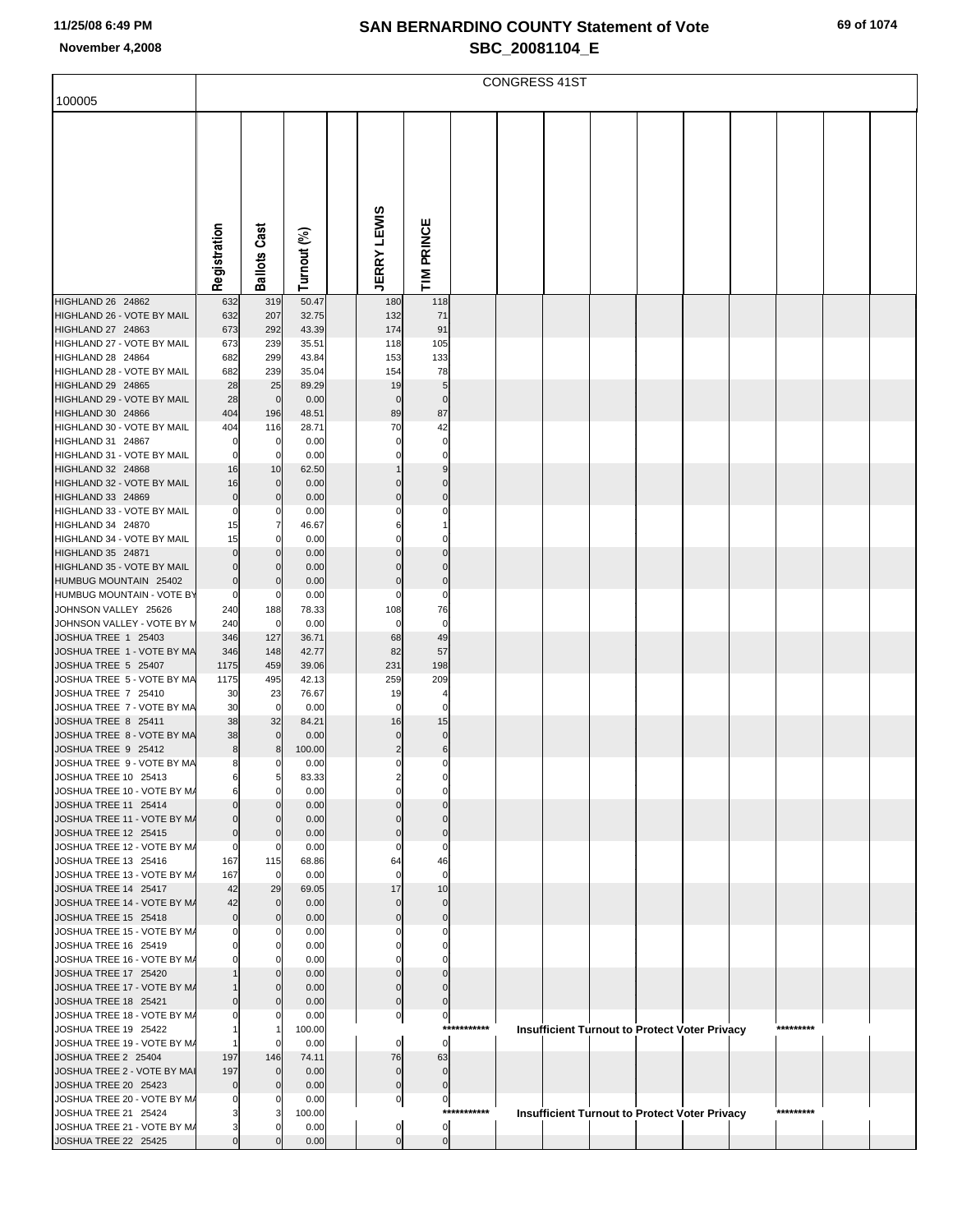|                                                      |                    |                           |                |                       |                          | <b>CONGRESS 41ST</b> |  |  |  |  |
|------------------------------------------------------|--------------------|---------------------------|----------------|-----------------------|--------------------------|----------------------|--|--|--|--|
| 100005                                               |                    |                           |                |                       |                          |                      |  |  |  |  |
|                                                      | Registration       | <b>Ballots Cast</b>       | Turnout (%)    | <b>JERRY LEWIS</b>    | TIM PRINCE               |                      |  |  |  |  |
|                                                      |                    |                           |                |                       |                          |                      |  |  |  |  |
| JOSHUA TREE 22 - VOTE BY M/                          | $\mathbf 0$        | $\mathbf 0$               | 0.00           | 0                     | $\mathbf 0$              |                      |  |  |  |  |
| JOSHUA TREE 23 25426<br>JOSHUA TREE 23 - VOTE BY M/  | 0                  | $\Omega$<br>$\mathcal{C}$ | 0.00<br>0.00   | 0<br>$\mathbf 0$      | $\mathbf 0$              |                      |  |  |  |  |
| JOSHUA TREE 24 25427                                 |                    | C                         | 0.00           | 0                     |                          |                      |  |  |  |  |
| JOSHUA TREE 24 - VOTE BY M/                          |                    | 0                         | 0.00           | $\Omega$              |                          |                      |  |  |  |  |
| JOSHUA TREE 25 25428<br>JOSHUA TREE 25 - VOTE BY M/  | $\mathbf 0$        | C<br>$\mathbf 0$          | 0.00<br>0.00   | 0<br>$\mathbf 0$      | 0<br>$\Omega$            |                      |  |  |  |  |
| JOSHUA TREE 3 25405                                  | 1181               | 439                       | 37.17          | 236                   | 176                      |                      |  |  |  |  |
| JOSHUA TREE 3 - VOTE BY MAI                          | 1181               | 392                       | 33.19          | 227                   | 148                      |                      |  |  |  |  |
| JOSHUA TREE 4 25406                                  | 1353               | 542                       | 40.06          | 309                   | 192                      |                      |  |  |  |  |
| JOSHUA TREE 4 - VOTE BY MAI<br>JOSHUA TREE 6 25409   | 1353               | 399<br>$\mathbf 0$        | 29.49<br>0.00  | 215<br>0              | 167<br>0                 |                      |  |  |  |  |
| JOSHUA TREE 6 - VOTE BY MAI                          | $\mathbf 0$        | $\mathbf 0$               | 0.00           | $\mathbf 0$           | $\mathbf{0}$             |                      |  |  |  |  |
| KELSO-CIMA 24917                                     | 67                 | 49                        | 73.13          | 30                    | 19                       |                      |  |  |  |  |
| KELSO-CIMA - VOTE BY MAIL<br>LAKE ARROWHEAD 1 24461  | 67<br>$\Omega$     | $\mathbf 0$<br>0          | 0.00<br>0.00   | $\mathbf 0$<br>0      | $\pmb{0}$<br>$\mathbf 0$ |                      |  |  |  |  |
| LAKE ARROWHEAD 1 - VOTE B'                           | $\Omega$           | $\mathbf 0$               | 0.00           | $\mathbf 0$           | $\Omega$                 |                      |  |  |  |  |
| LAKE ARROWHEAD 2 24462                               | 1353               | 618                       | 45.68          | 393                   | 181                      |                      |  |  |  |  |
| LAKE ARROWHEAD 2 - VOTE B'<br>LAKE ARROWHEAD 3 24463 | 1353<br>1016       | 560<br>402                | 41.39<br>39.57 | 371<br>268            | 167<br>110               |                      |  |  |  |  |
| LAKE ARROWHEAD 3 - VOTE B'                           | 1016               | 449                       | 44.19          | 295                   | 135                      |                      |  |  |  |  |
| LAKE ARROWHEAD 4 24464                               | 1123               | 342                       | 30.45          | 234                   | 90                       |                      |  |  |  |  |
| LAKE ARROWHEAD 4 - VOTE B'                           | 1123               | 582                       | 51.83          | 432                   | 125                      |                      |  |  |  |  |
| LAKE ARROWHEAD 5 24465<br>LAKE ARROWHEAD 5 - VOTE B' | 1003<br>1003       | 480<br>356                | 47.86<br>35.49 | 331<br>238            | 119<br>104               |                      |  |  |  |  |
| LAKE ARROWHEAD 6 24466                               | 691                | 256                       | 37.05          | 164                   | 66                       |                      |  |  |  |  |
| LAKE ARROWHEAD 6 - VOTE B'                           | 691                | 349                       | 50.51          | 229                   | 109                      |                      |  |  |  |  |
| LANDERS 25627<br>LANDERS - VOTE BY MAIL              | 1176<br>1176       | 484<br>396                | 41.16<br>33.67 | 286<br>218            | 167<br>164               |                      |  |  |  |  |
| LOMA LINDA 1 24879                                   | 733                | 281                       | 38.34          | 146                   | 104                      |                      |  |  |  |  |
| LOMA LINDA 1 - VOTE BY MAIL                          | 733                | 300                       | 40.93          | 160                   | 114                      |                      |  |  |  |  |
| LOMA LINDA 2 24880<br>LOMA LINDA 2 - VOTE BY MAIL    | 1164<br>1164       | 567<br>298                | 48.71<br>25.60 | 300<br>180            | 192<br>100               |                      |  |  |  |  |
| LOMA LINDA 3 24881                                   | 1116               | 461                       | 41.31          | 238                   | 181                      |                      |  |  |  |  |
| LOMA LINDA 3 - VOTE BY MAIL                          | 1116               | 276                       | 24.73          | 131                   | 120                      |                      |  |  |  |  |
| LOMA LINDA 4 24882                                   | 1423               | 611                       | 42.94          | 288                   | 260                      |                      |  |  |  |  |
| LOMA LINDA 4 - VOTE BY MAIL<br>LOMA LINDA 5 24883    | 1423<br>918        | 413<br>420                | 29.02<br>45.75 | 225<br>215            | 154<br>154               |                      |  |  |  |  |
| LOMA LINDA 5 - VOTE BY MAIL                          | 918                | 225                       | 24.51          | 121                   | 82                       |                      |  |  |  |  |
| LOMA LINDA 6 24884                                   | 733                | 323                       | 44.07          | 225                   | 73                       |                      |  |  |  |  |
| LOMA LINDA 6 - VOTE BY MAIL<br>LOMA LINDA 7 24885    | 733<br>762         | 270<br>360                | 36.83<br>47.24 | 203<br>242            | 56<br>94                 |                      |  |  |  |  |
| LOMA LINDA 7 - VOTE BY MAIL                          | 762                | 254                       | 33.33          | 159                   | 87                       |                      |  |  |  |  |
| LOMA LINDA 8 24886                                   | 979                | 524                       | 53.52          | 322                   | 164                      |                      |  |  |  |  |
| LOMA LINDA 8 - VOTE BY MAIL<br>LOMA LINDA 9 24887    | 979<br>46          | 308<br>31                 | 31.46<br>67.39 | 189<br>24             | 102                      |                      |  |  |  |  |
| LOMA LINDA 9 - VOTE BY MAIL                          | 46                 | $\mathbf 0$               | 0.00           | $\mathbf 0$           | $\Omega$                 |                      |  |  |  |  |
| LOMA LINDA 10 24891                                  | $\mathbf 0$        | 0                         | 0.00           | 0                     |                          |                      |  |  |  |  |
| LOMA LINDA 10 - VOTE BY MAIL<br>LOMA LINDA 11 24888  | $\mathbf 0$<br>611 | $\mathbf 0$<br>287        | 0.00<br>46.97  | $\overline{0}$<br>158 | $\pmb{0}$<br>97          |                      |  |  |  |  |
| LOMA LINDA 11 - VOTE BY MAIL                         | 611                | 217                       | 35.52          | 146                   | 51                       |                      |  |  |  |  |
| LOMA LINDA 12 24889                                  | 934                | 414                       | 44.33          | 218                   | 156                      |                      |  |  |  |  |
| LOMA LINDA 12 - VOTE BY MAIL<br>LOMA LINDA 13 24890  | 934<br>1199        | 284<br>529                | 30.41<br>44.12 | 153<br>270            | 110<br>206               |                      |  |  |  |  |
| LOMA LINDA 13 - VOTE BY MAIL                         | 1199               | 337                       | 28.11          | 197                   | 117                      |                      |  |  |  |  |
| LUCERNE VALLEY 1 24311                               | 955                | 357                       | 37.38          | 237                   | 99                       |                      |  |  |  |  |
| LUCERNE VALLEY 1 - VOTE BY                           | 955                | 380                       | 39.79          | 223                   | 134                      |                      |  |  |  |  |
| LUCERNE VALLEY 2 24312<br>LUCERNE VALLEY 2 - VOTE BY | 868<br>868         | 367<br>240                | 42.28<br>27.65 | 223<br>162            | 120<br>69                |                      |  |  |  |  |
| LUCERNE VALLEY 3 24313                               | 1296               | 570                       | 43.98          | 343                   | 171                      |                      |  |  |  |  |
| LUCERNE VALLEY 3 - VOTE BY                           | 1296               | 398                       | 30.71          | 257                   | 129                      |                      |  |  |  |  |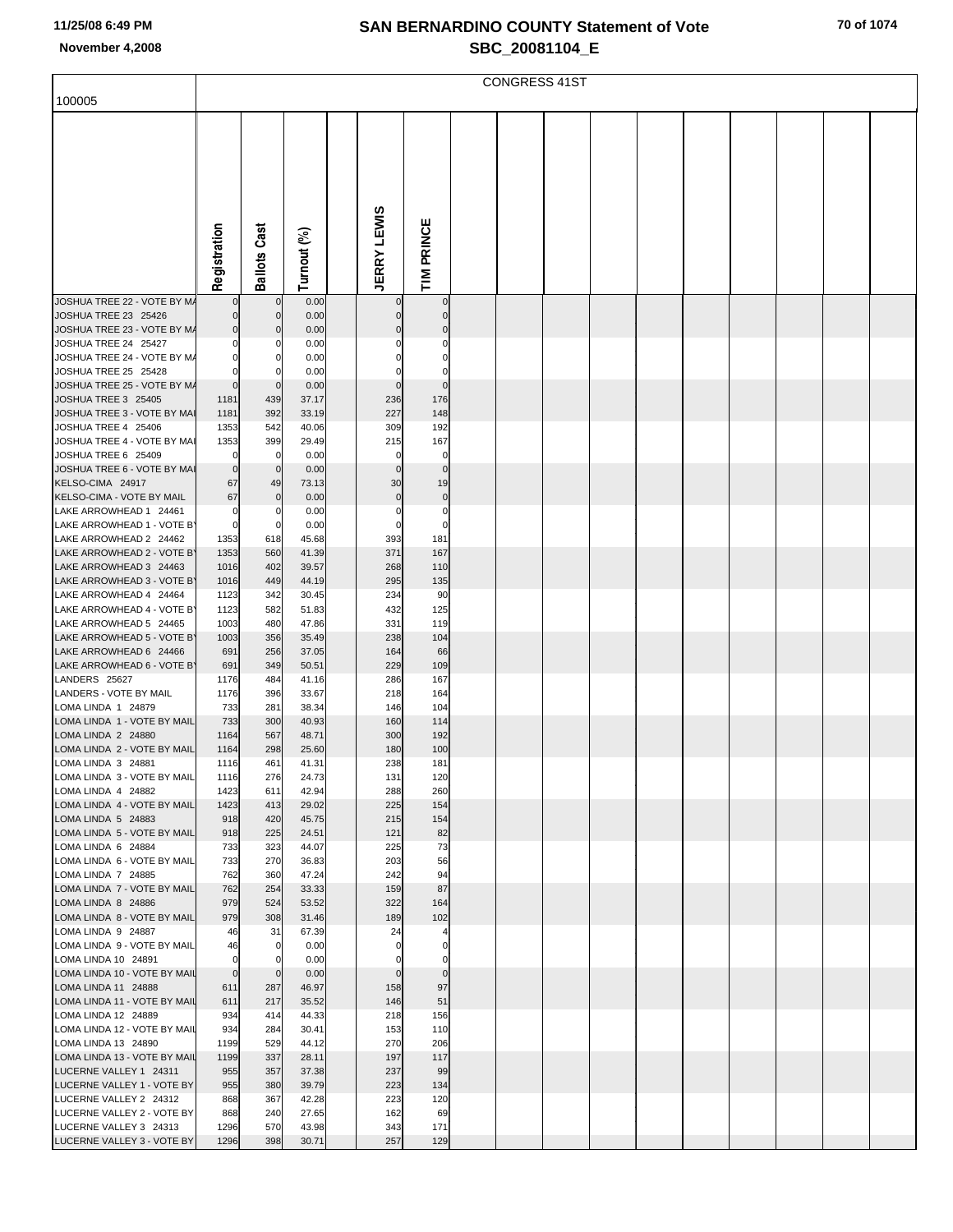|                                                         |               |                         |                |                      |                 |             | <b>CONGRESS 41ST</b> |  |                                                      |  |           |  |
|---------------------------------------------------------|---------------|-------------------------|----------------|----------------------|-----------------|-------------|----------------------|--|------------------------------------------------------|--|-----------|--|
| 100005                                                  |               |                         |                |                      |                 |             |                      |  |                                                      |  |           |  |
|                                                         | Registration  | <b>Ballots Cast</b>     | Turnout (%)    | <b>JERRY LEWIS</b>   | TIM PRINCE      |             |                      |  |                                                      |  |           |  |
|                                                         |               |                         |                |                      |                 |             |                      |  |                                                      |  |           |  |
| MENTONE 1 25122                                         |               | $\mathbf 0$             | 0.00           | 0                    | $\mathbf 0$     |             |                      |  |                                                      |  |           |  |
| MENTONE 1 - VOTE BY MAIL<br>MENTONE 2 25123             | 1112          | $\mathbf 0$<br>579      | 0.00<br>52.07  | $\mathbf 0$<br>311   | $\Omega$<br>213 |             |                      |  |                                                      |  |           |  |
| MENTONE 2 - VOTE BY MAIL                                | 1112          | 253                     | 22.75          | 147                  | 93              |             |                      |  |                                                      |  |           |  |
| MENTONE 3 25124                                         | 1080          | 468                     | 43.33          | 288                  | 145             |             |                      |  |                                                      |  |           |  |
| MENTONE 3 - VOTE BY MAIL                                | 1080          | 368                     | 34.07          | 221                  | 133             |             |                      |  |                                                      |  |           |  |
| MENTONE 4 25128<br>MENTONE 4 - VOTE BY MAIL             | 941<br>941    | 404<br>238              | 42.93<br>25.29 | 223<br>146           | 151<br>84       |             |                      |  |                                                      |  |           |  |
| MENTONE 5 25129                                         | 56            | 48                      | 85.71          | 43                   | 3               |             |                      |  |                                                      |  |           |  |
| MENTONE 5 - VOTE BY MAIL                                | 56            | 0                       | 0.00           | 0                    |                 |             |                      |  |                                                      |  |           |  |
| MENTONE 6 25130                                         | 10            | 7                       | 70.00          |                      |                 |             |                      |  |                                                      |  |           |  |
| MENTONE 6 - VOTE BY MAIL                                | 10            | 0                       | 0.00           | 0<br>$\mathbf 0$     |                 |             |                      |  |                                                      |  |           |  |
| MENTONE 7 25131<br>MENTONE 7 - VOTE BY MAIL             | $\Omega$<br>O | $\mathbf 0$<br>$\Omega$ | 0.00<br>0.00   | $\mathbf 0$          | $\Omega$        |             |                      |  |                                                      |  |           |  |
| MENTONE 8 25132                                         | 42            | 32                      | 76.19          | 23                   | $\overline{7}$  |             |                      |  |                                                      |  |           |  |
| MENTONE 8 - VOTE BY MAIL                                | 42            | 0                       | 0.00           | 0                    | 0               |             |                      |  |                                                      |  |           |  |
| MENTONE 9 25133                                         | 69            | 50                      | 72.46          | 21                   | 25              | *********** |                      |  |                                                      |  | ********* |  |
| MENTONE 9 - VOTE BY MAIL<br>MENTONE 10 25134            | 69<br>19      | -1<br>16                | 1.45<br>84.21  | 12                   | $\overline{4}$  |             |                      |  | Insufficient Turnout to Protect Voter Privacy        |  |           |  |
| MENTONE 10 - VOTE BY MAIL                               | 19            | $\mathbf 0$             | 0.00           | $\pmb{0}$            | $\mathbf 0$     |             |                      |  |                                                      |  |           |  |
| MENTONE 11 25135                                        |               | $\Omega$                | 0.00           | $\mathbf 0$          | $\Omega$        |             |                      |  |                                                      |  |           |  |
| MENTONE 11 - VOTE BY MAIL                               |               | -C                      | 0.00           | $\Omega$             | n               |             |                      |  |                                                      |  |           |  |
| MENTONE 12 25136<br>MENTONE 12 - VOTE BY MAIL           |               | C<br>C                  | 0.00           | $\Omega$<br>$\Omega$ | n               |             |                      |  |                                                      |  |           |  |
| MENTONE 13 25137                                        |               | $\Omega$                | 0.00<br>0.00   | $\Omega$             |                 |             |                      |  |                                                      |  |           |  |
| MENTONE 13 - VOTE BY MAIL                               |               | $\Omega$                | 0.00           | $\Omega$             | $\Omega$        |             |                      |  |                                                      |  |           |  |
| MENTONE 14 25138                                        |               | C                       | 0.00           | $\Omega$             | $\Omega$        |             |                      |  |                                                      |  |           |  |
| MENTONE 14 - VOTE BY MAIL                               |               | -C                      | 0.00           | 0                    |                 |             |                      |  |                                                      |  |           |  |
| MENTONE 15 25139<br>MENTONE 15 - VOTE BY MAIL           |               | C                       | 0.00<br>0.00   | $\Omega$<br>0        |                 |             |                      |  |                                                      |  |           |  |
| MENTONE 16 25140                                        |               |                         | 0.00           | $\mathbf 0$          | $\Omega$        |             |                      |  |                                                      |  |           |  |
| MENTONE 16 - VOTE BY MAIL                               |               | C                       | 0.00           | $\bf{0}$             | $\mathbf 0$     |             |                      |  |                                                      |  |           |  |
| MILE HIGH RANCH 25589                                   |               |                         | 100.00         |                      |                 | *********** |                      |  | <b>Insufficient Turnout to Protect Voter Privacy</b> |  | ********* |  |
| MILE HIGH RANCH - VOTE BY M                             |               |                         | 0.00           | ⊿                    | ⊿               |             |                      |  |                                                      |  |           |  |
| MISSION 1 25142<br>MISSION 1 - VOTE BY MAIL             | 19<br>19      | 18<br>$\mathbf 0$       | 94.74<br>0.00  | 16<br>$\mathbf 0$    |                 |             |                      |  |                                                      |  |           |  |
| MISSION 2 25143                                         | 66            | 50                      | 75.76          | 29                   | 18              |             |                      |  |                                                      |  |           |  |
| MISSION 2 - VOTE BY MAIL                                | 66            | $\mathbf 0$             | 0.00           | $\mathbf 0$          | $\mathbf 0$     |             |                      |  |                                                      |  |           |  |
| MOJAVE RIVER 1 24318                                    | $\Omega$      | $\Omega$                | 0.00           | $\mathbf 0$          | $\mathbf{0}$    |             |                      |  |                                                      |  |           |  |
| MOJAVE RIVER 1 - VOTE BY M.<br>MOJAVE RIVER 2 24319     |               | 0<br>7                  | 0.00<br>100.00 |                      |                 |             |                      |  |                                                      |  |           |  |
| MOJAVE RIVER 2 - VOTE BY M.                             |               | 0                       | 0.00           |                      |                 |             |                      |  |                                                      |  |           |  |
| MOJAVE RIVER 3 24321                                    |               | $\Omega$                | 0.00           | $\Omega$             |                 |             |                      |  |                                                      |  |           |  |
| MOJAVE RIVER 3 - VOTE BY M.                             | $\Omega$      | $\Omega$                | 0.00           | $\Omega$             | $\Omega$        |             |                      |  |                                                      |  |           |  |
| MORONGO CANYON 25633<br>MORONGO CANYON - VOTE BY        | 195<br>195    | 167<br>0                | 85.64<br>0.00  | 104<br>0             | 59<br>0         |             |                      |  |                                                      |  |           |  |
| MORONGO VALLEY 1 25634                                  | 1170          | 523                     | 44.70          | 302                  | 180             |             |                      |  |                                                      |  |           |  |
| MORONGO VALLEY 1 - VOTE B'                              | 1170          | 390                     | 33.33          | 218                  | 154             |             |                      |  |                                                      |  |           |  |
| MORONGO VALLEY 2 25635                                  | 606           | 297                     | 49.01          | 162                  | 114             |             |                      |  |                                                      |  |           |  |
| MORONGO VALLEY 2 - VOTE B'                              | 606           | 173                     | 28.55          | 100                  | 62              |             |                      |  |                                                      |  |           |  |
| NATIONAL FOREST 24470<br>NATIONAL FOREST - VOTE BY I    | 41<br>41      | 35<br>0                 | 85.37<br>0.00  | 25<br>0              | $\overline{7}$  |             |                      |  |                                                      |  |           |  |
| NATIONAL FOREST EAST 1 24                               |               | $\Omega$                | 0.00           | 0                    |                 |             |                      |  |                                                      |  |           |  |
| NATIONAL FOREST EAST 1 - V                              |               | n                       | 0.00           |                      |                 |             |                      |  |                                                      |  |           |  |
| NATIONAL FOREST EAST 2 24                               |               | $\Omega$                | 0.00           | $\mathbf{0}$         |                 |             |                      |  |                                                      |  |           |  |
| NATIONAL FOREST EAST 2 - V                              |               | $\Omega$<br>$\Omega$    | 0.00           | 0<br>$\mathbf 0$     |                 |             |                      |  |                                                      |  |           |  |
| NATIONAL FOREST EAST 3 24<br>NATIONAL FOREST EAST 3 - V | 0             | 0                       | 0.00<br>0.00   | $\Omega$             |                 |             |                      |  |                                                      |  |           |  |
| NATIONAL FOREST EAST 4 24                               |               |                         | 0.00           | $\Omega$             |                 |             |                      |  |                                                      |  |           |  |
| NATIONAL FOREST EAST 4 - V                              |               |                         | 0.00           | 0                    |                 |             |                      |  |                                                      |  |           |  |
| NATIONAL FOREST EAST 5 24                               |               |                         | 0.00           | $\pmb{0}$            | $\mathbf 0$     |             |                      |  |                                                      |  |           |  |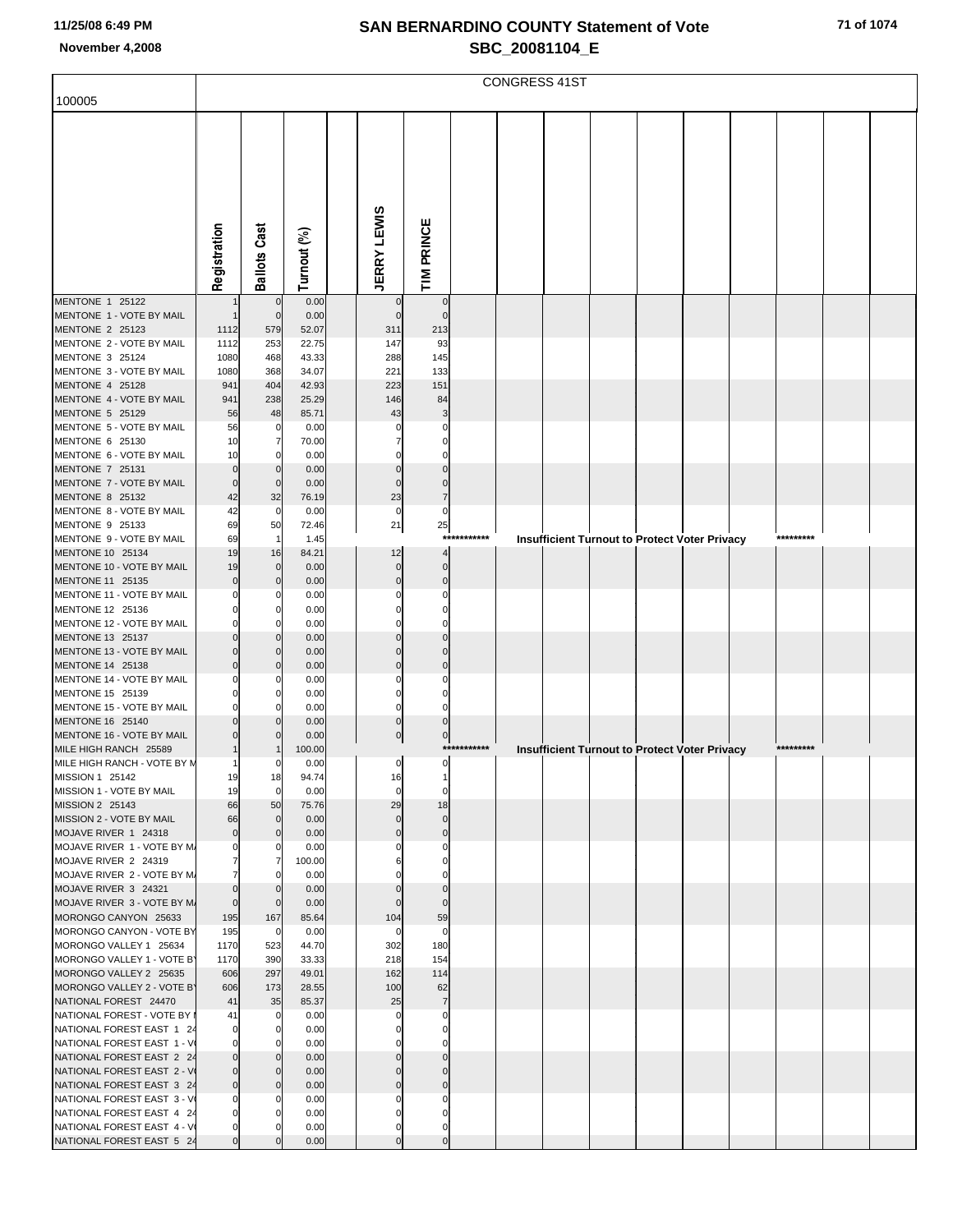|                                                         |                      |                      |                |                          |                            |                            | <b>CONGRESS 41ST</b> |                                                                                                       |  |  |                        |  |
|---------------------------------------------------------|----------------------|----------------------|----------------|--------------------------|----------------------------|----------------------------|----------------------|-------------------------------------------------------------------------------------------------------|--|--|------------------------|--|
| 100005                                                  |                      |                      |                |                          |                            |                            |                      |                                                                                                       |  |  |                        |  |
|                                                         |                      |                      |                |                          |                            |                            |                      |                                                                                                       |  |  |                        |  |
|                                                         |                      |                      |                |                          |                            |                            |                      |                                                                                                       |  |  |                        |  |
|                                                         |                      |                      |                |                          |                            |                            |                      |                                                                                                       |  |  |                        |  |
|                                                         |                      |                      |                |                          |                            |                            |                      |                                                                                                       |  |  |                        |  |
|                                                         |                      |                      |                |                          |                            |                            |                      |                                                                                                       |  |  |                        |  |
|                                                         |                      |                      |                |                          |                            |                            |                      |                                                                                                       |  |  |                        |  |
|                                                         | Registration         | <b>Ballots Cast</b>  | Turnout (%)    | <b>JERRY LEWIS</b>       | TIM PRINCE                 |                            |                      |                                                                                                       |  |  |                        |  |
|                                                         |                      |                      |                |                          |                            |                            |                      |                                                                                                       |  |  |                        |  |
| NATIONAL FOREST EAST 5 - V<br>NATIONAL FOREST EAST 6 24 | $\Omega$<br>$\Omega$ | $\mathbf 0$<br>0     | 0.00<br>0.00   | $\mathbf 0$<br>$\Omega$  | $\mathbf 0$<br>$\mathbf 0$ |                            |                      |                                                                                                       |  |  |                        |  |
| NATIONAL FOREST EAST 6 - V                              | $\overline{0}$       | $\Omega$             | 0.00           |                          | $\Omega$                   |                            |                      |                                                                                                       |  |  |                        |  |
| NATIONAL FOREST EAST 7 24<br>NATIONAL FOREST EAST 7 - V | $\Omega$<br>$\Omega$ | 0<br>0               | 0.00<br>0.00   |                          | C                          |                            |                      |                                                                                                       |  |  |                        |  |
| NATIONAL FOREST EAST 8 24                               | $\Omega$             | $\Omega$             | 0.00           |                          |                            |                            |                      |                                                                                                       |  |  |                        |  |
| NATIONAL FOREST EAST 8 - V<br>NATIONAL FOREST EAST 9 24 | $\Omega$<br>$\Omega$ | $\Omega$<br>0        | 0.00<br>0.00   | n                        | $\Omega$<br>$\Omega$       |                            |                      |                                                                                                       |  |  |                        |  |
| NATIONAL FOREST EAST 9 - V                              | $\overline{0}$       | $\Omega$             | 0.00           |                          | $\Omega$                   |                            |                      |                                                                                                       |  |  |                        |  |
| NATIONAL FOREST NORTH 1<br>NATIONAL FOREST NORTH 1      | 0<br>$\Omega$        | 0<br>0               | 0.00<br>0.00   |                          | $\Omega$<br>C              |                            |                      |                                                                                                       |  |  |                        |  |
| NATIONAL FOREST NORTH 2                                 | $\mathbf{0}$         | $\Omega$             | 0.00           | $\Omega$                 | $\Omega$                   |                            |                      |                                                                                                       |  |  |                        |  |
| NATIONAL FOREST NORTH 2<br>NATIONAL FOREST NORTH 3      | $\Omega$<br>0        | $\Omega$<br>$\Omega$ | 0.00<br>0.00   | $\Omega$<br>$\mathbf 0$  | $\Omega$<br>$\mathbf 0$    |                            |                      |                                                                                                       |  |  |                        |  |
| NATIONAL FOREST NORTH 3                                 | $\overline{0}$       | $\Omega$             | 0.00           | $\mathbf 0$              | $\overline{0}$             |                            |                      |                                                                                                       |  |  |                        |  |
| NATIONAL FOREST NORTH 4<br>NATIONAL FOREST NORTH 4      | 2<br>$\overline{2}$  | 2<br>0               | 100.00<br>0.00 | $\Omega$                 | $\mathbf 0$                | ***********                |                      | <b>Insufficient Turnout to Protect Voter Privacy</b>                                                  |  |  | *********              |  |
| NATIONAL FOREST NORTH 5                                 | $\mathbf{0}$         | $\Omega$             | 0.00           | $\Omega$                 | 0                          |                            |                      |                                                                                                       |  |  |                        |  |
| NATIONAL FOREST NORTH 5<br>NATIONAL FOREST NORTH 6      | $\Omega$<br>$\Omega$ | $\Omega$<br>0        | 0.00<br>0.00   | $\mathbf 0$<br>$\pmb{0}$ | $\Omega$<br>$\Omega$       |                            |                      |                                                                                                       |  |  |                        |  |
| NATIONAL FOREST NORTH 6                                 | $\overline{0}$       | 0                    | 0.00           | $\overline{0}$           | $\pmb{0}$                  |                            |                      |                                                                                                       |  |  |                        |  |
| NATIONAL FOREST SOUTH 1<br>NATIONAL FOREST SOUTH 1      | 0<br>0               | 2                    | 0.00<br>0.00   |                          |                            | ***********<br>*********** |                      | Insufficient Turnout to Protect Voter Privacy<br><b>Insufficient Turnout to Protect Voter Privacy</b> |  |  | *********<br>********* |  |
| NATIONAL FOREST SOUTH 2                                 | $\Omega$             | $\Omega$             | 0.00           | $\Omega$                 | $\Omega$                   |                            |                      |                                                                                                       |  |  |                        |  |
| NATIONAL FOREST SOUTH 2<br>NATIONAL FOREST SOUTH 3      | O<br>0               | $\Omega$<br>$\Omega$ | 0.00<br>0.00   | $\Omega$                 | $\Omega$<br>$\Omega$       |                            |                      |                                                                                                       |  |  |                        |  |
| NATIONAL FOREST SOUTH 3                                 | $\overline{0}$       | 0                    | 0.00           |                          | $\Omega$                   |                            |                      |                                                                                                       |  |  |                        |  |
| NATIONAL FOREST SOUTH 4                                 | 0<br>$\Omega$        | 0                    | 0.00<br>0.00   | 0                        | 0<br>$\Omega$              |                            |                      |                                                                                                       |  |  |                        |  |
| NATIONAL FOREST SOUTH 4 -<br>NEEDLES 1 24910            | 902                  | 0<br>397             | 44.01          | 237                      | 138                        |                            |                      |                                                                                                       |  |  |                        |  |
| NEEDLES 1 - VOTE BY MAIL                                | 902                  | 256                  | 28.38          | 163                      | 87                         |                            |                      |                                                                                                       |  |  |                        |  |
| NEEDLES 2 24911<br>NEEDLES 2 - VOTE BY MAIL             | 1150<br>1150         | 505<br>346           | 43.91<br>30.09 | 320<br>215               | 156<br>123                 |                            |                      |                                                                                                       |  |  |                        |  |
| NEEDLES NORTH 24912                                     | 12                   | 8                    | 66.67          |                          |                            |                            |                      |                                                                                                       |  |  |                        |  |
| NEEDLES NORTH - VOTE BY M/<br>NEWBERRY SPRINGS 1 24350  | 12<br>814            | 0<br>480             | 0.00<br>58.97  | 0<br>311                 | 0<br>141                   |                            |                      |                                                                                                       |  |  |                        |  |
| NEWBERRY SPRINGS 1 - VOTE                               | 814                  | 242                  | 29.73          | 168                      | 67                         |                            |                      |                                                                                                       |  |  |                        |  |
| NEWBERRY SPRINGS 2 24381<br>NEWBERRY SPRINGS 2 - VOTE   | 223<br>223           | $\mathbf 0$<br>61    | 0.00<br>27.35  | $\mathbf 0$<br>37        | $\Omega$<br>21             |                            |                      |                                                                                                       |  |  |                        |  |
| NEWBERRY SPRINGS 3 24375                                | 36                   | 26                   | 72.22          | 19                       | 7                          |                            |                      |                                                                                                       |  |  |                        |  |
| NEWBERRY SPRINGS 3 - VOTE<br>NEWBERRY SPRINGS 4 24376   | 36<br>$\Omega$       | 0<br>0               | 0.00<br>0.00   | $\Omega$<br>$\Omega$     | $\mathbf 0$<br>0           |                            |                      |                                                                                                       |  |  |                        |  |
| NEWBERRY SPRINGS 4 - VOTE                               | $\Omega$             | 0                    | 0.00           | $\overline{0}$           | $\overline{0}$             | ***********                |                      |                                                                                                       |  |  | *********              |  |
| NEWBERRY SPRINGS 5 24377<br>NEWBERRY SPRINGS 5 - VOTE   | 6<br>6               | 3<br>0               | 50.00<br>0.00  | $\mathbf 0$              | $\pmb{0}$                  |                            |                      | <b>Insufficient Turnout to Protect Voter Privacy</b>                                                  |  |  |                        |  |
| NEWBERRY SPRINGS 6 24378                                |                      | 0                    | 0.00           |                          | 0                          |                            |                      |                                                                                                       |  |  |                        |  |
| NEWBERRY SPRINGS 6 - VOTE<br>NEWBERRY SPRINGS 7 24379   | 0                    |                      | 0.00<br>0.00   |                          | 0<br>0                     |                            |                      |                                                                                                       |  |  |                        |  |
| NEWBERRY SPRINGS 7 - VOTE                               | $\mathbf{0}$         | $\Omega$             | 0.00           | $\mathbf 0$              | $\mathbf 0$                |                            |                      |                                                                                                       |  |  |                        |  |
| NEWBERRY SPRINGS 8 24380<br>NEWBERRY SPRINGS 8 - VOTE   | 104<br>104           | 74<br>$\overline{1}$ | 71.15<br>0.96  | 56                       | 17<br>$***$                | *******                    |                      | <b>Insufficient Turnout to Protect Voter Privacy</b>                                                  |  |  | *********              |  |
| OAK GLEN 25585                                          | 349                  | 162                  | 46.42          | 105                      | 40                         |                            |                      |                                                                                                       |  |  |                        |  |
| OAK GLEN - VOTE BY MAIL<br>OAK HILLS 1 24816            | 349<br>438           | 135<br>213           | 38.68<br>48.63 | 94<br>133                | 27<br>52                   |                            |                      |                                                                                                       |  |  |                        |  |
| OAK HILLS 1 - VOTE BY MAIL                              | 438                  | 136                  | 31.05          | 97                       | 36                         |                            |                      |                                                                                                       |  |  |                        |  |
| OAK HILLS 2 24817<br>OAK HILLS 2 - VOTE BY MAIL         | 594<br>594           | 280<br>197           | 47.14<br>33.16 | 185<br>149               | 75<br>38                   |                            |                      |                                                                                                       |  |  |                        |  |
| OAK HILLS 3 24818                                       | 875                  | 459                  | 52.46          | 305                      | 116                        |                            |                      |                                                                                                       |  |  |                        |  |
| OAK HILLS 3 - VOTE BY MAIL<br>OAK HILLS 4 24820         | 875<br>835           | 244<br>387           | 27.89<br>46.35 | 146<br>262               | 79<br>95                   |                            |                      |                                                                                                       |  |  |                        |  |
| OAK HILLS 4 - VOTE BY MAIL                              | 835                  | 277                  | 33.17          | 193                      | 74                         |                            |                      |                                                                                                       |  |  |                        |  |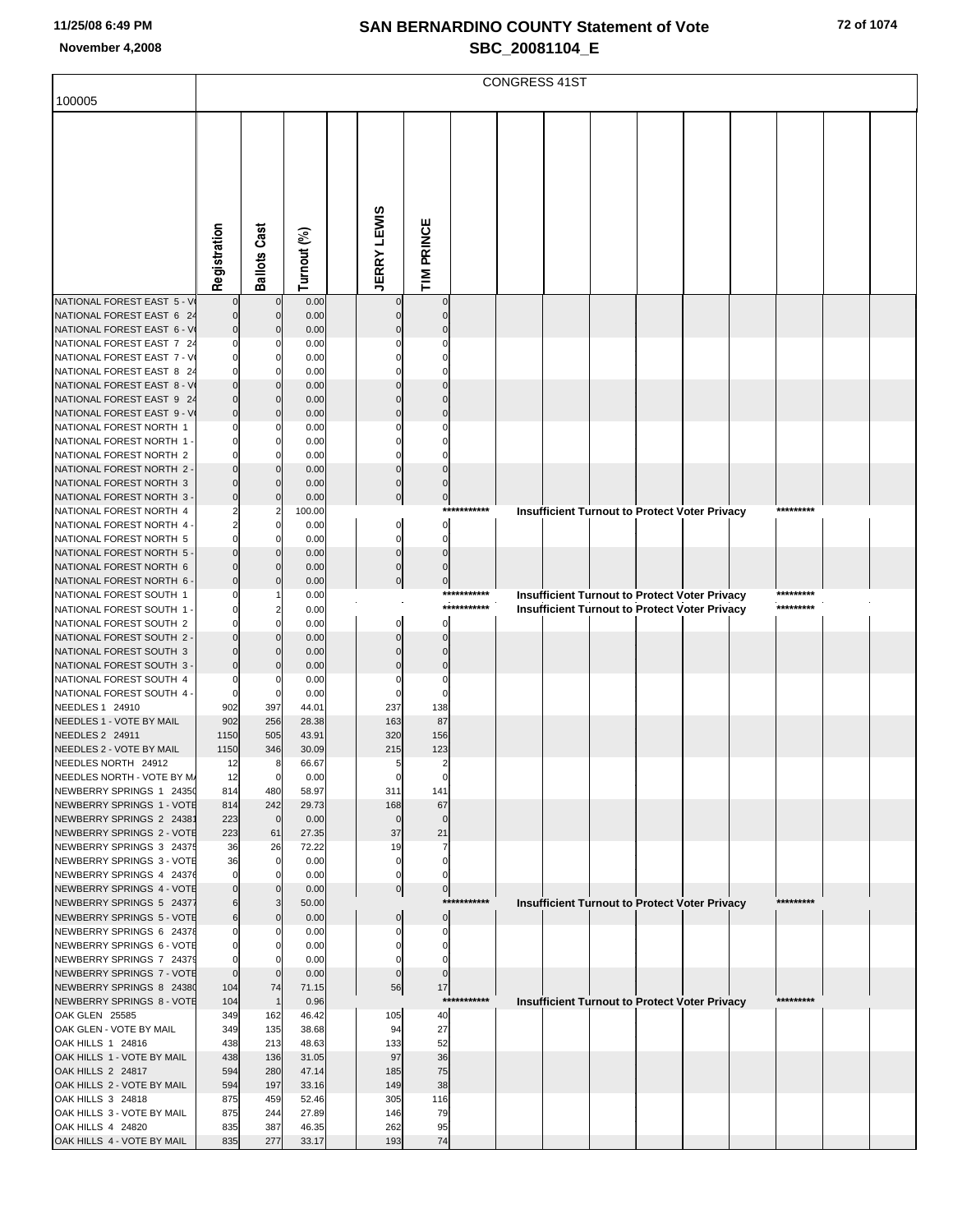|                                                        | <b>CONGRESS 41ST</b> |                               |                |  |                    |                |             |  |  |  |  |                                               |  |           |  |  |
|--------------------------------------------------------|----------------------|-------------------------------|----------------|--|--------------------|----------------|-------------|--|--|--|--|-----------------------------------------------|--|-----------|--|--|
| 100005                                                 |                      |                               |                |  |                    |                |             |  |  |  |  |                                               |  |           |  |  |
|                                                        | Registration         | <b>Ballots Cast</b>           | Turnout (%)    |  | <b>JERRY LEWIS</b> | TIM PRINCE     |             |  |  |  |  |                                               |  |           |  |  |
| OAK HILLS 5 24821                                      | 761                  | 345                           | 45.34          |  | 220                | 89             |             |  |  |  |  |                                               |  |           |  |  |
| OAK HILLS 5 - VOTE BY MAIL<br>OAK HILLS 6 24831        | 761<br>142           | 257<br>100                    | 33.77<br>70.42 |  | 163<br>72          | 86<br>24       |             |  |  |  |  |                                               |  |           |  |  |
| OAK HILLS 6 - VOTE BY MAIL                             | 142                  | 0                             | 0.00           |  | $\Omega$           | 0              |             |  |  |  |  |                                               |  |           |  |  |
| OAK HILLS 7 24832<br>OAK HILLS 7 - VOTE BY MAIL        | 792<br>792           | 378<br>280                    | 47.73<br>35.35 |  | 251<br>193         | 96<br>74       |             |  |  |  |  |                                               |  |           |  |  |
| <b>OAK HILLS 8 24833</b>                               | 127                  | 93                            | 73.23          |  | 57                 | 31             |             |  |  |  |  |                                               |  |           |  |  |
| OAK HILLS 8 - VOTE BY MAIL                             | 127                  | $\mathbf 0$                   | 0.00           |  |                    | $\Omega$       |             |  |  |  |  |                                               |  |           |  |  |
| <b>OAK HILLS 9 24834</b><br>OAK HILLS 9 - VOTE BY MAIL | 18<br>18             | 13<br>0                       | 72.22<br>0.00  |  | 6                  |                |             |  |  |  |  |                                               |  |           |  |  |
| OAK HILLS 10 24835                                     | $\Omega$             | $\Omega$                      | 0.00           |  |                    |                |             |  |  |  |  |                                               |  |           |  |  |
| OAK HILLS 10 - VOTE BY MAIL                            | $\mathbf 0$          | 0                             | 0.00           |  | $\Omega$           | $\Omega$       |             |  |  |  |  |                                               |  |           |  |  |
| ORO GRANDE 1 25541                                     | 196                  | 148                           | 75.51          |  | 95                 | 51             |             |  |  |  |  |                                               |  |           |  |  |
| ORO GRANDE 1 - VOTE BY MAI<br>ORO GRANDE 2 25542       | 196<br>193           | $\mathbf 0$<br>142            | 0.00<br>73.58  |  | $\Omega$<br>76     | $\Omega$<br>57 |             |  |  |  |  |                                               |  |           |  |  |
| ORO GRANDE 2 - VOTE BY MAI                             | 193                  | 0                             | 0.00           |  | 0                  | 0              |             |  |  |  |  |                                               |  |           |  |  |
| <b>PATTON 25366</b>                                    | 35                   | 18                            | 51.43          |  | 13                 | 4              |             |  |  |  |  |                                               |  |           |  |  |
| PATTON - VOTE BY MAIL<br>PHELAN 9 24826                | 35<br>157            | $\overline{2}$<br>120         | 5.71<br>76.43  |  | $77\,$             | 37             | *********** |  |  |  |  | Insufficient Turnout to Protect Voter Privacy |  | ********* |  |  |
| PHELAN 9 - VOTE BY MAIL                                | 157                  | $\overline{4}$                | 2.55           |  |                    |                | *********** |  |  |  |  | Insufficient Turnout to Protect Voter Privacy |  | ********* |  |  |
| PIONEERTOWN 1 25638                                    | $\overline{2}$       | $\overline{2}$                | 100.00         |  |                    |                | *********** |  |  |  |  | Insufficient Turnout to Protect Voter Privacy |  | ********* |  |  |
| PIONEERTOWN 1 - VOTE BY M<br>PIONEERTOWN 2 25632       | 2<br>262             | 0<br>238                      | 0.00<br>90.84  |  | 0<br>138           | 0<br>93        |             |  |  |  |  |                                               |  |           |  |  |
| PIONEERTOWN 2 - VOTE BY M                              | 262                  | $\Omega$                      | 0.00           |  | 0                  | $\mathbf 0$    |             |  |  |  |  |                                               |  |           |  |  |
| PIONEERTOWN 3 25637                                    | $\Omega$             | $\Omega$                      | 0.00           |  | $\Omega$           | $\Omega$       |             |  |  |  |  |                                               |  |           |  |  |
| PIONEERTOWN 3 - VOTE BY M<br>PIONEERTOWN 4 25636       | 0<br>$\overline{2}$  | $\mathbf 0$<br>$\overline{2}$ | 0.00           |  | $\bf{0}$           | $\bf{0}$       | *********** |  |  |  |  |                                               |  | ********* |  |  |
| PIONEERTOWN 4 - VOTE BY M                              | $\overline{2}$       | 0                             | 100.00<br>0.00 |  | 0                  | $\Omega$       |             |  |  |  |  | Insufficient Turnout to Protect Voter Privacy |  |           |  |  |
| RECHE CANYON 1 24660                                   | 165                  | 136                           | 82.42          |  | 98                 | 34             |             |  |  |  |  |                                               |  |           |  |  |
| RECHE CANYON 1 - VOTE BY M                             | 165                  | 0                             | 0.00           |  | 0                  | 0              |             |  |  |  |  |                                               |  |           |  |  |
| REDLANDS 1 25074<br>REDLANDS 1 - VOTE BY MAIL          | $\Omega$<br>$\Omega$ | $\Omega$<br>$\Omega$          | 0.00<br>0.00   |  |                    | $\Omega$       |             |  |  |  |  |                                               |  |           |  |  |
| REDLANDS 2 25075                                       | 1606                 | 745                           | 46.39          |  | 358                | 313            |             |  |  |  |  |                                               |  |           |  |  |
| REDLANDS 2 - VOTE BY MAIL                              | 1606                 | 366                           | 22.79          |  | 180                | 140            |             |  |  |  |  |                                               |  |           |  |  |
| REDLANDS 3 25076<br>REDLANDS 3 - VOTE BY MAIL          | 1417<br>1417         | 763<br>382                    | 53.85<br>26.96 |  | 385<br>206         | 296<br>157     |             |  |  |  |  |                                               |  |           |  |  |
| REDLANDS 4 25077                                       | 1266                 | 695                           | 54.90          |  | 346                | 290            |             |  |  |  |  |                                               |  |           |  |  |
| REDLANDS 4 - VOTE BY MAIL                              | 1266                 | 303                           | 23.93          |  | 164                | 123            |             |  |  |  |  |                                               |  |           |  |  |
| REDLANDS 5 25078<br>REDLANDS 5 - VOTE BY MAIL          | 1383<br>1383         | 952<br>386                    | 68.84<br>27.91 |  | 482<br>198         | 385<br>169     |             |  |  |  |  |                                               |  |           |  |  |
| REDLANDS 6 25079                                       | 1309                 | 592                           | 45.23          |  | 239                | 309            |             |  |  |  |  |                                               |  |           |  |  |
| REDLANDS 6 - VOTE BY MAIL                              | 1309                 | 269                           | 20.55          |  | 87                 | 161            |             |  |  |  |  |                                               |  |           |  |  |
| REDLANDS 7 25080<br>REDLANDS 7 - VOTE BY MAIL          | 1410<br>1410         | 553<br>290                    | 39.22<br>20.57 |  | 265<br>127         | 251<br>150     |             |  |  |  |  |                                               |  |           |  |  |
| REDLANDS 8 25081                                       | 652                  | 336                           | 51.53          |  | 207                | 111            |             |  |  |  |  |                                               |  |           |  |  |
| REDLANDS 8 - VOTE BY MAIL                              | 652                  | 222                           | 34.05          |  | 149                | 69             |             |  |  |  |  |                                               |  |           |  |  |
| REDLANDS 9 25082<br>REDLANDS 9 - VOTE BY MAIL          | 1105<br>1105         | 217<br>290                    | 19.64<br>26.24 |  | 103<br>148         | 95<br>126      |             |  |  |  |  |                                               |  |           |  |  |
| <b>REDLANDS 10 25083</b>                               | 766                  | 419                           | 54.70          |  | 158                | 210            |             |  |  |  |  |                                               |  |           |  |  |
| REDLANDS 10 - VOTE BY MAIL                             | 766                  | 141                           | 18.41          |  | 67                 | 63             |             |  |  |  |  |                                               |  |           |  |  |
| REDLANDS 11 25084                                      | 1134                 | 943                           | 83.16          |  | 535                | 348            |             |  |  |  |  |                                               |  |           |  |  |
| REDLANDS 11 - VOTE BY MAIL<br>REDLANDS 12 25085        | 1134<br>1112         | 343<br>67                     | 30.25<br>6.03  |  | 194<br>41          | 129<br>17      |             |  |  |  |  |                                               |  |           |  |  |
| REDLANDS 12 - VOTE BY MAIL                             | 1112                 | 437                           | 39.30          |  | 262                | 150            |             |  |  |  |  |                                               |  |           |  |  |
| REDLANDS 13 25086                                      | 1329                 | 539                           | 40.56          |  | 242                | 247            |             |  |  |  |  |                                               |  |           |  |  |
| REDLANDS 13 - VOTE BY MAIL<br>REDLANDS 14 25087        | 1329<br>1149         | 363<br>486                    | 27.31<br>42.30 |  | 182<br>237         | 165<br>203     |             |  |  |  |  |                                               |  |           |  |  |
| REDLANDS 14 - VOTE BY MAIL                             | 1149                 | 324                           | 28.20          |  | 171                | 136            |             |  |  |  |  |                                               |  |           |  |  |
| REDLANDS 15 25088                                      | 1111                 | 552                           | 49.68          |  | 303                | 204            |             |  |  |  |  |                                               |  |           |  |  |
| REDLANDS 15 - VOTE BY MAIL<br>REDLANDS 16 25089        | 1111<br>935          | 296<br>437                    | 26.64<br>46.74 |  | 143<br>256         | 127<br>156     |             |  |  |  |  |                                               |  |           |  |  |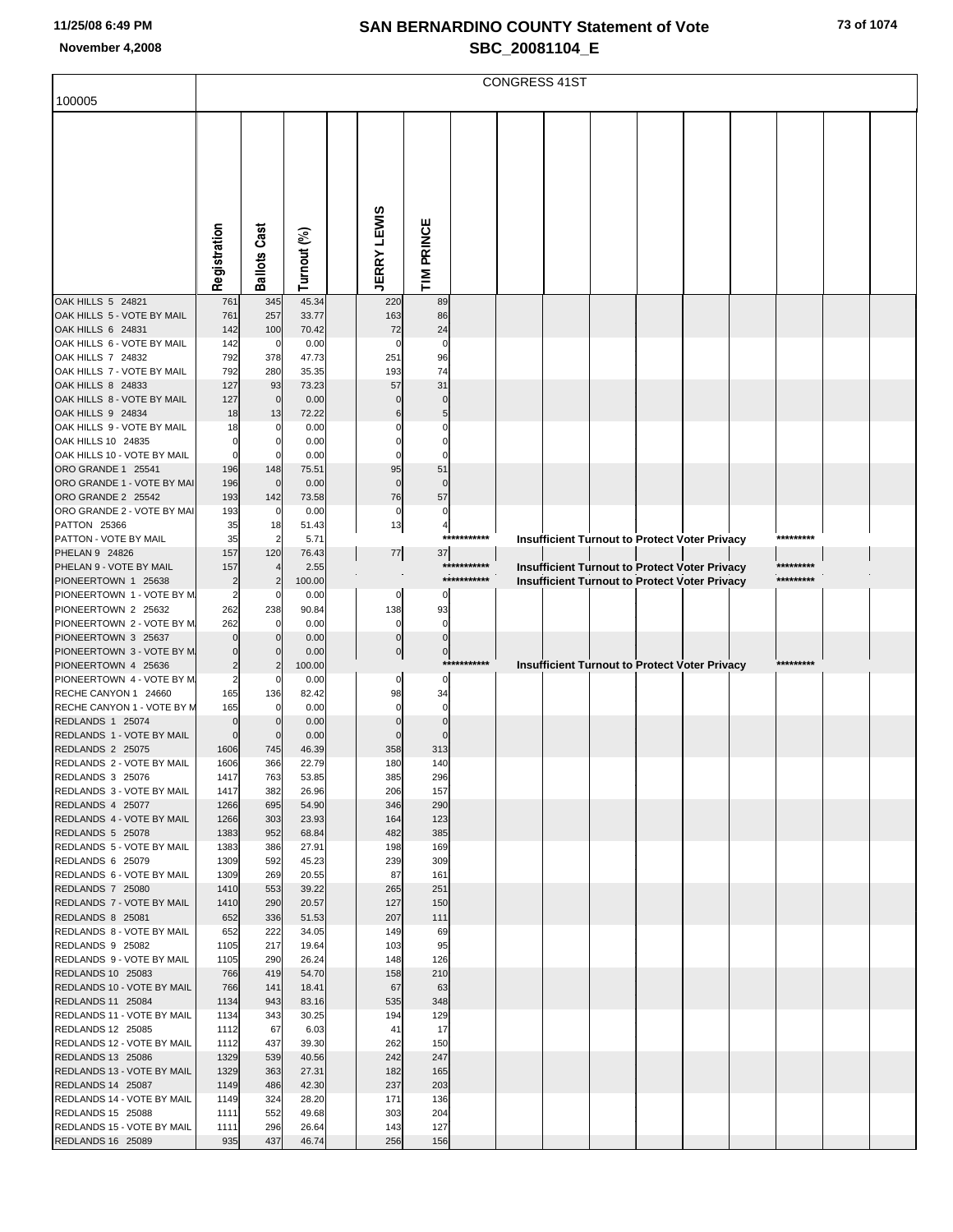|                                                        | <b>CONGRESS 41ST</b>     |                             |                |  |                         |                            |             |  |  |  |  |                                                      |  |           |  |  |
|--------------------------------------------------------|--------------------------|-----------------------------|----------------|--|-------------------------|----------------------------|-------------|--|--|--|--|------------------------------------------------------|--|-----------|--|--|
| 100005                                                 |                          |                             |                |  |                         |                            |             |  |  |  |  |                                                      |  |           |  |  |
|                                                        |                          |                             |                |  |                         |                            |             |  |  |  |  |                                                      |  |           |  |  |
|                                                        |                          |                             |                |  |                         |                            |             |  |  |  |  |                                                      |  |           |  |  |
|                                                        |                          |                             |                |  |                         |                            |             |  |  |  |  |                                                      |  |           |  |  |
|                                                        |                          |                             |                |  |                         |                            |             |  |  |  |  |                                                      |  |           |  |  |
|                                                        |                          |                             |                |  |                         |                            |             |  |  |  |  |                                                      |  |           |  |  |
|                                                        |                          |                             |                |  | ທ                       |                            |             |  |  |  |  |                                                      |  |           |  |  |
|                                                        |                          |                             |                |  |                         |                            |             |  |  |  |  |                                                      |  |           |  |  |
|                                                        |                          |                             |                |  |                         |                            |             |  |  |  |  |                                                      |  |           |  |  |
|                                                        | Registration             | <b>Ballots Cast</b>         | Turnout (%)    |  | <b>JERRY LEWI</b>       | TIM PRINCE                 |             |  |  |  |  |                                                      |  |           |  |  |
|                                                        |                          |                             |                |  |                         |                            |             |  |  |  |  |                                                      |  |           |  |  |
| REDLANDS 16 - VOTE BY MAIL<br>REDLANDS 17 25090        | 935<br>821               | 302<br>374                  | 32.30<br>45.55 |  | 183<br>207              | 102<br>143                 |             |  |  |  |  |                                                      |  |           |  |  |
| REDLANDS 17 - VOTE BY MAIL                             | 821                      | 305                         | 37.15          |  | 189                     | 105                        |             |  |  |  |  |                                                      |  |           |  |  |
| <b>REDLANDS 18 25091</b>                               | 1313                     | 758                         | 57.73          |  | 400                     | 293                        |             |  |  |  |  |                                                      |  |           |  |  |
| REDLANDS 18 - VOTE BY MAIL                             | 1313                     | 388                         | 29.55          |  | 188                     | 178                        |             |  |  |  |  |                                                      |  |           |  |  |
| REDLANDS 19 25092<br>REDLANDS 19 - VOTE BY MAIL        | 1221<br>1221             | 625<br>420                  | 51.19<br>34.40 |  | 373<br>238              | 205<br>165                 |             |  |  |  |  |                                                      |  |           |  |  |
| REDLANDS 20 25093                                      | 964                      | 401                         | 41.60          |  | 279                     | 100                        |             |  |  |  |  |                                                      |  |           |  |  |
| REDLANDS 20 - VOTE BY MAIL                             | 964                      | 403                         | 41.80          |  | 254                     | 131                        |             |  |  |  |  |                                                      |  |           |  |  |
| REDLANDS 21 25094                                      | 834                      | 439                         | 52.64          |  | 298                     | 121                        |             |  |  |  |  |                                                      |  |           |  |  |
| REDLANDS 21 - VOTE BY MAIL<br>REDLANDS 22 25095        | 834<br>1145              | 289<br>536                  | 34.65<br>46.81 |  | 183<br>285              | 97<br>202                  |             |  |  |  |  |                                                      |  |           |  |  |
| REDLANDS 22 - VOTE BY MAIL                             | 1145                     | 345                         | 30.13          |  | 191                     | 128                        |             |  |  |  |  |                                                      |  |           |  |  |
| REDLANDS 23 25096                                      | 979                      | 488                         | 49.85          |  | 263                     | 183                        |             |  |  |  |  |                                                      |  |           |  |  |
| REDLANDS 23 - VOTE BY MAIL                             | 979                      | 299                         | 30.54          |  | 180                     | 102                        |             |  |  |  |  |                                                      |  |           |  |  |
| REDLANDS 24 25097<br>REDLANDS 24 - VOTE BY MAIL        | 1197<br>1197             | 638<br>390                  | 53.30<br>32.58 |  | 359<br>230              | 233<br>143                 |             |  |  |  |  |                                                      |  |           |  |  |
| REDLANDS 25 25098                                      | 947                      | 504                         | 53.22          |  | 331                     | 155                        |             |  |  |  |  |                                                      |  |           |  |  |
| REDLANDS 25 - VOTE BY MAIL                             | 947                      | 351                         | 37.06          |  | 212                     | 131                        |             |  |  |  |  |                                                      |  |           |  |  |
| REDLANDS 26 25099                                      | 977                      | 474                         | 48.52          |  | 297                     | 157                        |             |  |  |  |  |                                                      |  |           |  |  |
| REDLANDS 26 - VOTE BY MAIL<br><b>REDLANDS 27 25100</b> | 977<br>1036              | 348<br>385                  | 35.62<br>37.16 |  | 224<br>253              | 109<br>116                 |             |  |  |  |  |                                                      |  |           |  |  |
| REDLANDS 27 - VOTE BY MAIL                             | 1036                     | 455                         | 43.92          |  | 300                     | 136                        |             |  |  |  |  |                                                      |  |           |  |  |
| REDLANDS 28 25101                                      | 540                      | 236                         | 43.70          |  | 150                     | 72                         |             |  |  |  |  |                                                      |  |           |  |  |
| REDLANDS 28 - VOTE BY MAIL                             | 540                      | 231                         | 42.78          |  | 129                     | 96                         |             |  |  |  |  |                                                      |  |           |  |  |
| REDLANDS 29 25102<br>REDLANDS 29 - VOTE BY MAIL        | 815<br>815               | 356<br>317                  | 43.68<br>38.90 |  | 227<br>206              | 108<br>100                 |             |  |  |  |  |                                                      |  |           |  |  |
| <b>REDLANDS 30 25103</b>                               | 843                      | 588                         | 69.75          |  | 389                     | 176                        |             |  |  |  |  |                                                      |  |           |  |  |
| REDLANDS 30 - VOTE BY MAIL                             | 843                      | 383                         | 45.43          |  | 278                     | 90                         |             |  |  |  |  |                                                      |  |           |  |  |
| REDLANDS 31 25104                                      | 1268                     | 565                         | 44.56          |  | 393                     | 154                        |             |  |  |  |  |                                                      |  |           |  |  |
| REDLANDS 31 - VOTE BY MAIL<br>REDLANDS 32 25105        | 1268<br>1257             | 581<br>593                  | 45.82<br>47.18 |  | 399<br>411              | 163<br>153                 |             |  |  |  |  |                                                      |  |           |  |  |
| REDLANDS 32 - VOTE BY MAIL                             | 1257                     | 505                         | 40.18          |  | 334                     | 145                        |             |  |  |  |  |                                                      |  |           |  |  |
| REDLANDS 33 25106                                      | 571                      | 269                         | 47.11          |  | 160                     | 97                         |             |  |  |  |  |                                                      |  |           |  |  |
| REDLANDS 33 - VOTE BY MAIL                             | 571                      | 215                         | 37.65          |  | 158                     | 52                         |             |  |  |  |  |                                                      |  |           |  |  |
| REDLANDS 34 25107<br>REDLANDS 34 - VOTE BY MAIL        | 76<br>76                 | 56<br>$\Omega$              | 73.68<br>0.00  |  | 30                      | 20                         |             |  |  |  |  |                                                      |  |           |  |  |
| REDLANDS 35 25108                                      | 7                        | 6                           | 85.71          |  | 6                       | $\Omega$                   |             |  |  |  |  |                                                      |  |           |  |  |
| REDLANDS 35 - VOTE BY MAIL                             | $\overline{7}$           | $\Omega$                    | 0.00           |  | $\Omega$                | $\mathbf 0$                |             |  |  |  |  |                                                      |  |           |  |  |
| REDLANDS 36 25109                                      | 1396                     | 601                         | 43.05          |  | 334                     | 208                        |             |  |  |  |  |                                                      |  |           |  |  |
| REDLANDS 36 - VOTE BY MAIL<br>REDLANDS 37 25110        | 1396<br>832              | 522<br>422                  | 37.39<br>50.72 |  | 288<br>280              | 211<br>109                 |             |  |  |  |  |                                                      |  |           |  |  |
| REDLANDS 37 - VOTE BY MAIL                             | 832                      | 290                         | 34.86          |  | 197                     | 85                         |             |  |  |  |  |                                                      |  |           |  |  |
| REDLANDS 38 25111                                      | 565                      | 233                         | 41.24          |  | 159                     | 63                         |             |  |  |  |  |                                                      |  |           |  |  |
| REDLANDS 38 - VOTE BY MAIL                             | 565                      | 244                         | 43.19          |  | 170                     | 63                         | *********** |  |  |  |  |                                                      |  | ********* |  |  |
| REDLANDS 39 25112<br>REDLANDS 39 - VOTE BY MAIL        | 516<br>516               | $\overline{2}$<br>195       | 0.39<br>37.79  |  | 125                     | 65                         |             |  |  |  |  | <b>Insufficient Turnout to Protect Voter Privacy</b> |  |           |  |  |
| REDLANDS 40 25113                                      | 434                      | 209                         | 48.16          |  | 128                     | 67                         |             |  |  |  |  |                                                      |  |           |  |  |
| REDLANDS 40 - VOTE BY MAIL                             | 434                      | 174                         | 40.09          |  | 116                     | 54                         |             |  |  |  |  |                                                      |  |           |  |  |
| REDLANDS 41 25114<br>REDLANDS 41 - VOTE BY MAIL        | $\Omega$<br>$\mathbf{0}$ | $\mathbf{0}$<br>$\mathbf 0$ | 0.00<br>0.00   |  | $\Omega$<br>$\mathbf 0$ | $\mathbf 0$<br>$\mathbf 0$ |             |  |  |  |  |                                                      |  |           |  |  |
| REDLANDS 42 25115                                      | 161                      | 125                         | 77.64          |  | 76                      | 43                         |             |  |  |  |  |                                                      |  |           |  |  |
| REDLANDS 42 - VOTE BY MAIL                             | 161                      | -1                          | 0.62           |  |                         |                            | *********** |  |  |  |  | Insufficient Turnout to Protect Voter Privacy        |  | ********* |  |  |
| REDLANDS 43 25116                                      | 51                       | 38                          | 74.51          |  | 31                      | 6                          |             |  |  |  |  |                                                      |  |           |  |  |
| REDLANDS 43 - VOTE BY MAIL<br>REDLANDS 44 25117        | 51                       | $\mathbf 0$<br>$\Omega$     | 0.00<br>0.00   |  |                         |                            |             |  |  |  |  |                                                      |  |           |  |  |
| REDLANDS 44 - VOTE BY MAIL                             | $\Omega$                 |                             | 0.00           |  | 0                       |                            |             |  |  |  |  |                                                      |  |           |  |  |
| REDLANDS 45 25118                                      |                          |                             | 0.00           |  |                         |                            |             |  |  |  |  |                                                      |  |           |  |  |
| REDLANDS 45 - VOTE BY MAIL                             |                          |                             | 0.00           |  |                         |                            |             |  |  |  |  |                                                      |  |           |  |  |
| REDLANDS 46 25119<br>REDLANDS 46 - VOTE BY MAIL        |                          |                             | 0.00<br>0.00   |  | $\mathbf 0$             | 0                          |             |  |  |  |  |                                                      |  |           |  |  |
|                                                        |                          |                             |                |  |                         |                            |             |  |  |  |  |                                                      |  |           |  |  |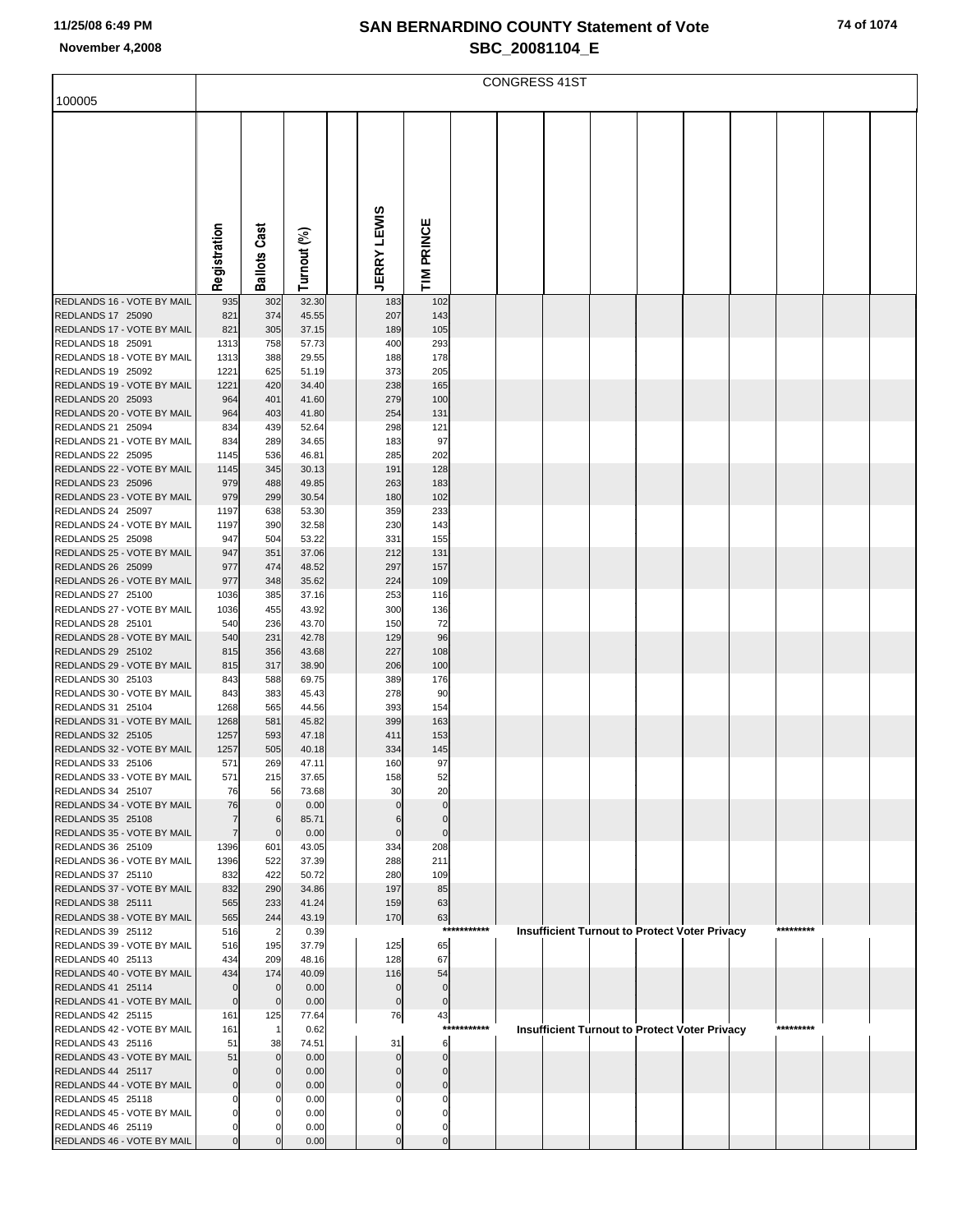|                                                         | <b>CONGRESS 41ST</b>             |                         |                |  |                         |                      |             |  |  |  |  |                                                      |  |           |  |  |
|---------------------------------------------------------|----------------------------------|-------------------------|----------------|--|-------------------------|----------------------|-------------|--|--|--|--|------------------------------------------------------|--|-----------|--|--|
| 100005                                                  |                                  |                         |                |  |                         |                      |             |  |  |  |  |                                                      |  |           |  |  |
|                                                         |                                  |                         |                |  |                         |                      |             |  |  |  |  |                                                      |  |           |  |  |
|                                                         |                                  |                         |                |  |                         |                      |             |  |  |  |  |                                                      |  |           |  |  |
|                                                         |                                  |                         |                |  |                         |                      |             |  |  |  |  |                                                      |  |           |  |  |
|                                                         |                                  |                         |                |  |                         |                      |             |  |  |  |  |                                                      |  |           |  |  |
|                                                         |                                  |                         |                |  |                         |                      |             |  |  |  |  |                                                      |  |           |  |  |
|                                                         |                                  |                         |                |  |                         |                      |             |  |  |  |  |                                                      |  |           |  |  |
|                                                         |                                  |                         |                |  |                         |                      |             |  |  |  |  |                                                      |  |           |  |  |
|                                                         | Registration                     | Ballots Cast            | Turnout (%)    |  | <b>JERRY LEWIS</b>      | TIM PRINCE           |             |  |  |  |  |                                                      |  |           |  |  |
|                                                         |                                  |                         |                |  |                         |                      |             |  |  |  |  |                                                      |  |           |  |  |
| REDLANDS 47 25120                                       | $\Omega$                         | $\mathbf 0$             | 0.00           |  | $\mathbf 0$             | $\mathbf 0$          |             |  |  |  |  |                                                      |  |           |  |  |
| REDLANDS 47 - VOTE BY MAIL<br>REDLANDS 48 25121         | 0<br>$\Omega$                    | 0<br>0                  | 0.00<br>0.00   |  | $\mathbf 0$<br>$\Omega$ | $\mathbf 0$<br>n     |             |  |  |  |  |                                                      |  |           |  |  |
| REDLANDS 48 - VOTE BY MAIL                              |                                  | 0                       | 0.00           |  | $\pmb{0}$               | $\circ$              |             |  |  |  |  |                                                      |  |           |  |  |
| REDLANDS NORTH 25141<br>REDLANDS NORTH - VOTE BY I      | 3                                | 3<br>0                  | 100.00<br>0.00 |  | $\overline{0}$          | $\circ$              | *********** |  |  |  |  | <b>Insufficient Turnout to Protect Voter Privacy</b> |  | ********* |  |  |
| RIM OF THE WORLD 1 24484                                |                                  | $\mathbf{1}$            | 100.00         |  |                         |                      | *******     |  |  |  |  | <b>Insufficient Turnout to Protect Voter Privacy</b> |  | ********* |  |  |
| RIM OF THE WORLD 1 - VOTE B                             |                                  | $\mathbf 0$             | 0.00           |  | $\overline{0}$          | $\mathbf 0$          |             |  |  |  |  |                                                      |  |           |  |  |
| RIM OF THE WORLD 2 24496<br>RIM OF THE WORLD 2 - VOTE B | 214<br>214                       | 56<br>119               | 26.17<br>55.61 |  | 30<br>72                | 19<br>35             |             |  |  |  |  |                                                      |  |           |  |  |
| RIM OF THE WORLD 3 24497                                | 14                               | 11                      | 78.57          |  | 5                       | 6                    |             |  |  |  |  |                                                      |  |           |  |  |
| RIM OF THE WORLD 3 - VOTE B<br>RIM OF THE WORLD 4 24518 | 14<br>133                        | 0<br>90                 | 0.00<br>67.67  |  | $\mathbf 0$<br>48       | $\Omega$<br>38       |             |  |  |  |  |                                                      |  |           |  |  |
| RIM OF THE WORLD 4 - VOTE B                             | 133                              | 5                       | 3.76           |  | 5                       | $\mathbf 0$          |             |  |  |  |  |                                                      |  |           |  |  |
| RIM OF THE WORLD 5 24519                                | 0                                | $\mathbf 0$             | 0.00           |  | $\Omega$                | $\mathbf 0$          |             |  |  |  |  |                                                      |  |           |  |  |
| RIM OF THE WORLD 5 - VOTE B<br>RIMROCK 25630            | 0<br>81                          | 0<br>73                 | 0.00<br>90.12  |  | 41                      | 0<br>30              |             |  |  |  |  |                                                      |  |           |  |  |
| RIMROCK - VOTE BY MAIL                                  | 81                               | 0                       | 0.00           |  | $\Omega$                | $\Omega$             |             |  |  |  |  |                                                      |  |           |  |  |
| RUNNING SPRINGS 1 24398                                 | 904                              | 419                     | 46.35          |  | 256                     | 134                  |             |  |  |  |  |                                                      |  |           |  |  |
| RUNNING SPRINGS 1 - VOTE B<br>RUNNING SPRINGS 2 24399   | 904<br>1176                      | 319<br>567              | 35.29<br>48.21 |  | 194<br>344              | 103<br>187           |             |  |  |  |  |                                                      |  |           |  |  |
| RUNNING SPRINGS 2 - VOTE B                              | 1176                             | 386                     | 32.82          |  | 240                     | 132                  |             |  |  |  |  |                                                      |  |           |  |  |
| RUNNING SPRINGS 3 24412<br>RUNNING SPRINGS 3 - VOTE B   | 574<br>574                       | 274<br>178              | 47.74<br>31.01 |  | 186<br>114              | 66<br>58             |             |  |  |  |  |                                                      |  |           |  |  |
| RUNNING SPRINGS 4 24434                                 | 19                               | 16                      | 84.21          |  | 9                       | 5                    |             |  |  |  |  |                                                      |  |           |  |  |
| RUNNING SPRINGS 4 - VOTE B                              | 19                               | $\mathbf 0$             | 0.00           |  | $\Omega$                | $\mathbf 0$          |             |  |  |  |  |                                                      |  |           |  |  |
| RUNNING SPRINGS 5 24435<br>RUNNING SPRINGS 5 - VOTE B   | 74<br>74                         | 55<br>0                 | 74.32<br>0.00  |  | 34<br>0                 | 19<br>$\overline{0}$ |             |  |  |  |  |                                                      |  |           |  |  |
| RUNNING SPRINGS 6 24436                                 | 4                                | $\overline{\mathbf{c}}$ | 50.00          |  |                         | $***$                | *******     |  |  |  |  | <b>Insufficient Turnout to Protect Voter Privacy</b> |  | ********* |  |  |
| RUNNING SPRINGS 6 - VOTE B<br>RUNNING SPRINGS 7 24437   | 82                               | 0<br>71                 | 0.00<br>86.59  |  | 0<br>55                 | 0<br>13              |             |  |  |  |  |                                                      |  |           |  |  |
| RUNNING SPRINGS 7 - VOTE B                              | 82                               | 0                       | 0.00           |  | 0                       | $\mathbf 0$          |             |  |  |  |  |                                                      |  |           |  |  |
| RUNNING SPRINGS 8 24438                                 | $\overline{0}$                   | $\Omega$                | 0.00           |  | $\Omega$                | $\Omega$             |             |  |  |  |  |                                                      |  |           |  |  |
| RUNNING SPRINGS 8 - VOTE B<br>RUNNING SPRINGS 9 24439   | $\mathbf{0}$                     | 0                       | 0.00<br>0.00   |  |                         |                      |             |  |  |  |  |                                                      |  |           |  |  |
| RUNNING SPRINGS 9 - VOTE B                              | $\mathbf{0}$                     | $\Omega$                | 0.00           |  |                         |                      |             |  |  |  |  |                                                      |  |           |  |  |
| RUNNING SPRINGS 10 24440                                | $\mathbf 0$                      | 0                       | 0.00           |  |                         |                      |             |  |  |  |  |                                                      |  |           |  |  |
| RUNNING SPRINGS 10 - VOTE E<br>RUNNING SPRINGS 11 24441 | $\overline{0}$<br>$\overline{0}$ | 0<br>0                  | 0.00<br>0.00   |  |                         | 0                    |             |  |  |  |  |                                                      |  |           |  |  |
| RUNNING SPRINGS 11 - VOTE E                             | $\mathbf{0}$                     | 0                       | 0.00           |  |                         | 0                    |             |  |  |  |  |                                                      |  |           |  |  |
| SAN BERNARDINO 4 25272<br>SAN BERNARDINO 4 - VOTE B     | 1150<br>1150                     | 622<br>384              | 54.09<br>33.39 |  | 314<br>192              | 239<br>170           |             |  |  |  |  |                                                      |  |           |  |  |
| SAN BERNARDINO 5 25273                                  | 1191                             | 518                     | 43.49          |  | 278                     | 199                  |             |  |  |  |  |                                                      |  |           |  |  |
| SAN BERNARDINO 5 - VOTE B                               | 1191                             | 406                     | 34.09          |  | 220                     | 159                  |             |  |  |  |  |                                                      |  |           |  |  |
| SAN BERNARDINO 6 25274<br>SAN BERNARDINO 6 - VOTE B     | 1460<br>1460                     | 628<br>408              | 43.01<br>27.95 |  | 255<br>173              | 318<br>202           |             |  |  |  |  |                                                      |  |           |  |  |
| SAN BERNARDINO 7 25275                                  | 1286                             | 590                     | 45.88          |  | 287                     | 239                  |             |  |  |  |  |                                                      |  |           |  |  |
| SAN BERNARDINO 7 - VOTE B                               | 1286                             | 407                     | 31.65          |  | 180                     | 196                  |             |  |  |  |  |                                                      |  |           |  |  |
| SAN BERNARDINO 8 25276<br>SAN BERNARDINO 8 - VOTE B     | 844<br>844                       | 380<br>193              | 45.02<br>22.87 |  | 147<br>79               | 187<br>98            |             |  |  |  |  |                                                      |  |           |  |  |
| SAN BERNARDINO 9 25277                                  | 741                              | 387                     | 52.23          |  | 139                     | 179                  |             |  |  |  |  |                                                      |  |           |  |  |
| SAN BERNARDINO 9 - VOTE B<br>SAN BERNARDINO 12 25280    | 741<br>972                       | 181<br>527              | 24.43<br>54.22 |  | 70<br>178               | 93<br>249            |             |  |  |  |  |                                                      |  |           |  |  |
| SAN BERNARDINO 12 - VOTE E                              | 972                              | 270                     | 27.78          |  | 105                     | 141                  |             |  |  |  |  |                                                      |  |           |  |  |
| SAN BERNARDINO 13 25281                                 | 20                               | 15                      | 75.00          |  | $\overline{7}$          | 8                    | *********** |  |  |  |  |                                                      |  | ********* |  |  |
| SAN BERNARDINO 13 - VOTE E<br>SAN BERNARDINO 14 25282   | 20<br>535                        | $\mathbf{1}$<br>251     | 5.00<br>46.92  |  | 130                     | 85                   |             |  |  |  |  | Insufficient Turnout to Protect Voter Privacy        |  |           |  |  |
| SAN BERNARDINO 14 - VOTE E                              | 535                              | 155                     | 28.97          |  | 82                      | 66                   |             |  |  |  |  |                                                      |  |           |  |  |
| SAN BERNARDINO 15 25283<br>SAN BERNARDINO 15 - VOTE E   | 94<br>94                         | 54<br>$\mathbf{1}$      | 57.45<br>1.06  |  | 25                      | 27                   | *********** |  |  |  |  | Insufficient Turnout to Protect Voter Privacy        |  | ********* |  |  |
| SAN BERNARDINO 16 25284                                 | 18                               | 8                       | 44.44          |  | 4                       | $\mathbf{3}$         |             |  |  |  |  |                                                      |  |           |  |  |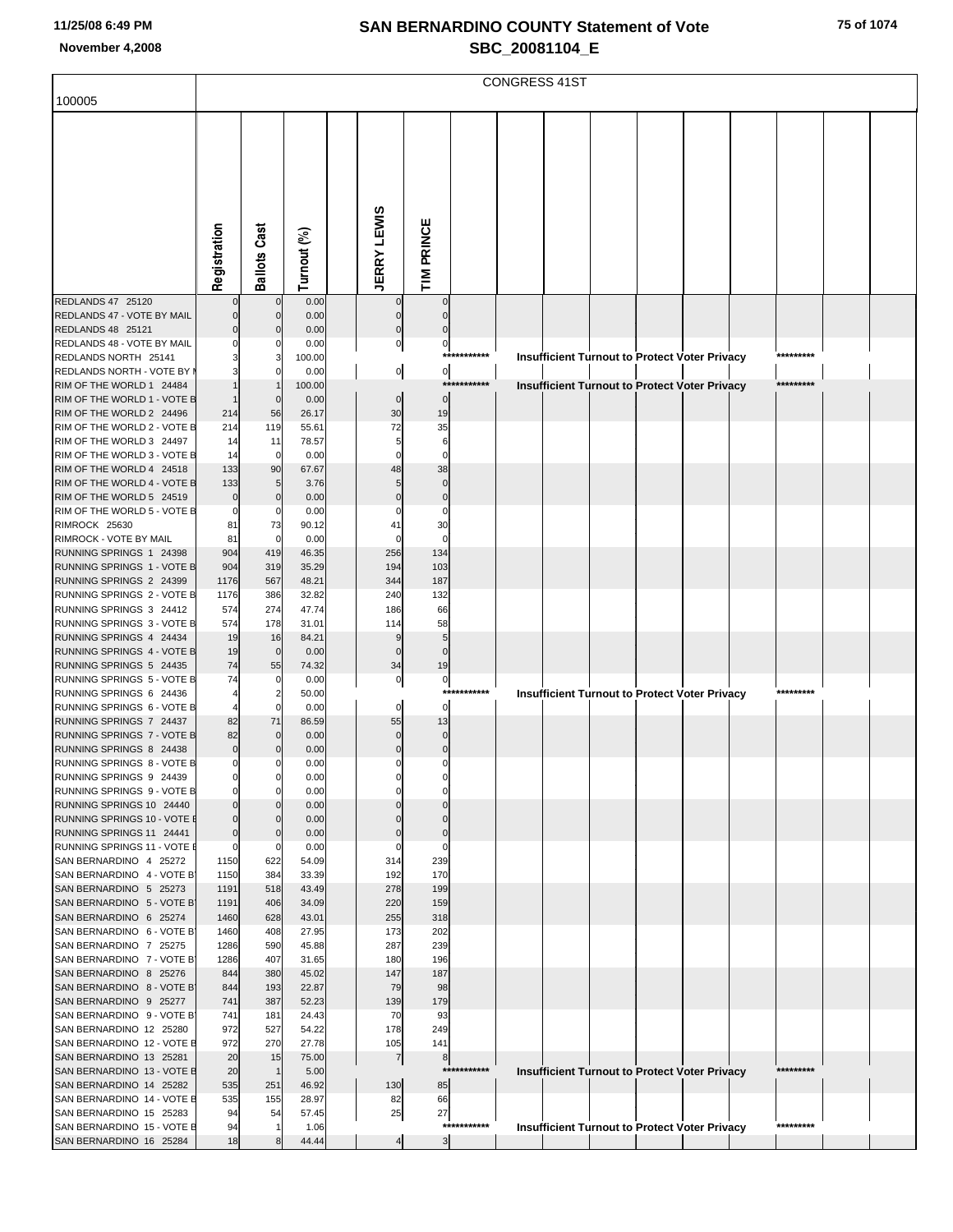|                                                        | <b>CONGRESS 41ST</b> |                         |                |                    |                       |             |  |                                                      |  |  |  |  |           |  |  |
|--------------------------------------------------------|----------------------|-------------------------|----------------|--------------------|-----------------------|-------------|--|------------------------------------------------------|--|--|--|--|-----------|--|--|
| 100005                                                 |                      |                         |                |                    |                       |             |  |                                                      |  |  |  |  |           |  |  |
|                                                        |                      |                         |                |                    |                       |             |  |                                                      |  |  |  |  |           |  |  |
|                                                        |                      |                         |                |                    |                       |             |  |                                                      |  |  |  |  |           |  |  |
|                                                        |                      |                         |                |                    |                       |             |  |                                                      |  |  |  |  |           |  |  |
|                                                        |                      |                         |                |                    |                       |             |  |                                                      |  |  |  |  |           |  |  |
|                                                        |                      |                         |                |                    |                       |             |  |                                                      |  |  |  |  |           |  |  |
|                                                        |                      |                         |                |                    |                       |             |  |                                                      |  |  |  |  |           |  |  |
|                                                        | Registration         | Ballots Cast            | Turnout (%)    | <b>JERRY LEWIS</b> | TIM PRINCE            |             |  |                                                      |  |  |  |  |           |  |  |
|                                                        |                      |                         |                |                    |                       |             |  |                                                      |  |  |  |  |           |  |  |
|                                                        |                      |                         |                |                    |                       |             |  |                                                      |  |  |  |  |           |  |  |
| SAN BERNARDINO 16 - VOTE E                             | 18                   | $\mathbf 0$             | 0.00           | 0                  | 0                     |             |  |                                                      |  |  |  |  |           |  |  |
| SAN BERNARDINO 18 25286<br>SAN BERNARDINO 18 - VOTE E  | 10<br>10             | 5<br>0                  | 50.00<br>0.00  | 0                  | 0                     |             |  |                                                      |  |  |  |  |           |  |  |
| SAN BERNARDINO 55 25323                                |                      |                         | 44.44          |                    |                       | *********** |  | Insufficient Turnout to Protect Voter Privacy        |  |  |  |  | ********* |  |  |
| SAN BERNARDINO 55 - VOTE E<br>SAN BERNARDINO 56 25324  |                      | 0<br>3                  | 0.00<br>50.00  | $\overline{0}$     | $\overline{0}$<br>*** | *******     |  | <b>Insufficient Turnout to Protect Voter Privacy</b> |  |  |  |  | ********* |  |  |
| SAN BERNARDINO 56 - VOTE E                             | 6                    | $\mathbf 0$             | 0.00           | $\mathbf 0$        | $\mathbf 0$           |             |  |                                                      |  |  |  |  |           |  |  |
| SAN BERNARDINO 59 25327                                | 1143                 | 453                     | 39.63          | 229                | 186                   |             |  |                                                      |  |  |  |  |           |  |  |
| SAN BERNARDINO 59 - VOTE E<br>SAN BERNARDINO 60 25328  | 1143<br>238          | 270<br>152              | 23.62<br>63.87 | 128<br>75          | 126<br>68             |             |  |                                                      |  |  |  |  |           |  |  |
| SAN BERNARDINO 60 - VOTE E                             | 238                  | $\overline{\mathbf{c}}$ | 0.84           |                    | ***                   | ******      |  | <b>Insufficient Turnout to Protect Voter Privacy</b> |  |  |  |  | ********* |  |  |
| SAN BERNARDINO 61 25329                                |                      | 3<br>$\mathbf 0$        | 300.00         | $\Omega$           | $\mathbf 0$           | *********** |  | <b>Insufficient Turnout to Protect Voter Privacy</b> |  |  |  |  | ********* |  |  |
| SAN BERNARDINO 61 - VOTE E<br>SAN BERNARDINO 62 25330  | 260                  | 178                     | 0.00<br>68.46  | 83                 | 84                    |             |  |                                                      |  |  |  |  |           |  |  |
| SAN BERNARDINO 62 - VOTE E                             | 260                  | 9                       | 3.46           |                    | $\overline{7}$        |             |  |                                                      |  |  |  |  |           |  |  |
| SAN BERNARDINO 63 25214<br>SAN BERNARDINO 63 - VOTE E  | 1089<br>1089         | 494<br>346              | 45.36<br>31.77 | 269<br>194         | 176<br>135            |             |  |                                                      |  |  |  |  |           |  |  |
| SAN BERNARDINO 64 25215                                | 687                  | 267                     | 38.86          | 148                | 97                    |             |  |                                                      |  |  |  |  |           |  |  |
| SAN BERNARDINO 64 - VOTE E                             | 687                  | 277                     | 40.32          | 155                | 109                   |             |  |                                                      |  |  |  |  |           |  |  |
| SAN BERNARDINO 65 25216<br>SAN BERNARDINO 65 - VOTE E  | 138<br>138           | 105<br>10               | 76.09<br>7.25  | 70<br>5            | 29<br>$\overline{4}$  |             |  |                                                      |  |  |  |  |           |  |  |
| SAN BERNARDINO 66 25217                                | 846                  | 335                     | 39.60          | 143                | 151                   |             |  |                                                      |  |  |  |  |           |  |  |
| SAN BERNARDINO 66 - VOTE E                             | 846                  | 225                     | 26.60          | 119                | 88                    |             |  |                                                      |  |  |  |  |           |  |  |
| SAN BERNARDINO 67 25218<br>SAN BERNARDINO 67 - VOTE E  | 989<br>989           | 402<br>200              | 40.65<br>20.22 | 139<br>83          | 212<br>102            |             |  |                                                      |  |  |  |  |           |  |  |
| SAN BERNARDINO 68 25219                                | 922                  | 428                     | 46.42          | 232                | 147                   |             |  |                                                      |  |  |  |  |           |  |  |
| SAN BERNARDINO 68 - VOTE E<br>SAN BERNARDINO 69 25220  | 922<br>571           | 283<br>235              | 30.69<br>41.16 | 177<br>131         | 93<br>83              |             |  |                                                      |  |  |  |  |           |  |  |
| SAN BERNARDINO 69 - VOTE E                             | 571                  | 240                     | 42.03          | 145                | 87                    |             |  |                                                      |  |  |  |  |           |  |  |
| SAN BERNARDINO 70 25221                                | 879                  | 367                     | 41.75          | 159                | 170                   |             |  |                                                      |  |  |  |  |           |  |  |
| SAN BERNARDINO 70 - VOTE E<br>SAN BERNARDINO 71 25222  | 879<br>672           | 198<br>324              | 22.53<br>48.21 | 86<br>190          | 106<br>104            |             |  |                                                      |  |  |  |  |           |  |  |
| SAN BERNARDINO 71 - VOTE E                             | 672                  | 251                     | 37.35          | 146                | 95                    |             |  |                                                      |  |  |  |  |           |  |  |
| SAN BERNARDINO 72 25223<br>SAN BERNARDINO 72 - VOTE E  | 966                  | 385                     | 39.86          | 210<br>209         | 155                   |             |  |                                                      |  |  |  |  |           |  |  |
| SAN BERNARDINO 73 25224                                | 966<br>38            | 373<br>28               | 38.61<br>73.68 | 5                  | 143<br>23             |             |  |                                                      |  |  |  |  |           |  |  |
| SAN BERNARDINO 73 - VOTE E                             | 38                   | $\overline{2}$          | 5.26           |                    | $***$                 | *******     |  | Insufficient Turnout to Protect Voter Privacy        |  |  |  |  | ********* |  |  |
| SAN BERNARDINO 75 25226<br>SAN BERNARDINO 75 - VOTE E  | 755<br>755           | 340<br>214              | 45.03<br>28.34 | 187<br>99          | 120<br>101            |             |  |                                                      |  |  |  |  |           |  |  |
| SAN BERNARDINO 76 25227                                | 647                  | 303                     | 46.83          | 160                | 119                   |             |  |                                                      |  |  |  |  |           |  |  |
| SAN BERNARDINO 76 - VOTE E<br>SAN BERNARDINO 77 25228  | 647                  | 210                     | 32.46          | 117                | 85<br>155             |             |  |                                                      |  |  |  |  |           |  |  |
| SAN BERNARDINO 77 - VOTE E                             | 1069<br>1069         | 454<br>401              | 42.47<br>37.51 | 261<br>233         | 146                   |             |  |                                                      |  |  |  |  |           |  |  |
| SAN BERNARDINO 79 25230                                | 53                   | 39                      | 73.58          | 22                 | 16                    |             |  |                                                      |  |  |  |  |           |  |  |
| SAN BERNARDINO 79 - VOTE E<br>SAN BERNARDINO 83 25234  | 53<br>147            | $\overline{2}$<br>108   | 3.77<br>73.47  | 61                 | $***$<br>39           | *******     |  | <b>Insufficient Turnout to Protect Voter Privacy</b> |  |  |  |  | ********* |  |  |
| SAN BERNARDINO 83 - VOTE E                             | 147                  | 4                       | 2.72           |                    | $***$                 |             |  | <b>Insufficient Turnout to Protect Voter Privacy</b> |  |  |  |  | ********* |  |  |
| SAN BERNARDINO 85 25236                                | 315                  | 136                     | 43.17          | 72                 | 55                    |             |  |                                                      |  |  |  |  |           |  |  |
| SAN BERNARDINO 85 - VOTE E<br>SAN BERNARDINO 86 25237  | 315<br>1003          | 122<br>400              | 38.73<br>39.88 | 67<br>213          | 54<br>138             |             |  |                                                      |  |  |  |  |           |  |  |
| SAN BERNARDINO 86 - VOTE E                             | 1003                 | 321                     | 32.00          | 187                | 111                   |             |  |                                                      |  |  |  |  |           |  |  |
| SAN BERNARDINO 87 25238<br>SAN BERNARDINO 87 - VOTE E  | 976<br>976           | 407<br>328              | 41.70<br>33.61 | 218<br>188         | 152<br>125            |             |  |                                                      |  |  |  |  |           |  |  |
| SAN BERNARDINO 96 25247                                |                      | 0                       | 0.00           | 0                  | 0                     |             |  |                                                      |  |  |  |  |           |  |  |
| SAN BERNARDINO 96 - VOTE E                             | $\Omega$             | $\mathbf 0$             | 0.00           | $\Omega$           | $\mathbf 0$           |             |  |                                                      |  |  |  |  |           |  |  |
| SAN BERNARDINO 97 25248<br>SAN BERNARDINO 97 - VOTE E  | 808<br>808           | 318<br>251              | 39.36<br>31.06 | 147<br>110         | 139<br>126            |             |  |                                                      |  |  |  |  |           |  |  |
| SAN BERNARDINO 98 25249                                | 1266                 | 341                     | 26.94          | 159                | 155                   |             |  |                                                      |  |  |  |  |           |  |  |
| SAN BERNARDINO 98 - VOTE E<br>SAN BERNARDINO 100 25251 | 1266<br>0            | 456<br>0                | 36.02<br>0.00  | 252<br>0           | 173<br>0              |             |  |                                                      |  |  |  |  |           |  |  |
| SAN BERNARDINO 100 - VOTE                              | 0                    | $\mathbf 0$             | 0.00           | $\mathbf 0$        | $\mathbf 0$           |             |  |                                                      |  |  |  |  |           |  |  |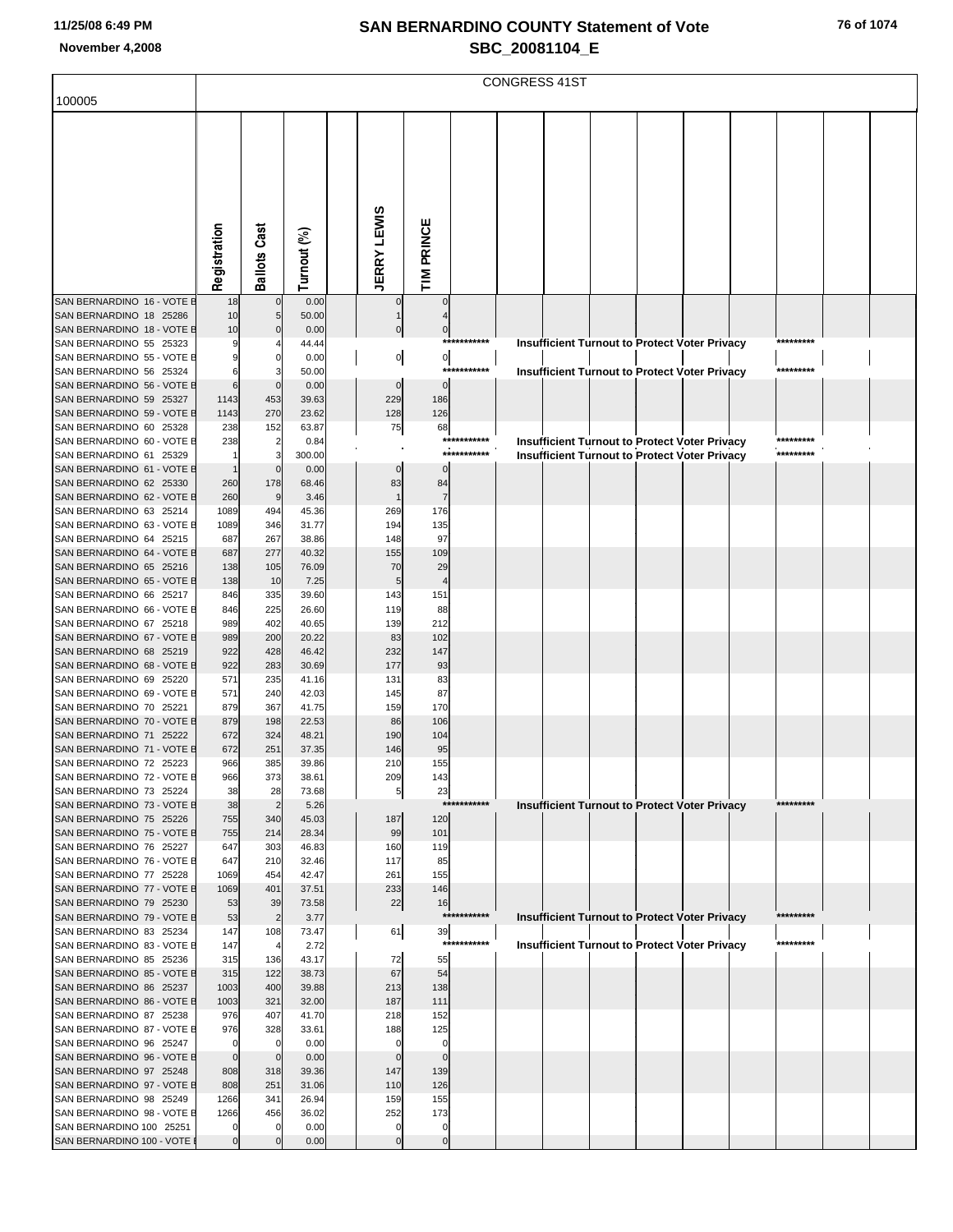|                                                           | <b>CONGRESS 41ST</b>             |                     |                |  |                         |                   |             |  |                                                      |  |  |  |  |           |  |  |
|-----------------------------------------------------------|----------------------------------|---------------------|----------------|--|-------------------------|-------------------|-------------|--|------------------------------------------------------|--|--|--|--|-----------|--|--|
| 100005                                                    |                                  |                     |                |  |                         |                   |             |  |                                                      |  |  |  |  |           |  |  |
|                                                           |                                  |                     |                |  |                         |                   |             |  |                                                      |  |  |  |  |           |  |  |
|                                                           |                                  |                     |                |  |                         |                   |             |  |                                                      |  |  |  |  |           |  |  |
|                                                           |                                  |                     |                |  |                         |                   |             |  |                                                      |  |  |  |  |           |  |  |
|                                                           |                                  |                     |                |  |                         |                   |             |  |                                                      |  |  |  |  |           |  |  |
|                                                           |                                  |                     |                |  |                         |                   |             |  |                                                      |  |  |  |  |           |  |  |
|                                                           |                                  |                     |                |  |                         |                   |             |  |                                                      |  |  |  |  |           |  |  |
|                                                           |                                  |                     |                |  |                         |                   |             |  |                                                      |  |  |  |  |           |  |  |
|                                                           | Registration                     | <b>Ballots Cast</b> | Turnout (%)    |  | <b>JERRY LEWIS</b>      | TIM PRINCE        |             |  |                                                      |  |  |  |  |           |  |  |
| SAN BERNARDINO 103 25254                                  |                                  | $\mathbf 0$         | 0.00           |  |                         | $\Omega$          |             |  |                                                      |  |  |  |  |           |  |  |
| SAN BERNARDINO 103 - VOTE                                 |                                  | $\Omega$            | 0.00           |  |                         |                   |             |  |                                                      |  |  |  |  |           |  |  |
| SAN BERNARDINO 104 25255<br>SAN BERNARDINO 104 - VOTE     | $\Omega$<br>$\Omega$             |                     | 0.00           |  |                         |                   |             |  |                                                      |  |  |  |  |           |  |  |
| SAN BERNARDINO 105 25256                                  | $\Omega$                         | n                   | 0.00<br>0.00   |  |                         |                   |             |  |                                                      |  |  |  |  |           |  |  |
| SAN BERNARDINO 105 - VOTE                                 | $\Omega$                         |                     | 0.00           |  |                         |                   |             |  |                                                      |  |  |  |  |           |  |  |
| SAN BERNARDINO 106 25257<br>SAN BERNARDINO 106 - VOTE     | 325<br>325                       | 75<br>128           | 23.08<br>39.38 |  | 24<br>41                | 41<br>76          |             |  |                                                      |  |  |  |  |           |  |  |
| SAN BERNARDINO 107 25258                                  | 814                              | 388                 | 47.67          |  | 162                     | 179               |             |  |                                                      |  |  |  |  |           |  |  |
| SAN BERNARDINO 107 - VOTE                                 | 814                              | 241<br>0            | 29.61<br>0.00  |  | 129<br>0                | 100<br>0          |             |  |                                                      |  |  |  |  |           |  |  |
| SAN BERNARDINO 108 25259<br>SAN BERNARDINO 108 - VOTE     | $\Omega$                         | 0                   | 0.00           |  | 0                       | 0                 |             |  |                                                      |  |  |  |  |           |  |  |
| SAN BERNARDINO 110 25331                                  | 12                               |                     | 33.33          |  |                         |                   | *********** |  | <b>Insufficient Turnout to Protect Voter Privacy</b> |  |  |  |  | ********* |  |  |
| SAN BERNARDINO 110 - VOTE<br>SAN BERNARDINO 111 25332     | 12<br>619                        | 272                 | 8.33<br>43.94  |  | 122                     | 117               | *********** |  | Insufficient Turnout to Protect Voter Privacy        |  |  |  |  | ********* |  |  |
| SAN BERNARDINO 111 - VOTE                                 | 619                              | 186                 | 30.05          |  | 73                      | 94                |             |  |                                                      |  |  |  |  |           |  |  |
| SAN BERNARDINO 113 25261<br>SAN BERNARDINO 113 - VOTE     | 79                               | 48<br>$\mathbf 0$   | 60.76<br>0.00  |  | 23<br>$\Omega$          | 20<br>$\mathbf 0$ |             |  |                                                      |  |  |  |  |           |  |  |
| SAN BERNARDINO 116 25336                                  | 79<br>897                        | 423                 | 47.16          |  | 204                     | 173               |             |  |                                                      |  |  |  |  |           |  |  |
| SAN BERNARDINO 116 - VOTE                                 | 897                              | 252                 | 28.09          |  | 112                     | 126               |             |  |                                                      |  |  |  |  |           |  |  |
| SAN BERNARDINO 117 25337<br>SAN BERNARDINO 117 - VOTE     | 1187<br>1187                     | 300<br>258          | 25.27<br>21.74 |  | 109<br>92               | 159<br>141        |             |  |                                                      |  |  |  |  |           |  |  |
| SAN BERNARDINO 120 25264                                  | 3                                |                     | 33.33          |  |                         | ***               | ******      |  | Insufficient Turnout to Protect Voter Privacy        |  |  |  |  | ********* |  |  |
| SAN BERNARDINO 120 - VOTE<br>SAN BERNARDINO 129 25346     | 3<br>$\Omega$                    | 0<br>$\Omega$       | 0.00<br>0.00   |  | 0                       | 0<br>$\Omega$     |             |  |                                                      |  |  |  |  |           |  |  |
| SAN BERNARDINO 129 - VOTE                                 | 0                                | 0                   | 0.00           |  | $\Omega$                | 0                 |             |  |                                                      |  |  |  |  |           |  |  |
| SAN BERNARDINO 130 25347                                  | $\overline{0}$                   |                     | 0.00           |  | $\Omega$                | $\Omega$          |             |  |                                                      |  |  |  |  |           |  |  |
| SAN BERNARDINO 130 - VOTE<br>SAN BERNARDINO 131 25348     | 0<br>$\Omega$                    |                     | 0.00<br>0.00   |  |                         |                   |             |  |                                                      |  |  |  |  |           |  |  |
| SAN BERNARDINO 131 - VOTE                                 | 0                                |                     | 0.00           |  |                         |                   |             |  |                                                      |  |  |  |  |           |  |  |
| SAN BERNARDINO 132 25265                                  | $\Omega$<br>0                    |                     | 0.00           |  |                         |                   |             |  |                                                      |  |  |  |  |           |  |  |
| SAN BERNARDINO 132 - VOTE<br>SAN BERNARDINO 133 25266     | $\overline{0}$                   | $\Omega$            | 0.00<br>0.00   |  | $\Omega$                | $\Omega$          |             |  |                                                      |  |  |  |  |           |  |  |
| SAN BERNARDINO 133 - VOTE                                 |                                  |                     | 0.00           |  |                         | υĮ                |             |  |                                                      |  |  |  |  |           |  |  |
| SAN BERNARDINO 134 25267<br>SAN BERNARDINO 134 - VOTE     | $\mathbf{0}$<br>$\mathbf{0}$     |                     | 0.00<br>0.00   |  |                         | 0                 | *********** |  | <b>Insufficient Turnout to Protect Voter Privacy</b> |  |  |  |  | ********* |  |  |
| SAN BERNARDINO 135 25268                                  | $\Omega$                         |                     | 0.00           |  |                         |                   |             |  |                                                      |  |  |  |  |           |  |  |
| SAN BERNARDINO 135 - VOTE I<br>SAN BERNARDINO 136 25269   | 0<br>$\overline{0}$              | $\Omega$            | 0.00<br>0.00   |  | $\Omega$<br>$\mathbf 0$ | $\Omega$          |             |  |                                                      |  |  |  |  |           |  |  |
| SAN BERNARDINO 136 - VOTE I                               | 0                                |                     | 0.00           |  | $\overline{0}$          | $\overline{0}$    |             |  |                                                      |  |  |  |  |           |  |  |
| SAN BERNARDINO 137 25270                                  | $\Omega$                         |                     | 0.00           |  |                         |                   | *********** |  | Insufficient Turnout to Protect Voter Privacy        |  |  |  |  | ********* |  |  |
| SAN BERNARDINO 137 - VOTE I<br>SAN BERNARDINO NORTH 253   | $\mathbf{0}$<br>75               | 60                  | 0.00<br>80.00  |  | $\Omega$<br>31          | 0<br>29           |             |  |                                                      |  |  |  |  |           |  |  |
| SAN BERNARDINO NORTH - VC                                 | 75                               | $\mathbf 0$         | 0.00           |  |                         | $\mathbf 0$       |             |  |                                                      |  |  |  |  |           |  |  |
| SAN GORGONIO 25588<br>SAN GORGONIO - VOTE BY MA           | $\overline{0}$<br>$\overline{0}$ | 0                   | 0.00<br>0.00   |  |                         | $\mathbf 0$<br>0  |             |  |                                                      |  |  |  |  |           |  |  |
| SKYFOREST 24469                                           | 711                              | 352                 | 49.51          |  | 210                     | 117               |             |  |                                                      |  |  |  |  |           |  |  |
| SKYFOREST - VOTE BY MAIL<br>SOUTH BALDWIN LAKE 24418      | 711                              | 227<br>$\mathbf 0$  | 31.93<br>0.00  |  | 149                     | 61                |             |  |                                                      |  |  |  |  |           |  |  |
| SOUTH BALDWIN LAKE - VOTE                                 | $\Omega$                         | $\Omega$            | 0.00           |  |                         |                   |             |  |                                                      |  |  |  |  |           |  |  |
| SOUTH FAWNSKIN 24415                                      | $\overline{0}$                   |                     | 0.00           |  |                         | $\mathbf 0$       |             |  |                                                      |  |  |  |  |           |  |  |
| SOUTH FAWNSKIN - VOTE BY M<br>SOUTH FOREST FALLS 25591    | $\Omega$<br>$\Omega$             |                     | 0.00<br>0.00   |  | 0                       | $\circ$           | *********** |  | Insufficient Turnout to Protect Voter Privacy        |  |  |  |  | ********* |  |  |
| SOUTH FOREST FALLS - VOTE                                 | $\overline{0}$                   |                     | 0.00           |  | 0                       | $\mathbf 0$       |             |  |                                                      |  |  |  |  |           |  |  |
| SPRING VALLEY LAKE 1 25531<br>SPRING VALLEY LAKE 1 - VOTE | 1126<br>1126                     | 494<br>445          | 43.87<br>39.52 |  | 314<br>323              | 130<br>98         |             |  |                                                      |  |  |  |  |           |  |  |
| SPRING VALLEY LAKE 2 25532                                | 1376                             | 603                 | 43.82          |  | 367                     | 186               |             |  |                                                      |  |  |  |  |           |  |  |
| SPRING VALLEY LAKE 2 - VOTE                               | 1376                             | 522                 | 37.94          |  | 351                     | 154               |             |  |                                                      |  |  |  |  |           |  |  |
| SPRING VALLEY LAKE 3 25533<br>SPRING VALLEY LAKE 3 - VOTE | 1144<br>1144                     | 574<br>519          | 50.17<br>45.37 |  | 272<br>346              | 156<br>154        |             |  |                                                      |  |  |  |  |           |  |  |
| SPRING VALLEY LAKE 4 25534                                | 855                              | 465                 | 54.39          |  | 280                     | 133               |             |  |                                                      |  |  |  |  |           |  |  |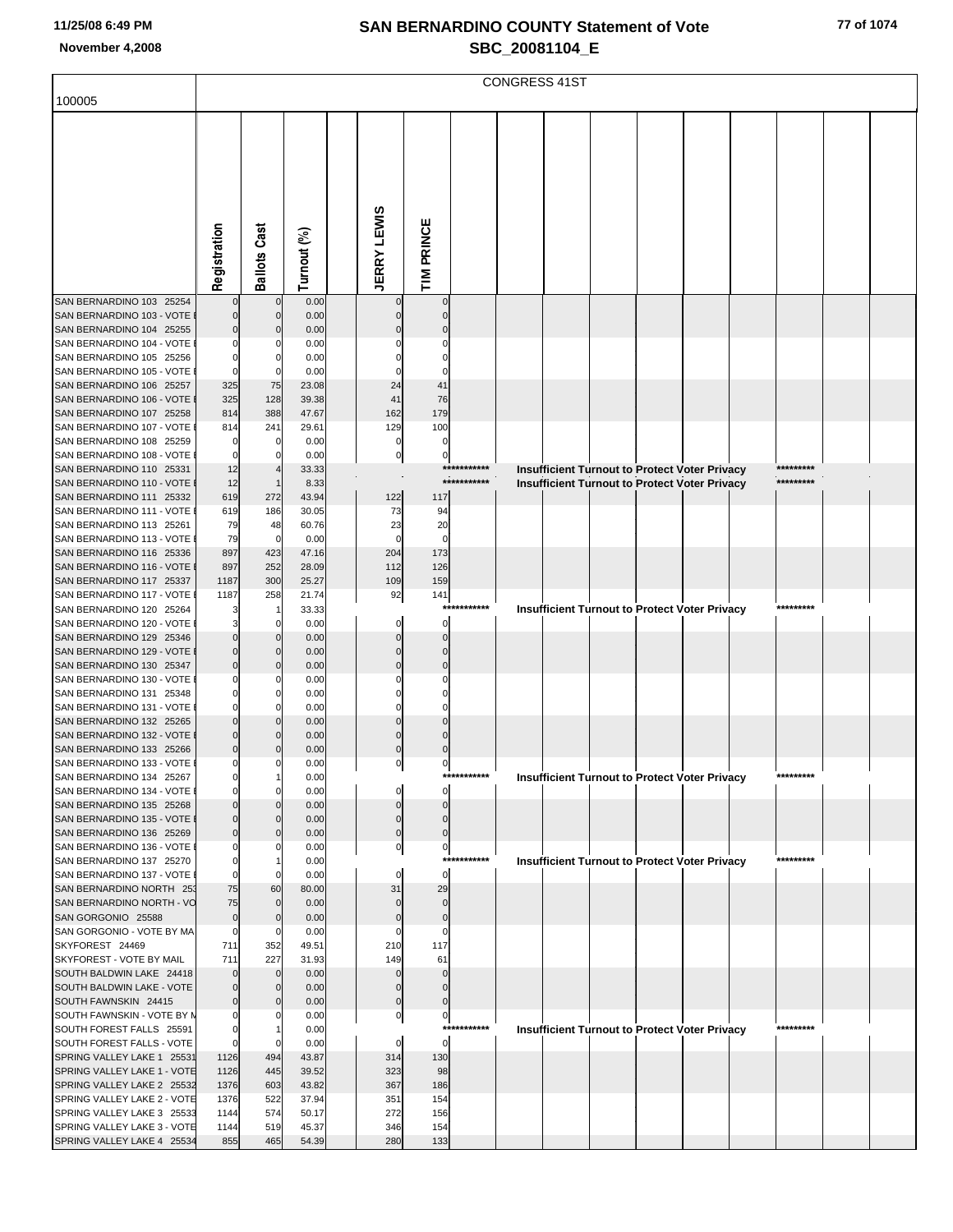|                                                        | <b>CONGRESS 41ST</b> |                      |                |                    |                                             |             |  |  |  |  |                                                      |  |           |  |  |
|--------------------------------------------------------|----------------------|----------------------|----------------|--------------------|---------------------------------------------|-------------|--|--|--|--|------------------------------------------------------|--|-----------|--|--|
|                                                        |                      |                      |                |                    |                                             |             |  |  |  |  |                                                      |  |           |  |  |
| 100005                                                 |                      |                      |                |                    |                                             |             |  |  |  |  |                                                      |  |           |  |  |
|                                                        |                      |                      |                |                    |                                             |             |  |  |  |  |                                                      |  |           |  |  |
|                                                        |                      |                      |                |                    |                                             |             |  |  |  |  |                                                      |  |           |  |  |
|                                                        |                      |                      |                |                    |                                             |             |  |  |  |  |                                                      |  |           |  |  |
|                                                        |                      |                      |                |                    |                                             |             |  |  |  |  |                                                      |  |           |  |  |
|                                                        |                      |                      |                |                    |                                             |             |  |  |  |  |                                                      |  |           |  |  |
|                                                        |                      |                      |                |                    |                                             |             |  |  |  |  |                                                      |  |           |  |  |
|                                                        |                      |                      |                |                    |                                             |             |  |  |  |  |                                                      |  |           |  |  |
|                                                        |                      |                      |                |                    |                                             |             |  |  |  |  |                                                      |  |           |  |  |
|                                                        |                      |                      |                |                    |                                             |             |  |  |  |  |                                                      |  |           |  |  |
|                                                        | Registration         | <b>Ballots Cast</b>  | Turnout (%)    | <b>JERRY LEWIS</b> | TIM PRINCE                                  |             |  |  |  |  |                                                      |  |           |  |  |
|                                                        |                      |                      |                |                    |                                             |             |  |  |  |  |                                                      |  |           |  |  |
| SPRING VALLEY LAKE 4 - VOTE                            | 855                  | 264                  | 30.88          |                    | 167<br>90                                   | *********** |  |  |  |  |                                                      |  | ********* |  |  |
| STODDARD VALLEY 24346<br>STODDARD VALLEY - VOTE BY     | 3<br>3               | 3<br>$\mathbf 0$     | 100.00<br>0.00 |                    | $\pmb{0}$<br>$\pmb{0}$                      |             |  |  |  |  | <b>Insufficient Turnout to Protect Voter Privacy</b> |  |           |  |  |
| SUGARLOAF 1 24407                                      | 412                  | 174                  | 42.23          |                    | 117<br>50                                   |             |  |  |  |  |                                                      |  |           |  |  |
| SUGARLOAF 1 - VOTE BY MAIL                             | 412                  | 173                  | 41.99          |                    | 53<br>116                                   |             |  |  |  |  |                                                      |  |           |  |  |
| SUGARLOAF 2 24408                                      | 583                  | 309                  | 53.00          |                    | 155<br>124                                  |             |  |  |  |  |                                                      |  |           |  |  |
| SUGARLOAF 2 - VOTE BY MAIL                             | 583                  | 210                  | 36.02          |                    | 80<br>123                                   |             |  |  |  |  |                                                      |  |           |  |  |
| SUGARLOAF 3 24413                                      | 435                  | 128<br>217           | 29.43<br>49.89 |                    | 86<br>29<br>132<br>70                       |             |  |  |  |  |                                                      |  |           |  |  |
| SUGARLOAF 3 - VOTE BY MAIL<br>SUGARLOAF 4 24414        | 435<br>370           | 151                  | 40.81          |                    | 79<br>59                                    |             |  |  |  |  |                                                      |  |           |  |  |
| SUGARLOAF 4 - VOTE BY MAIL                             | 370                  | 119                  | 32.16          |                    | 51<br>62                                    |             |  |  |  |  |                                                      |  |           |  |  |
| SUGARLOAF 5 24419                                      | 262                  | 46                   | 17.56          |                    | 26<br>16                                    |             |  |  |  |  |                                                      |  |           |  |  |
| SUGARLOAF 5 - VOTE BY MAIL                             | 262                  | 100                  | 38.17          |                    | 61<br>37                                    |             |  |  |  |  |                                                      |  |           |  |  |
| SUGARLOAF 6 24420                                      | 5                    | 38                   | 760.00         |                    | 24<br>12                                    | *********** |  |  |  |  |                                                      |  | ********* |  |  |
| SUGARLOAF 6 - VOTE BY MAIL<br>SUGARLOAF 7 24421        | 5                    | 4<br>-0              | 80.00<br>0.00  |                    | $\Omega$<br>$\Omega$                        |             |  |  |  |  | <b>Insufficient Turnout to Protect Voter Privacy</b> |  |           |  |  |
| SUGARLOAF 7 - VOTE BY MAIL                             |                      | C                    | 0.00           |                    | $\Omega$<br>$\Omega$                        |             |  |  |  |  |                                                      |  |           |  |  |
| SUGARLOAF 8 24422                                      |                      | $\epsilon$           | 0.00           |                    | $\Omega$<br>$\Omega$                        |             |  |  |  |  |                                                      |  |           |  |  |
| SUGARLOAF 8 - VOTE BY MAIL                             | $\Omega$             | $\mathsf{C}$         | 0.00           |                    | $\mathbf 0$<br>$\Omega$                     |             |  |  |  |  |                                                      |  |           |  |  |
| SUMMIT VALLEY 24819                                    | 226                  | 180                  | 79.65          |                    | 132<br>33                                   |             |  |  |  |  |                                                      |  |           |  |  |
| SUMMIT VALLEY - VOTE BY MA                             | 226                  | $\mathbf 0$          | 0.00           |                    | $\mathbf 0$<br>$\pmb{0}$                    |             |  |  |  |  |                                                      |  |           |  |  |
| TWENTYNINE PALMS 1 25390<br>TWENTYNINE PALMS 1 - VOTE  | 525<br>525           | 168<br>121           | 32.00<br>23.05 |                    | 52<br>103<br>29<br>73                       |             |  |  |  |  |                                                      |  |           |  |  |
| TWENTYNINE PALMS 2 25391                               | 1353                 | 595                  | 43.98          |                    | 408<br>152                                  |             |  |  |  |  |                                                      |  |           |  |  |
| TWENTYNINE PALMS 2 - VOTE                              | 1353                 | 423                  | 31.26          |                    | 267<br>141                                  |             |  |  |  |  |                                                      |  |           |  |  |
| TWENTYNINE PALMS 3 25392                               | 1543                 | 609                  | 39.47          |                    | 397<br>176                                  |             |  |  |  |  |                                                      |  |           |  |  |
| TWENTYNINE PALMS 3 - VOTE                              | 1543                 | 474                  | 30.72          |                    | 127<br>330                                  |             |  |  |  |  |                                                      |  |           |  |  |
| TWENTYNINE PALMS 4 25393<br>TWENTYNINE PALMS 4 - VOTE  | 1345<br>1345         | 566<br>442           | 42.08<br>32.86 |                    | 369<br>165<br>286<br>138                    |             |  |  |  |  |                                                      |  |           |  |  |
| TWENTYNINE PALMS 5 25394                               | 728                  | 327                  | 44.92          |                    | 115<br>189                                  |             |  |  |  |  |                                                      |  |           |  |  |
| TWENTYNINE PALMS 5 - VOTE                              | 728                  | 189                  | 25.96          |                    | 113<br>67                                   |             |  |  |  |  |                                                      |  |           |  |  |
| TWENTYNINE PALMS 6 25395                               | 756                  | 302                  | 39.95          |                    | 178<br>107                                  |             |  |  |  |  |                                                      |  |           |  |  |
| TWENTYNINE PALMS 6 - VOTE                              | 756                  | 180                  | 23.81          |                    | 104<br>71                                   |             |  |  |  |  |                                                      |  |           |  |  |
| TWENTYNINE PALMS EAST 25                               |                      | 3                    | 75.00          |                    |                                             | *********** |  |  |  |  | <b>Insufficient Turnout to Protect Voter Privacy</b> |  | ********* |  |  |
| TWENTYNINE PALMS EAST - VO<br>TWENTYNINE PALMS MCB 253 | $\Omega$             | $\mathbf 0$          | 0.00<br>0.00   |                    | $\mathbf 0$<br>0<br>$\mathbf 0$<br>$\Omega$ |             |  |  |  |  |                                                      |  |           |  |  |
| TWENTYNINE PALMS MCB - VO                              | $\mathbf 0$          | $\mathsf{C}$         | 0.00           |                    | $\mathbf 0$<br>$\Omega$                     |             |  |  |  |  |                                                      |  |           |  |  |
| TWENTYNINE PALMS NORTH                                 | 595                  | 273                  | 45.88          |                    | 174<br>88                                   |             |  |  |  |  |                                                      |  |           |  |  |
| TWENTYNINE PALMS NORTH -                               | 595                  | 197                  | 33.11          |                    | 70<br>121                                   |             |  |  |  |  |                                                      |  |           |  |  |
| TWIN PEAKS 1 24468                                     | 26                   | 22                   | 84.62          |                    | 20<br>$\overline{2}$                        |             |  |  |  |  |                                                      |  |           |  |  |
| TWIN PEAKS 1 - VOTE BY MAIL<br>TWIN PEAKS 2 24471      | 26<br>842            | $\mathbf 0$<br>480   | 0.00<br>57.01  |                    | $\mathbf 0$<br>$\mathbf 0$<br>314<br>124    |             |  |  |  |  |                                                      |  |           |  |  |
| TWIN PEAKS 2 - VOTE BY MAIL                            | 842                  | 265                  | 31.47          |                    | 183<br>66                                   |             |  |  |  |  |                                                      |  |           |  |  |
| TWIN PEAKS 3 24472                                     | 141                  | 82                   | 58.16          |                    | 46<br>32                                    |             |  |  |  |  |                                                      |  |           |  |  |
| TWIN PEAKS 3 - VOTE BY MAIL                            | 141                  | $\mathbf 0$          | 0.00           |                    | $\pmb{0}$<br>$\bf 0$                        |             |  |  |  |  |                                                      |  |           |  |  |
| TWIN PEAKS 4 24473                                     | 244                  | 118                  | 48.36          |                    | 70<br>43                                    |             |  |  |  |  |                                                      |  |           |  |  |
| TWIN PEAKS 4 - VOTE BY MAIL<br>TWIN PEAKS 5 24474      | 244                  | 79<br>$\Omega$       | 32.38<br>0.00  |                    | 58<br>13<br>$\mathbf 0$<br>$\Omega$         |             |  |  |  |  |                                                      |  |           |  |  |
| TWIN PEAKS 5 - VOTE BY MAIL                            |                      | C                    | 0.00           |                    |                                             |             |  |  |  |  |                                                      |  |           |  |  |
| TWIN PEAKS 6 24475                                     |                      | $\Omega$             | 0.00           |                    |                                             |             |  |  |  |  |                                                      |  |           |  |  |
| TWIN PEAKS 6 - VOTE BY MAIL                            |                      | C                    | 0.00           |                    | $\Omega$                                    |             |  |  |  |  |                                                      |  |           |  |  |
| TWIN PEAKS 7 24476                                     |                      | $\Omega$             | 0.00           |                    | $\Omega$<br>$\Omega$                        |             |  |  |  |  |                                                      |  |           |  |  |
| TWIN PEAKS 7 - VOTE BY MAIL                            | $\Omega$             | C                    | 0.00           |                    | 0                                           |             |  |  |  |  |                                                      |  |           |  |  |
| TWIN PEAKS 8 24477<br>TWIN PEAKS 8 - VOTE BY MAIL      | 74<br>74             | 43<br>$\overline{2}$ | 58.11<br>2.70  |                    | 26<br>16                                    | *********** |  |  |  |  | Insufficient Turnout to Protect Voter Privacy        |  | ********* |  |  |
| WILSHIRE PEAK 25590                                    | 12                   | 9                    | 75.00          |                    | $\mathbf{1}$<br>$\overline{7}$              |             |  |  |  |  |                                                      |  |           |  |  |
| WILSHIRE PEAK - VOTE BY MAI                            | 12                   | $\overline{0}$       | 0.00           |                    | $\pmb{0}$<br>$\pmb{0}$                      |             |  |  |  |  |                                                      |  |           |  |  |
| WONDER VALLEY 25396                                    | 509                  | 212                  | 41.65          |                    | 121<br>82                                   |             |  |  |  |  |                                                      |  |           |  |  |
| WONDER VALLEY - VOTE BY M.                             | 509                  | 177                  | 34.77          |                    | 82<br>86                                    |             |  |  |  |  |                                                      |  |           |  |  |
| YERMO 2 24374<br>YERMO 2 - VOTE BY MAIL                | 77<br>77             | 51<br>$\mathbf 0$    | 66.23<br>0.00  |                    | 12<br>38<br>$\mathbf 0$<br>$\pmb{0}$        |             |  |  |  |  |                                                      |  |           |  |  |
|                                                        |                      |                      |                |                    |                                             |             |  |  |  |  |                                                      |  |           |  |  |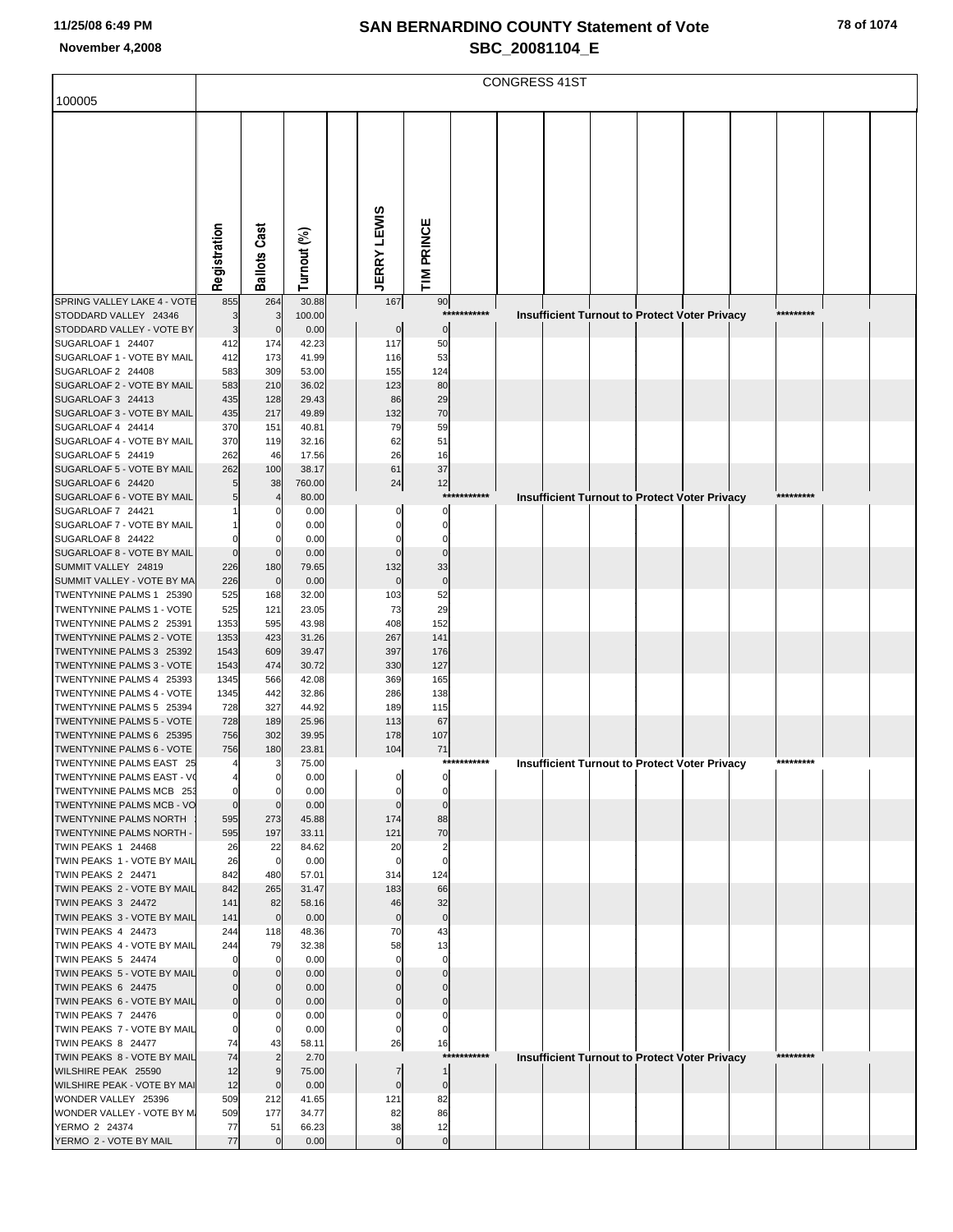| 100005                                             |                |                 |                |                    |                    |             | <b>CONGRESS 41ST</b> |  |                                               |           |  |
|----------------------------------------------------|----------------|-----------------|----------------|--------------------|--------------------|-------------|----------------------|--|-----------------------------------------------|-----------|--|
|                                                    |                |                 |                |                    |                    |             |                      |  |                                               |           |  |
|                                                    |                |                 |                |                    |                    |             |                      |  |                                               |           |  |
|                                                    |                |                 |                |                    |                    |             |                      |  |                                               |           |  |
|                                                    |                |                 |                |                    |                    |             |                      |  |                                               |           |  |
|                                                    |                |                 |                |                    |                    |             |                      |  |                                               |           |  |
|                                                    |                |                 |                |                    |                    |             |                      |  |                                               |           |  |
|                                                    |                | Cast            |                |                    |                    |             |                      |  |                                               |           |  |
|                                                    |                |                 |                |                    |                    |             |                      |  |                                               |           |  |
|                                                    | Registration   | <b>Ballots</b>  | Turnout (%)    | <b>JERRY LEWIS</b> | TIM PRINCE         |             |                      |  |                                               |           |  |
|                                                    |                |                 |                |                    |                    |             |                      |  |                                               |           |  |
| YUCAIPA 1 25548                                    | 1141           | 570             | 49.96          | 361                | 168                |             |                      |  |                                               |           |  |
| YUCAIPA 1 - VOTE BY MAIL<br><b>YUCAIPA 2 25549</b> | 1141<br>1734   | 325<br>857      | 28.48<br>49.42 | 206<br>581         | 100<br>210         |             |                      |  |                                               |           |  |
| YUCAIPA 2 - VOTE BY MAIL                           | 1734           | 632             | 36.45          | 429                | 177                |             |                      |  |                                               |           |  |
| YUCAIPA 3 25550                                    | 1117           | 528             | 47.27          | 365                | 129                |             |                      |  |                                               |           |  |
| YUCAIPA 3 - VOTE BY MAIL<br><b>YUCAIPA 4 25551</b> | 1117<br>1231   | 416<br>545      | 37.24<br>44.27 | 271<br>384         | 128<br>113         |             |                      |  |                                               |           |  |
| YUCAIPA 4 - VOTE BY MAIL                           | 1231           | 509             | 41.35          | 369                | 118                |             |                      |  |                                               |           |  |
| <b>YUCAIPA 5 25552</b>                             | 1034           | 463             | 44.78          | 310                | 115                |             |                      |  |                                               |           |  |
| YUCAIPA 5 - VOTE BY MAIL<br>YUCAIPA 6 25553        | 1034           | 357             | 34.53          | 216                | 123                |             |                      |  |                                               |           |  |
| YUCAIPA 6 - VOTE BY MAIL                           | 1270<br>1270   | 537<br>533      | 42.28<br>41.97 | 365<br>349         | 137<br>154         |             |                      |  |                                               |           |  |
| <b>YUCAIPA 7 25554</b>                             | 1157           | 563             | 48.66          | 351                | 163                |             |                      |  |                                               |           |  |
| YUCAIPA 7 - VOTE BY MAIL                           | 1157           | 343             | 29.65          | 212                | 105                |             |                      |  |                                               |           |  |
| <b>YUCAIPA 8 25555</b><br>YUCAIPA 8 - VOTE BY MAIL | 611<br>611     | 253<br>251      | 41.41<br>41.08 | 161<br>154         | 69<br>79           |             |                      |  |                                               |           |  |
| YUCAIPA 9 25556                                    | 930            | 362             | 38.92          | 212                | 116                |             |                      |  |                                               |           |  |
| YUCAIPA 9 - VOTE BY MAIL                           | 930            | 265             | 28.49          | 133                | 111                |             |                      |  |                                               |           |  |
| YUCAIPA 10 25557<br>YUCAIPA 10 - VOTE BY MAIL      | 1127<br>1127   | 499<br>324      | 44.28<br>28.75 | 271<br>197         | 188<br>105         |             |                      |  |                                               |           |  |
| YUCAIPA 11 25558                                   | 1319           | 663             | 50.27          | 395                | 197                |             |                      |  |                                               |           |  |
| YUCAIPA 11 - VOTE BY MAIL                          | 1319           | 323             | 24.49          | 196                | 109                |             |                      |  |                                               |           |  |
| YUCAIPA 12 25559<br>YUCAIPA 12 - VOTE BY MAIL      | 1256<br>1256   | 542<br>447      | 43.15<br>35.59 | 351<br>302         | 157<br>135         |             |                      |  |                                               |           |  |
| YUCAIPA 13 25560                                   | 882            | 438             | 49.66          | 245                | 156                |             |                      |  |                                               |           |  |
| YUCAIPA 13 - VOTE BY MAIL                          | 882            | 250             | 28.34          | 156                | 82                 |             |                      |  |                                               |           |  |
| YUCAIPA 14 25561<br>YUCAIPA 14 - VOTE BY MAIL      | 1149<br>1149   | 508<br>343      | 44.21<br>29.85 | 307<br>208         | 167<br>121         |             |                      |  |                                               |           |  |
| YUCAIPA 15 25562                                   | 988            | 417             | 42.21          | 264                | 126                |             |                      |  |                                               |           |  |
| YUCAIPA 15 - VOTE BY MAIL                          | 988            | 304             | 30.77          | 179                | 106                |             |                      |  |                                               |           |  |
| YUCAIPA 16 25563<br>YUCAIPA 16 - VOTE BY MAIL      | 1375<br>1375   | 563<br>412      | 40.95<br>29.96 | 311<br>256         | 196<br>140         |             |                      |  |                                               |           |  |
| YUCAIPA 17 25564                                   | 1102           | 581             | 52.72          | 395                | 145                |             |                      |  |                                               |           |  |
| YUCAIPA 17 - VOTE BY MAIL                          | 1102           | 406             | 36.84          | 283                | 98                 |             |                      |  |                                               |           |  |
| YUCAIPA 18 25565<br>YUCAIPA 18 - VOTE BY MAIL      | 898<br>898     | 824<br>235      | 91.76<br>26.17 | 511                | 252<br>69          |             |                      |  |                                               |           |  |
| YUCAIPA 19 25566                                   | 1119           | 142             | 12.69          | 149<br>93          | 30                 |             |                      |  |                                               |           |  |
| YUCAIPA 19 - VOTE BY MAIL                          | 1119           | 272             | 24.31          | 169                | 89                 |             |                      |  |                                               |           |  |
| YUCAIPA 20 25567                                   | 1160           | 578             | 49.83          | 386                | 136                |             |                      |  |                                               |           |  |
| YUCAIPA 20 - VOTE BY MAIL<br>YUCAIPA 21 25568      | 1160<br>1188   | 372<br>483      | 32.07<br>40.66 | 259<br>356         | 100<br>92          |             |                      |  |                                               |           |  |
| YUCAIPA 21 - VOTE BY MAIL                          | 1188           | 520             | 43.77          | 350                | 141                |             |                      |  |                                               |           |  |
| YUCAIPA 22 25569                                   | 626            | 292             | 46.65          | 184                | 78                 |             |                      |  |                                               |           |  |
| YUCAIPA 22 - VOTE BY MAIL<br>YUCAIPA 23 25570      | 626<br>1173    | 185<br>568      | 29.55<br>48.42 | 116<br>374         | 57<br>144          |             |                      |  |                                               |           |  |
| YUCAIPA 23 - VOTE BY MAIL                          | 1173           | 402             | 34.27          | 267                | 109                |             |                      |  |                                               |           |  |
| YUCAIPA 24 25571                                   |                | $\mathbf 0$     | 0.00           | 0                  | 0                  |             |                      |  |                                               |           |  |
| YUCAIPA 24 - VOTE BY MAIL<br>YUCAIPA 25 25572      | 738            | $\Omega$<br>341 | 0.00<br>46.21  | $\Omega$<br>196    | $\mathbf 0$<br>113 |             |                      |  |                                               |           |  |
| YUCAIPA 25 - VOTE BY MAIL                          | 738            | 220             | 29.81          | 155                | 52                 |             |                      |  |                                               |           |  |
| YUCAIPA 26 25573                                   | $\mathbf 0$    | $\mathbf 0$     | 0.00           | 0                  | $\mathbf 0$        |             |                      |  |                                               |           |  |
| YUCAIPA 26 - VOTE BY MAIL<br>YUCAIPA 27 25574      | $\Omega$<br>18 | 0<br>8          | 0.00<br>44.44  | 6                  |                    |             |                      |  |                                               |           |  |
| YUCAIPA 27 - VOTE BY MAIL                          | 18             | $\Omega$        | 0.00           | 0                  |                    |             |                      |  |                                               |           |  |
| YUCAIPA 28 25575                                   | 15             | 14              | 93.33          | 10                 |                    |             |                      |  |                                               |           |  |
| YUCAIPA 28 - VOTE BY MAIL<br>YUCAIPA 29 25576      | 15             | $\mathbf 0$     | 0.00<br>100.00 | $\overline{0}$     | $\mathbf 0$        | *********** |                      |  | Insufficient Turnout to Protect Voter Privacy | ********* |  |
| YUCAIPA 29 - VOTE BY MAIL                          |                |                 | 0.00           | 0                  | $\Omega$           |             |                      |  |                                               |           |  |
| YUCAIPA 30 25577                                   |                |                 | 0.00           | 0                  | $\Omega$           |             |                      |  |                                               |           |  |
| YUCAIPA 30 - VOTE BY MAIL<br>YUCAIPA 31 25578      | 38             | 19              | 0.00<br>50.00  | 0<br>9             | 8                  |             |                      |  |                                               |           |  |
|                                                    |                |                 |                |                    |                    |             |                      |  |                                               |           |  |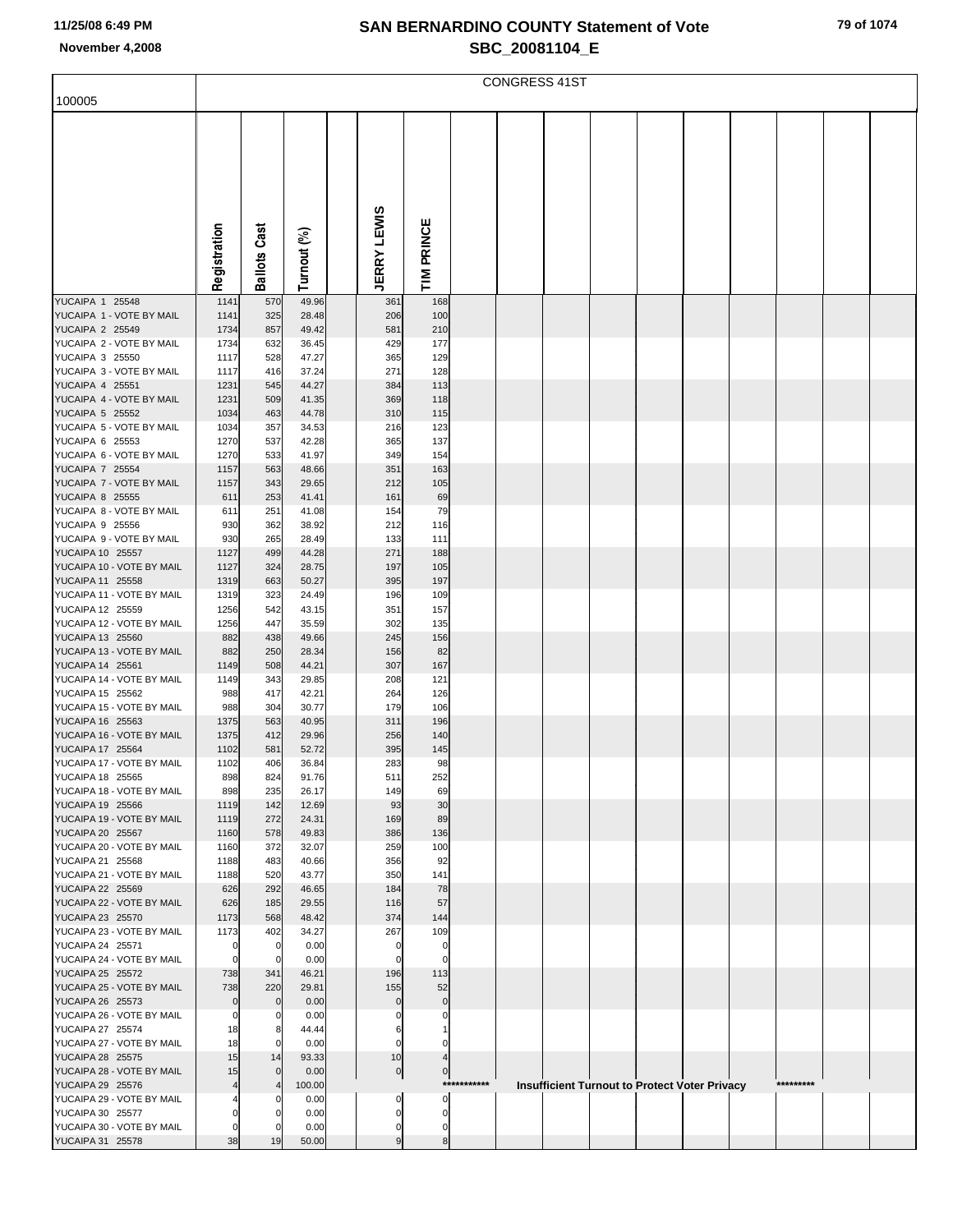|                                                      | <b>CONGRESS 41ST</b> |                            |                |                    |                |                            |  |  |  |                                                      |  |  |                        |  |  |
|------------------------------------------------------|----------------------|----------------------------|----------------|--------------------|----------------|----------------------------|--|--|--|------------------------------------------------------|--|--|------------------------|--|--|
| 100005                                               |                      |                            |                |                    |                |                            |  |  |  |                                                      |  |  |                        |  |  |
|                                                      |                      |                            |                |                    |                |                            |  |  |  |                                                      |  |  |                        |  |  |
|                                                      |                      |                            |                |                    |                |                            |  |  |  |                                                      |  |  |                        |  |  |
|                                                      |                      |                            |                |                    |                |                            |  |  |  |                                                      |  |  |                        |  |  |
|                                                      |                      |                            |                |                    |                |                            |  |  |  |                                                      |  |  |                        |  |  |
|                                                      |                      |                            |                |                    |                |                            |  |  |  |                                                      |  |  |                        |  |  |
|                                                      |                      |                            |                |                    |                |                            |  |  |  |                                                      |  |  |                        |  |  |
|                                                      |                      |                            |                |                    |                |                            |  |  |  |                                                      |  |  |                        |  |  |
|                                                      |                      |                            |                |                    |                |                            |  |  |  |                                                      |  |  |                        |  |  |
|                                                      |                      |                            |                |                    |                |                            |  |  |  |                                                      |  |  |                        |  |  |
|                                                      | Registration         | <b>Ballots Cast</b>        | Turnout (%)    | <b>JERRY LEWIS</b> | TIM PRINCE     |                            |  |  |  |                                                      |  |  |                        |  |  |
|                                                      |                      |                            |                |                    |                |                            |  |  |  |                                                      |  |  |                        |  |  |
| YUCAIPA 31 - VOTE BY MAIL                            | 38                   | $\overline{0}$             | 0.00           | $\mathbf 0$        | $\overline{0}$ |                            |  |  |  |                                                      |  |  |                        |  |  |
| YUCAIPA 32 25579                                     | 209<br>209           | 168<br>$\overline{2}$      | 80.38<br>0.96  | 105                | 51             | ***********                |  |  |  |                                                      |  |  | *********              |  |  |
| YUCAIPA 32 - VOTE BY MAIL<br>YUCAIPA 33 25580        |                      | C                          | 0.00           |                    | $\Omega$       |                            |  |  |  | Insufficient Turnout to Protect Voter Privacy        |  |  |                        |  |  |
| YUCAIPA 33 - VOTE BY MAIL                            | O                    | $\Omega$                   | 0.00           | O                  |                |                            |  |  |  |                                                      |  |  |                        |  |  |
| YUCAIPA 34 25581                                     |                      |                            | 0.00           |                    |                |                            |  |  |  |                                                      |  |  |                        |  |  |
| YUCAIPA 34 - VOTE BY MAIL                            |                      | $\Omega$                   | 0.00           | $\overline{0}$     | $\overline{0}$ | ***********                |  |  |  |                                                      |  |  | *********              |  |  |
| YUCAIPA 35 25582<br>YUCAIPA 35 - VOTE BY MAIL        |                      | $\overline{c}$<br>$\Omega$ | 100.00<br>0.00 |                    | $\Omega$       |                            |  |  |  | <b>Insufficient Turnout to Protect Voter Privacy</b> |  |  |                        |  |  |
| YUCAIPA 36 25583                                     |                      |                            | 0.00           |                    |                |                            |  |  |  |                                                      |  |  |                        |  |  |
| YUCAIPA 36 - VOTE BY MAIL                            | $\Omega$             | $\mathbf 0$                | 0.00           | 0                  |                |                            |  |  |  |                                                      |  |  |                        |  |  |
| YUCAIPA EAST 25587                                   | 23                   | 21<br>$\overline{0}$       | 91.30          | 18<br>$\Omega$     |                |                            |  |  |  |                                                      |  |  |                        |  |  |
| YUCAIPA EAST - VOTE BY MAIL<br>YUCAIPA NORTH 25586   | 23<br>23             | 21                         | 0.00<br>91.30  | 14                 |                |                            |  |  |  |                                                      |  |  |                        |  |  |
| YUCAIPA NORTH - VOTE BY MA                           | 23                   | $\overline{0}$             | 0.00           | $\mathbf 0$        | $\mathbf 0$    |                            |  |  |  |                                                      |  |  |                        |  |  |
| YUCCA MESA 1 25629                                   | 145                  | 109                        | 75.17          | 69                 | 37             |                            |  |  |  |                                                      |  |  |                        |  |  |
| YUCCA MESA 1 - VOTE BY MAI                           | 145                  | $\mathbf 0$                | 0.00           | $\Omega$           | $\Omega$       |                            |  |  |  |                                                      |  |  |                        |  |  |
| YUCCA MESA 2 25639<br>YUCCA MESA 2 - VOTE BY MAI     | 1380<br>1380         | 598<br>454                 | 43.33<br>32.90 | 370<br>275         | 190<br>165     |                            |  |  |  |                                                      |  |  |                        |  |  |
| YUCCA MESA 3 25640                                   |                      |                            | 50.00          |                    |                | ***********                |  |  |  | <b>Insufficient Turnout to Protect Voter Privacy</b> |  |  | *********              |  |  |
| YUCCA MESA 3 - VOTE BY MAI                           |                      | $\mathbf 0$                | 0.00           | $\Omega$           | $\mathbf{0}$   |                            |  |  |  |                                                      |  |  |                        |  |  |
| YUCCA MESA 4 25641                                   |                      |                            | 0.00           | C                  |                |                            |  |  |  |                                                      |  |  |                        |  |  |
| YUCCA MESA 4 - VOTE BY MAI<br>YUCCA MESA 5 25642     |                      | $\Omega$                   | 0.00<br>0.00   |                    |                |                            |  |  |  |                                                      |  |  |                        |  |  |
| YUCCA MESA 5 - VOTE BY MAI                           |                      |                            | 0.00           | $\mathbf 0$        | $\Omega$       |                            |  |  |  |                                                      |  |  |                        |  |  |
| YUCCA MESA 6 25643                                   |                      |                            | 66.67          |                    |                | ***********                |  |  |  | Insufficient Turnout to Protect Voter Privacy        |  |  | *********              |  |  |
| YUCCA MESA 6 - VOTE BY MAI                           |                      |                            | 16.67          |                    |                | ***********<br>*********** |  |  |  | <b>Insufficient Turnout to Protect Voter Privacy</b> |  |  | *********<br>********* |  |  |
| YUCCA MESA 7 25644<br>YUCCA MESA 7 - VOTE BY MAI     |                      | $\Omega$                   | 100.00<br>0.00 | 0                  | $\Omega$       |                            |  |  |  | <b>Insufficient Turnout to Protect Voter Privacy</b> |  |  |                        |  |  |
| YUCCA MESA 8 25645                                   | 36                   | 28                         | 77.78          | 16                 | 12             |                            |  |  |  |                                                      |  |  |                        |  |  |
| YUCCA MESA 8 - VOTE BY MAI                           | 36                   |                            | 0.00           |                    | $\Omega$       |                            |  |  |  |                                                      |  |  |                        |  |  |
| YUCCA MESA 9 25646                                   | $\Omega$             |                            | 0.00           |                    |                |                            |  |  |  |                                                      |  |  |                        |  |  |
| YUCCA MESA 9 - VOTE BY MAI<br>YUCCA VALLEY 1 25611   | $\mathbf 0$<br>1294  | $\mathbf 0$<br>515         | 0.00<br>39.80  | $\Omega$<br>349    | 14             |                            |  |  |  |                                                      |  |  |                        |  |  |
| YUCCA VALLEY 1 - VOTE BY M/                          | 1294                 | 510                        | 39.41          | 312                | 163            |                            |  |  |  |                                                      |  |  |                        |  |  |
| YUCCA VALLEY 10 25620                                | 121                  | 92                         | 76.03          | 61                 | 20             |                            |  |  |  |                                                      |  |  |                        |  |  |
| YUCCA VALLEY 10 - VOTE BY M                          | 121                  | $\overline{0}$             | 0.00           | $\mathbf 0$        | $\mathbf 0$    |                            |  |  |  |                                                      |  |  |                        |  |  |
| YUCCA VALLEY 11 25621<br>YUCCA VALLEY 11 - VOTE BY M | 69<br>69             | 45<br>$\mathbf 0$          | 65.22<br>0.00  | 34<br>$\mathbf 0$  | $\mathbf{0}$   |                            |  |  |  |                                                      |  |  |                        |  |  |
| YUCCA VALLEY 12 25622                                | 0                    |                            | 0.00           |                    | 0              |                            |  |  |  |                                                      |  |  |                        |  |  |
| YUCCA VALLEY 12 - VOTE BY M                          | $\overline{0}$       | $\mathbf 0$                | 0.00           |                    |                |                            |  |  |  |                                                      |  |  |                        |  |  |
| YUCCA VALLEY 13 25623                                | 13                   | 12<br>$\overline{0}$       | 92.31<br>0.00  | 10<br>$\mathbf 0$  |                |                            |  |  |  |                                                      |  |  |                        |  |  |
| YUCCA VALLEY 13 - VOTE BY N<br>YUCCA VALLEY 14 25624 | 13<br>$\overline{0}$ | $\mathbf 0$                | 0.00           |                    |                |                            |  |  |  |                                                      |  |  |                        |  |  |
| YUCCA VALLEY 14 - VOTE BY M                          | $\overline{0}$       | $\mathbf 0$                | 0.00           | $\mathbf 0$        | $\mathbf 0$    |                            |  |  |  |                                                      |  |  |                        |  |  |
| YUCCA VALLEY 15 25625                                | 43                   | 33                         | 76.74          | 23                 | 10             |                            |  |  |  |                                                      |  |  |                        |  |  |
| YUCCA VALLEY 15 - VOTE BY M                          | 43                   | $\overline{0}$             | 0.00           | $\mathbf 0$        | $\mathbf 0$    |                            |  |  |  |                                                      |  |  |                        |  |  |
| YUCCA VALLEY 2 25612<br>YUCCA VALLEY 2 - VOTE BY M/  | 1203<br>1203         | 462<br>362                 | 38.40<br>30.09 | 289<br>209         | 150<br>131     |                            |  |  |  |                                                      |  |  |                        |  |  |
| YUCCA VALLEY 3 25613                                 | 1228                 | 435                        | 35.42          | 272                | 134            |                            |  |  |  |                                                      |  |  |                        |  |  |
| YUCCA VALLEY 3 - VOTE BY M/                          | 1228                 | 484                        | 39.41          | 294                | 169            |                            |  |  |  |                                                      |  |  |                        |  |  |
| YUCCA VALLEY 4 25614                                 | 1242                 | 495<br>432                 | 39.86          | 278<br>266         | 175            |                            |  |  |  |                                                      |  |  |                        |  |  |
| YUCCA VALLEY 4 - VOTE BY M/<br>YUCCA VALLEY 5 25615  | 1242<br>940          | 289                        | 34.78<br>30.74 | 150                | 135<br>126     |                            |  |  |  |                                                      |  |  |                        |  |  |
| YUCCA VALLEY 5 - VOTE BY M/                          | 940                  | 391                        | 41.60          | 223                | 146            |                            |  |  |  |                                                      |  |  |                        |  |  |
| YUCCA VALLEY 6 25616                                 | 970                  | 407                        | 41.96          | 277                | 107            |                            |  |  |  |                                                      |  |  |                        |  |  |
| YUCCA VALLEY 6 - VOTE BY M/                          | 970                  | 356<br>502                 | 36.70<br>42.98 | 249<br>318         | 99             |                            |  |  |  |                                                      |  |  |                        |  |  |
| YUCCA VALLEY 7 25617<br>YUCCA VALLEY 7 - VOTE BY M/  | 1168<br>1168         | 409                        | 35.02          | 275                | 155<br>117     |                            |  |  |  |                                                      |  |  |                        |  |  |
| YUCCA VALLEY 8 25618                                 | 1383                 | 612                        | 44.25          | 413                | 163            |                            |  |  |  |                                                      |  |  |                        |  |  |
| YUCCA VALLEY 8 - VOTE BY M/                          | 1383                 | 570                        | 41.21          | 395                | 162            |                            |  |  |  |                                                      |  |  |                        |  |  |